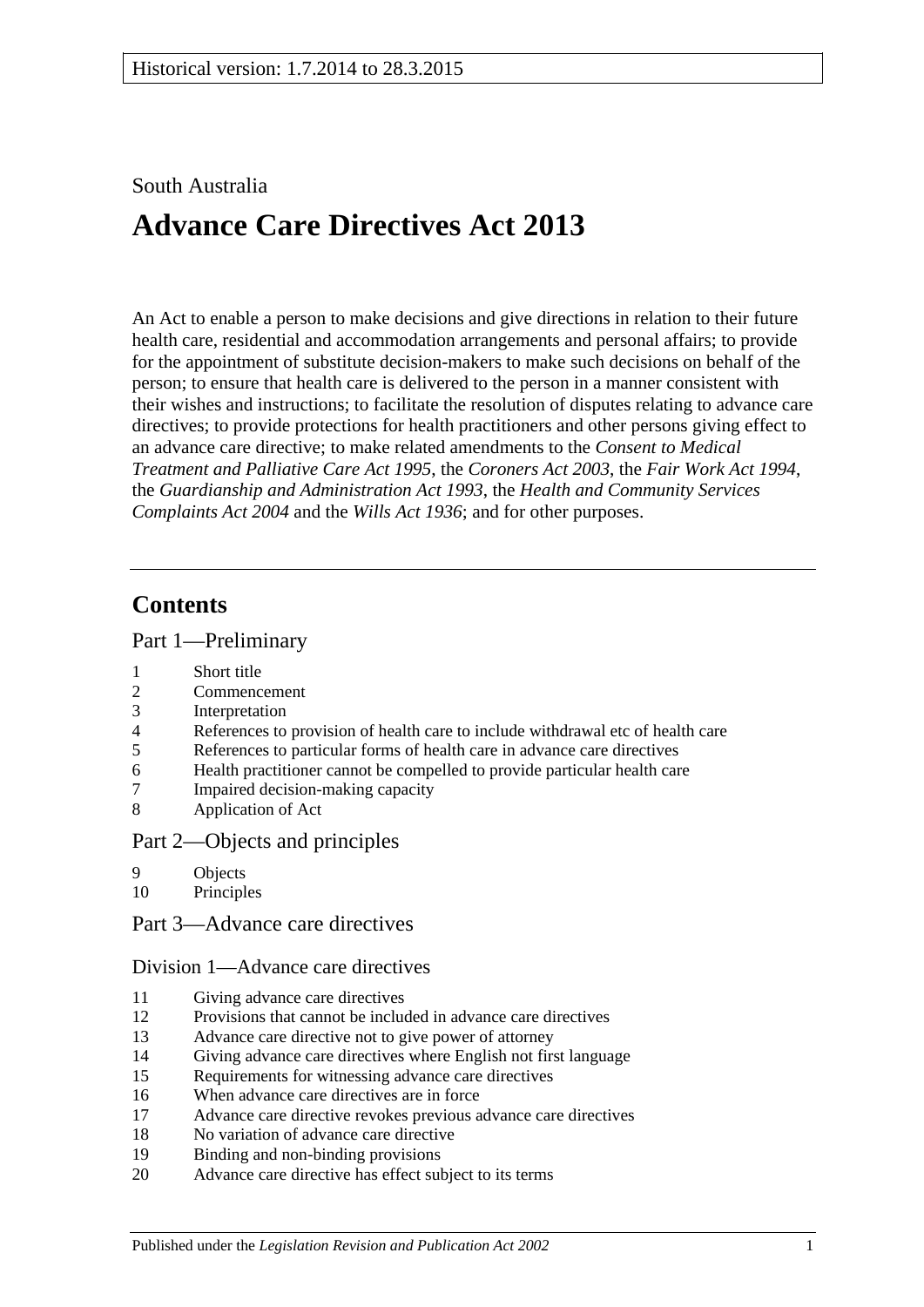### Division [2—Substitute decision-makers](#page-13-3)

- [Requirements in relation to appointment of substitute decision-makers](#page-13-4)<br>22 Substitute decision-makers jointly and severally empowered
- [Substitute decision-makers jointly and severally empowered](#page-14-0)
- [Powers of substitute decision-maker](#page-14-1)
- [Exercise of powers by substitute decision-maker](#page-14-2)
- [Substitute decision-maker to give notice of decisions](#page-15-0)
- [Substitute decision-maker may obtain advice](#page-15-1)
- [Substitute decision-maker may renounce appointment](#page-15-2)
- [Death of substitute decision-maker does not affect validity of advance care directive](#page-15-3)

### Division [3—Revoking advance care directives](#page-16-0)

Subdivision [1—Revoking advance care directive where person competent](#page-16-1)

[Revoking advance care directive where person competent](#page-16-2)

### Subdivision [2—Revoking advance care directive where person not competent](#page-16-3)

- [Application of Subdivision](#page-16-4)
- [Guardianship Board to be advised of wish for revocation](#page-16-5)
- [Revoking advance care directives where person not competent](#page-17-0)

# Part [4—Recognition of advance care directives from other jurisdictions](#page-18-0)

[Advance care directives from other jurisdictions](#page-18-1)

### Part [5—Giving effect to advance care directives](#page-18-2)

- [When things can happen under an advance care directive](#page-18-3)
- [Substitute decision-maker to give effect to advance care directive](#page-19-0)
- [Health practitioners to give effect to advance care directives](#page-19-1)
- [Conscientious objection](#page-20-0)
- [Consent etc taken to be that of person who gave advance care directive](#page-20-1)
- [Consent taken to be withdrawn in certain circumstances](#page-20-2)

# Part [6—Validity and limitation of liability](#page-21-0)

- [Presumption of validity](#page-21-1)
- [Protection from liability](#page-21-2)
- [Validity of acts etc under revoked or varied advance care directive](#page-21-3)

### Part [7—Dispute resolution, reviews and appeals](#page-21-4)

### Division [1—Preliminary](#page-21-5)

- [Interpretation](#page-21-6)
- [Application of Part](#page-22-0)

### Division [2—Resolution of disputes by Public Advocate](#page-22-1)

- [Resolution of disputes by Public Advocate](#page-22-2)
- [Public Advocate may refer matter to Guardianship Board](#page-23-0)

### Division [3—Resolution of disputes by Guardianship Board](#page-24-0)

- [Guardianship Board to give priority to wishes of person who gave advance care directive](#page-24-1)
- [Resolution of disputes by Guardianship Board](#page-24-2)
- [Guardianship Board may refer matter to Public Advocate](#page-25-0)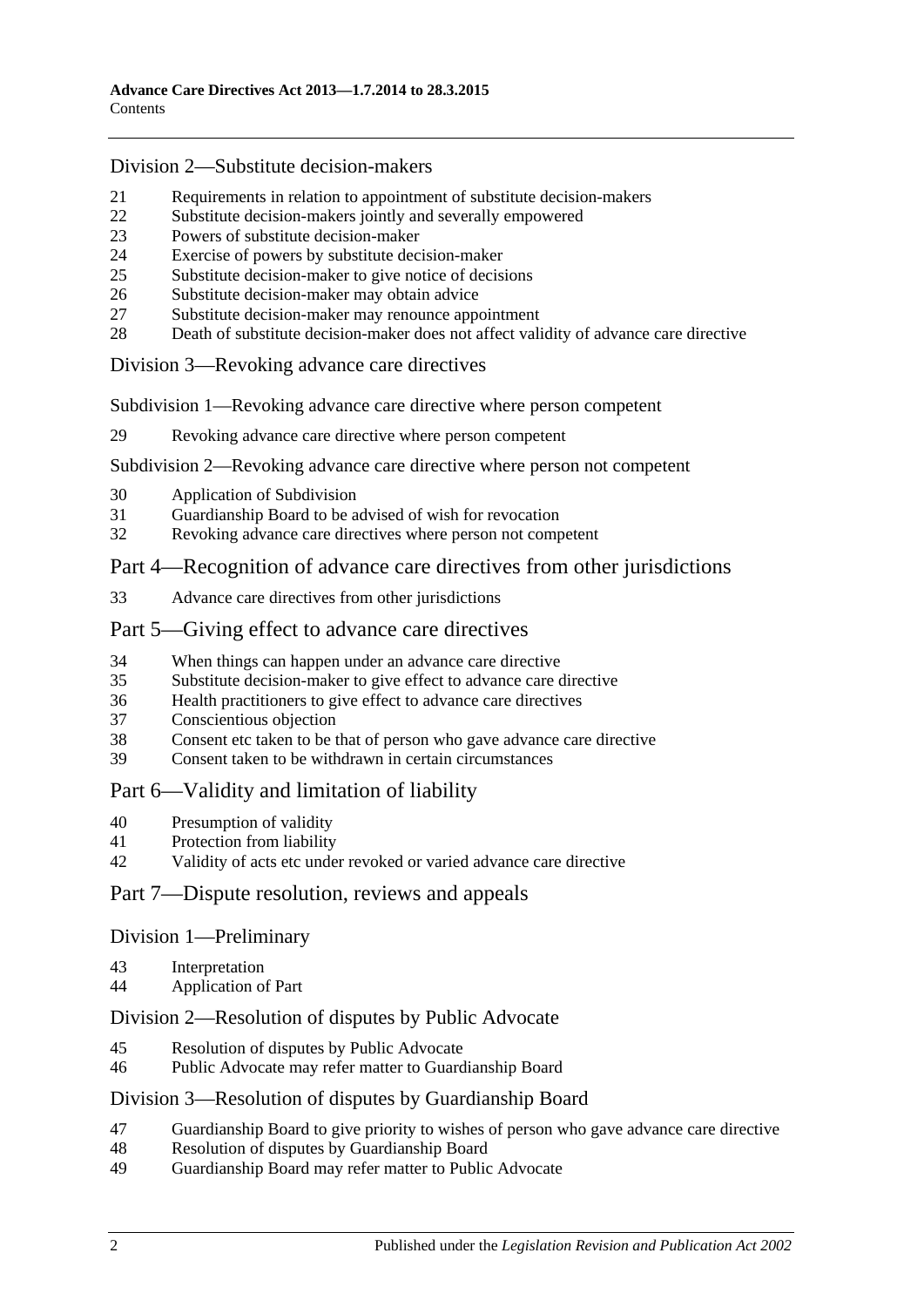- 50 [Failing to comply with direction of](#page-25-1) Guardianship Board
- 51 [Orders of Guardianship Board in relation to substitute decision-makers](#page-26-0)

#### Division [4—Urgent review of decisions](#page-27-0)

52 [Urgent review by Supreme Court](#page-27-1)

#### Division [5—Miscellaneous](#page-27-2)

- 53 [Question of law may be referred to Supreme Court](#page-27-3)
- 54 [Operation of orders pending appeal](#page-28-0)

### Part [8—Offences](#page-28-1)

- 55 [False or misleading statements](#page-28-2)
- 56 [Fraud, undue influence etc](#page-28-3)

#### Part [9—Miscellaneous](#page-29-0)

- 57 [Giving notice to substitute decision-makers](#page-29-1)
- 58 [Prohibition of publication of reports of proceedings](#page-29-2)
- 59 [Service of documents](#page-29-3)
- 60 [Victimisation](#page-30-0)
- 61 [Confidentiality](#page-30-1)
- 62 [Review of Act](#page-31-0)
- 63 [Regulations](#page-31-1)

### Schedule [1—Related amendments and transitional provisions](#page-32-0)

### Part 1—Preliminary

1 [Amendment provisions](#page-32-1)

# Part 2—Amendment of *Consent to Medical Treatment and Palliative Care Act 1995*

- 2 [Amendment of section 3—Objects](#page-32-2)
- 3 [Amendment of section 4—Interpretation](#page-32-3)
- 4 [Insertion of sections 4A and 4B](#page-34-0)<br>4A References to provision of n
	- 4A References to provision of medical treatment etc to include withdrawal etc of medical treatment<br>4B Consent not required for withdrawal etc of medical treatment Consent not required for withdrawal etc of medical treatment
- 5 [Repeal of section 5](#page-34-1)
- 6 [Amendment of heading to Part 2](#page-34-2)
- 7 [Repeal of Part 2 Divisions 2 and 3](#page-34-3)
- 8 [Amendment of section 13—Emergency medical treatment](#page-34-4)
- 9 [Repeal of Part 2 Division 6](#page-36-0)
- 10 [Insertion of Part 2A](#page-36-1)

#### Part 2A—Consent to medical treatment if person has impaired decision-making capacity

- 14 Interpretation<br>14A Application of
- 14A Application of Part<br>14R Consent of person r
- 14B Consent of person responsible for patient effective in certain circumstances<br>14C Person responsible for patient to make substituted decision
- 14C Person responsible for patient to make substituted decision<br>14D Person must not give consent unless authorised to do so
- Person must not give consent unless authorised to do so
- 11 [Amendment of section 17—The care of people who are dying](#page-40-0)<br>12 Insertion of Part 3A
- [Insertion of Part 3A](#page-40-1)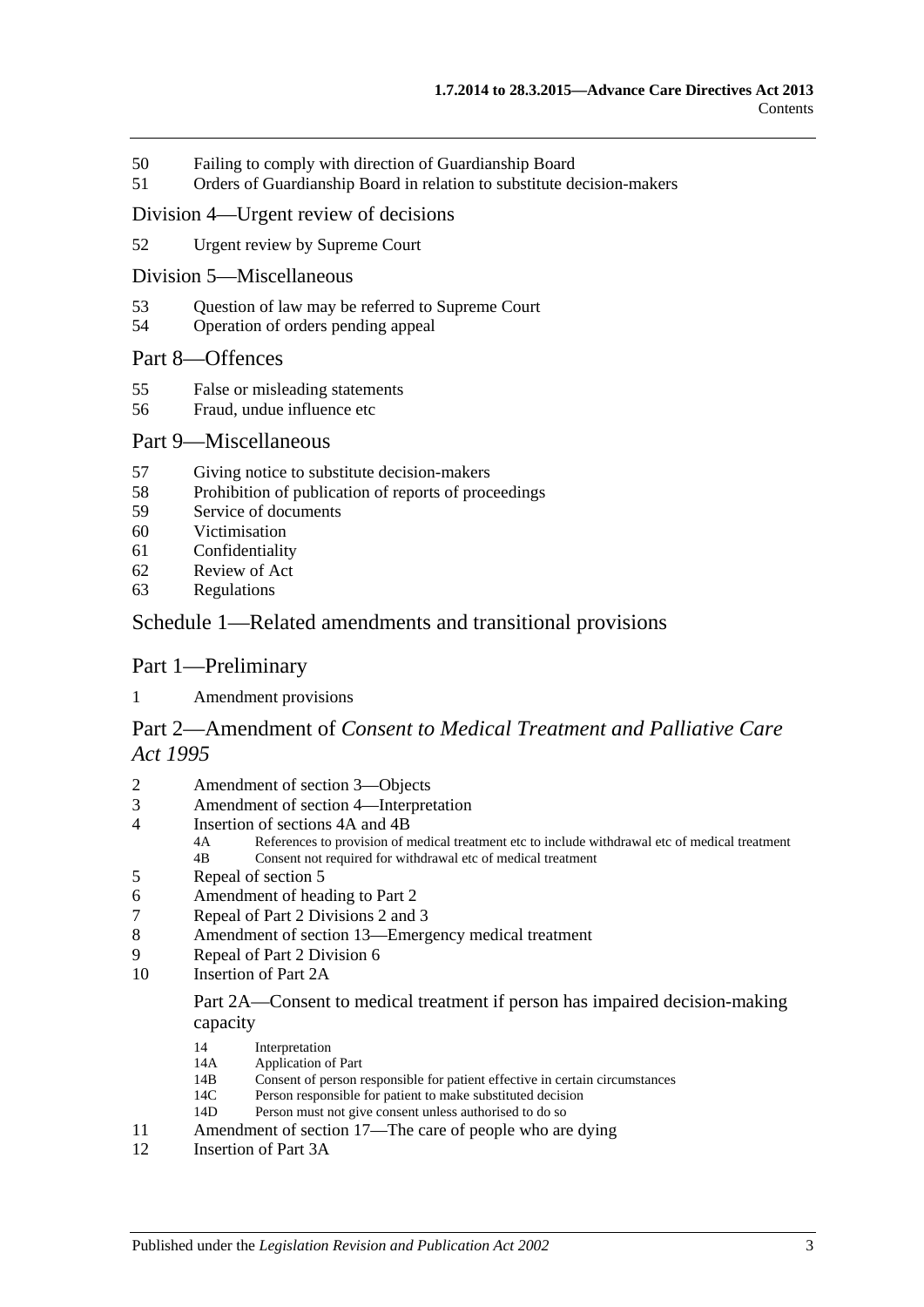#### Part 3A—Dispute resolution

|                                       |                                                         | Division 1-Preliminary                                                                                                               |  |  |  |
|---------------------------------------|---------------------------------------------------------|--------------------------------------------------------------------------------------------------------------------------------------|--|--|--|
|                                       | 18A<br>18B                                              | Interpretation<br><b>Application of Part</b>                                                                                         |  |  |  |
|                                       | Division 2—Resolution of disputes by Public Advocate    |                                                                                                                                      |  |  |  |
|                                       | 18C<br>18D                                              | Resolution of disputes by Public Advocate<br>Public Advocate may refer matter to Guardianship Board                                  |  |  |  |
|                                       | Division 3—Resolution of disputes by Guardianship Board |                                                                                                                                      |  |  |  |
|                                       | 18E<br>18F<br>18G                                       | Resolution of disputes by Guardianship Board<br>Guardianship Board may refer matter to Public Advocate<br>Contravention of direction |  |  |  |
|                                       | Division 4—Miscellaneous                                |                                                                                                                                      |  |  |  |
| 13                                    | 18H<br>18I<br>19                                        | Question of law may be referred to Supreme Court<br>Operation of orders pending appeal<br>Substitution of section 19<br>Regulations  |  |  |  |
| Part 3—Amendment of Coroners Act 2003 |                                                         |                                                                                                                                      |  |  |  |

# 14 [Amendment of section 3—Interpretation](#page-46-0)

### Part 4—Amendment of *Fair Work Act 1994*

15 [Amendment of section 76—Negotiation of enterprise agreement](#page-46-1)

### Part 5—Amendment of *Guardianship and Administration Act 1993*

- 16 [Amendment of section 3—Interpretation](#page-46-2)
- 17 [Amendment of section 5—Principles to be observed](#page-48-0)
- 18 [Repeal of Part 3](#page-48-1)
- 19 [Amendment of section 28—Investigations by Public Advocate](#page-48-2)
- 20 [Amendment of section 29—Guardianship orders](#page-48-3)
- 21 [Insertion of section 31A](#page-48-4)<br>31A Guardian to give et
- Guardian to give effect to advance care directive
- 22 [Amendment of section 32—Special powers to place and detain certain persons](#page-49-0)
- 23 [Amendment of section 33—Applications under this Division](#page-50-0)
- 24 [Amendment of section 37—Applications under this Division](#page-50-1)<br>25 Amendment of heading to Part 5
- [Amendment of heading to Part 5](#page-50-2)
- 26 [Repeal of sections 58, 59 and 60](#page-50-3)
- 27 [Amendment of section 61—Prescribed treatment not to be carried out without Board's](#page-50-4)  [consent](#page-50-4)
- 28 [Repeal of section 79](#page-50-5)
- 29 [Repeal of Schedule](#page-50-6)

# Part 6—Amendment of *Health and Community Services Complaints Act 2004*

30 [Amendment of section 24—Who may complain](#page-50-7)

### Part 7—Amendment of *Wills Act 1936*

31 [Amendment of section 7—Will of person lacking testamentary capacity pursuant to](#page-51-0)  [permission of court](#page-51-0)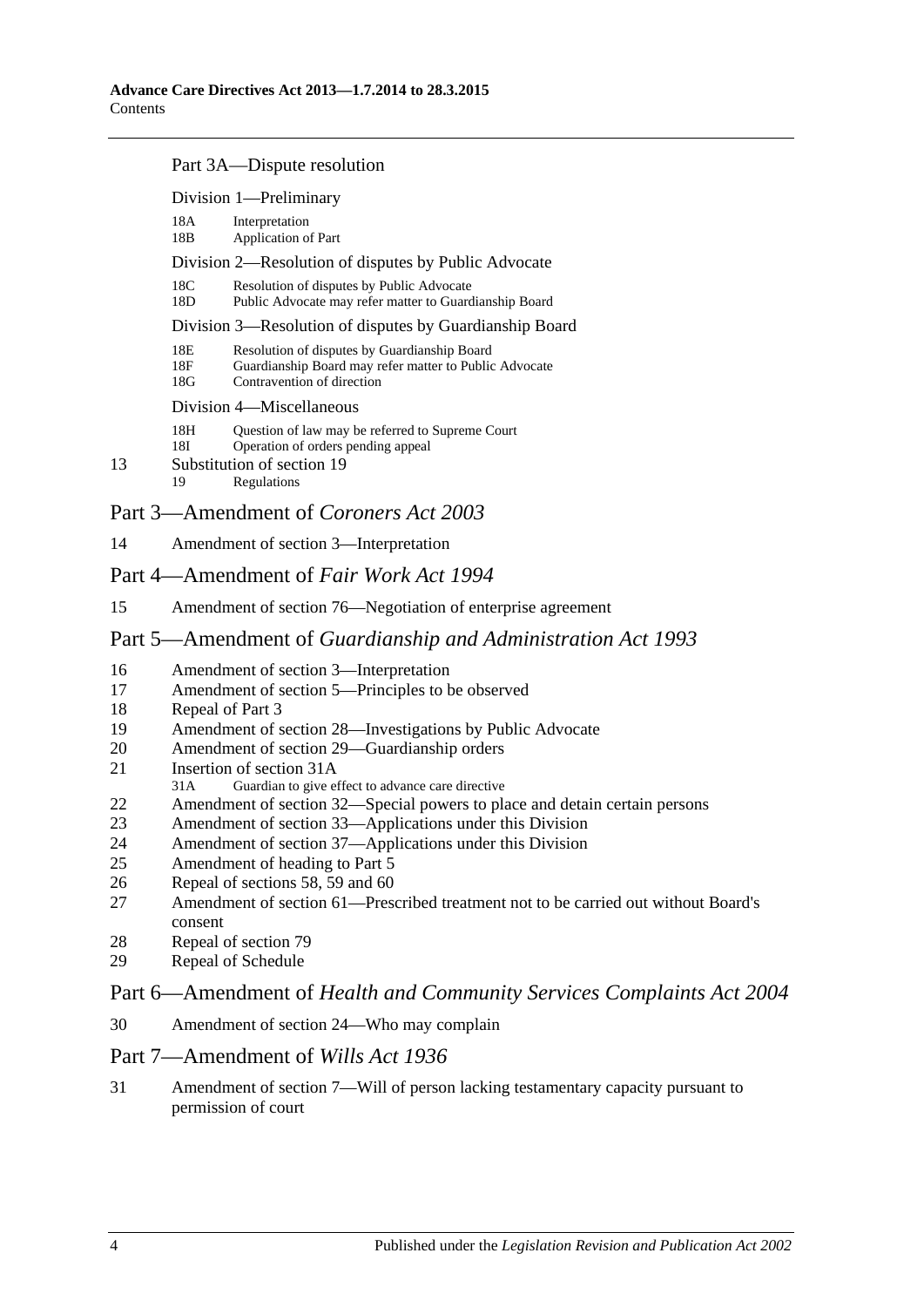# Part 8—Transitional provisions

- 32 [Transitional provisions relating to anticipatory directions under](#page-51-1) *Consent to Medical [Treatment and Palliative Care Act](#page-51-1) 1995*
- 33 [Transitional provisions relating to medical agents under](#page-52-0) *Consent to Medical Treatment [and Palliative Care Act](#page-52-0) 1995*
- 34 [Transitional provisions relating to other instruments continued under](#page-52-1) *Consent to Medical [Treatment and Palliative Care Act](#page-52-1) 1995*
- 35 [Transitional provisions relating to enduring guardians under](#page-53-0) *Guardianship and [Administration Act](#page-53-0) 1993*
- 36 [Only 1 advance care directive to be created](#page-54-0)
- 37 [Disputes](#page-54-1)

[Legislative history](#page-55-0)

# <span id="page-4-0"></span>**The Parliament of South Australia enacts as follows:**

# **Part 1—Preliminary**

### <span id="page-4-1"></span>**1—Short title**

This Act may be cited as the *Advance Care Directives Act 2013*.

# <span id="page-4-2"></span>**2—Commencement**

This Act will come into operation on a day to be fixed by proclamation.

# <span id="page-4-4"></span><span id="page-4-3"></span>**3—Interpretation**

(1) In this Act, unless the contrary intention appears—

*advance care directive* means an advance care directive given under this Act that is in force (and includes, where the context requires, a reference to the advance care directive form in relation to a particular advance care directive);

*advance care directive form* means the form for giving advance care directives approved by the Minister from time to time and published in the Gazette;

*binding provision* of an advance care directive—see [section](#page-13-1) 19;

*Guardianship Board* means the Guardianship Board established under the *[Guardianship and Administration Act](http://www.legislation.sa.gov.au/index.aspx?action=legref&type=act&legtitle=Guardianship%20and%20Administration%20Act%201993) 1993*;

*health care* means any care, service, procedure or treatment (including medical treatment) provided by, or under the supervision of, a health practitioner for the purpose of diagnosing, maintaining or treating a physical or mental condition of a person;

**Note—**

See also [section](#page-5-0) 4.

*health practitioner* means a person who practises 1 or more of the following:

(a) a health profession (within the meaning of the *Health Practitioner Regulation National Law (South Australia)*);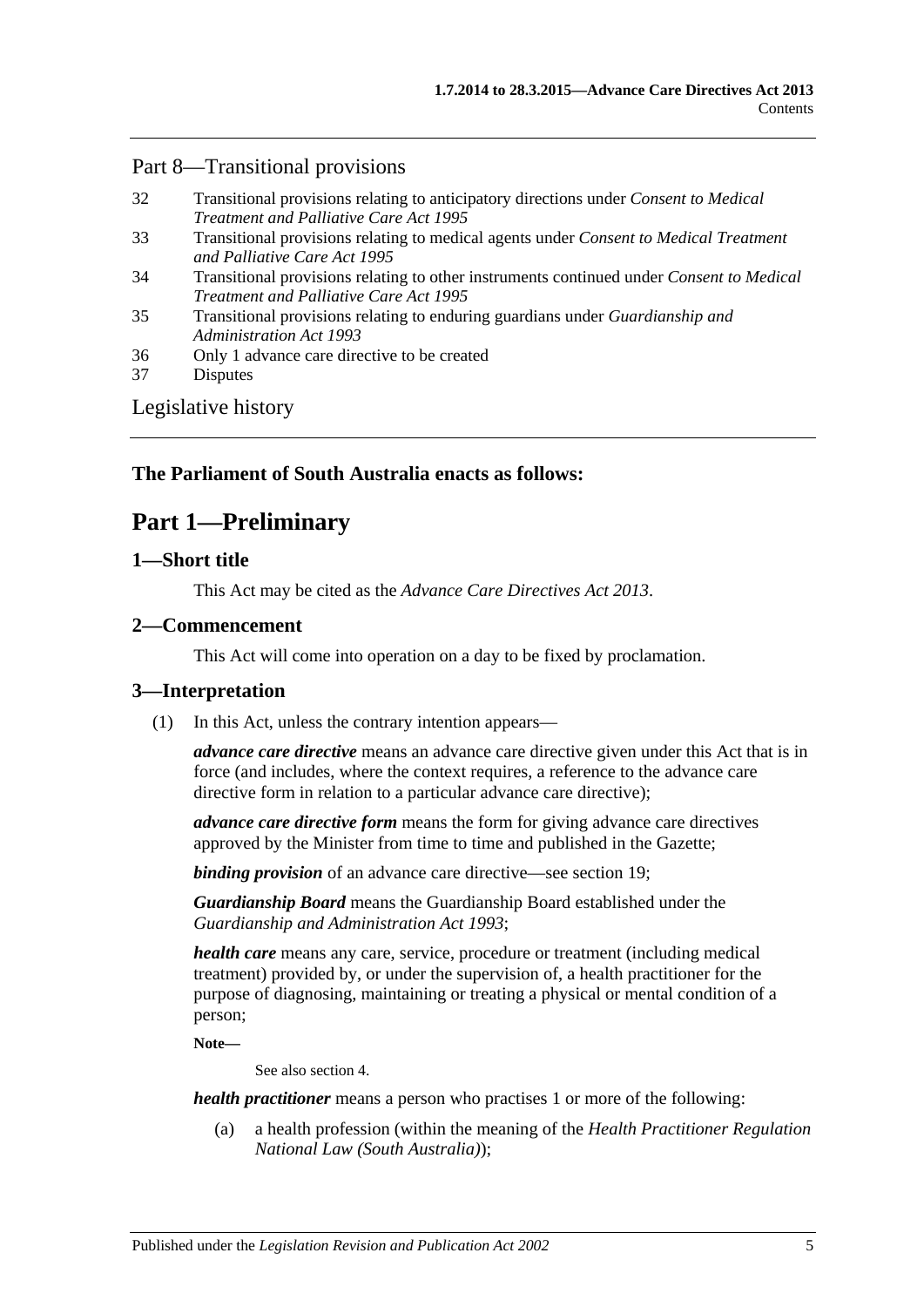(b) any other profession or practice declared by the regulations to be included in the ambit of this definition;

*impaired decision-making capacity*, in relation to a decision—see [section](#page-6-0) 7;

*life sustaining measures* has the same meaning as in the *[Consent to Medical](http://www.legislation.sa.gov.au/index.aspx?action=legref&type=act&legtitle=Consent%20to%20Medical%20Treatment%20and%20Palliative%20Care%20Act%201995)  [Treatment and Palliative Care Act](http://www.legislation.sa.gov.au/index.aspx?action=legref&type=act&legtitle=Consent%20to%20Medical%20Treatment%20and%20Palliative%20Care%20Act%201995) 1995*;

*medical practitioner* means a person registered under the *Health Practitioner Regulation National Law* to practise in the medical profession (other than as a student);

*medical treatment* means the provision by a medical practitioner of physical, surgical or psychological therapy to a person (including the provision of such therapy for the purposes of preventing disease, restoring or replacing bodily function in the face of disease or injury or improving comfort and quality of life) and includes the prescription or supply of drugs;

*non-binding provision*, of an advance care directive—see [section](#page-13-1) 19;

*Public Advocate* means the person holding or acting in the office of Public Advocate under the *[Guardianship and Administration Act](http://www.legislation.sa.gov.au/index.aspx?action=legref&type=act&legtitle=Guardianship%20and%20Administration%20Act%201993) 1993*;

*substitute decision-maker*, under a particular advance care directive, means a substitute decision-maker appointed under Part [3 Division](#page-13-3) 2 or [Part](#page-21-4) 7.

- (2) For the purposes of this Act, a reference to an act will be taken to include a reference to an attempt to do the act, and a refusal or omission to act.
- (3) For the purposes of this Act, a reference to a decision made by a substitute decision-maker appointed under an advance care directive will be taken to include a reference to an exercise of a power by the substitute decision-maker under the advance care directive.
- (4) For the purposes of this Act, a reference to a provision of an advance care directive will be taken to include a reference to a condition, instruction or direction of an advance care directive.

# <span id="page-5-0"></span>**4—References to provision of health care to include withdrawal etc of health care**

Unless the contrary intention appears, a reference in this Act to the provision of health care to a person will be taken to include a reference to the withdrawal, or withholding, of health care to the person (including, to avoid doubt, the withdrawal or withholding of life sustaining measures).

### <span id="page-5-1"></span>**5—References to particular forms of health care in advance care directives**

Subject to any provision of the advance care directive to the contrary, a reference in an advance care directive to particular health care will be taken to include a reference to any other health care that is of substantially the same kind, or that is only distinguishable on technical grounds not likely to be understood or appreciated by the person who gave the advance care directive.

# <span id="page-5-3"></span><span id="page-5-2"></span>**6—Health practitioner cannot be compelled to provide particular health care**

- (1) Nothing in this Act authorises the making of—
	- (a) a provision of an advance care directive; or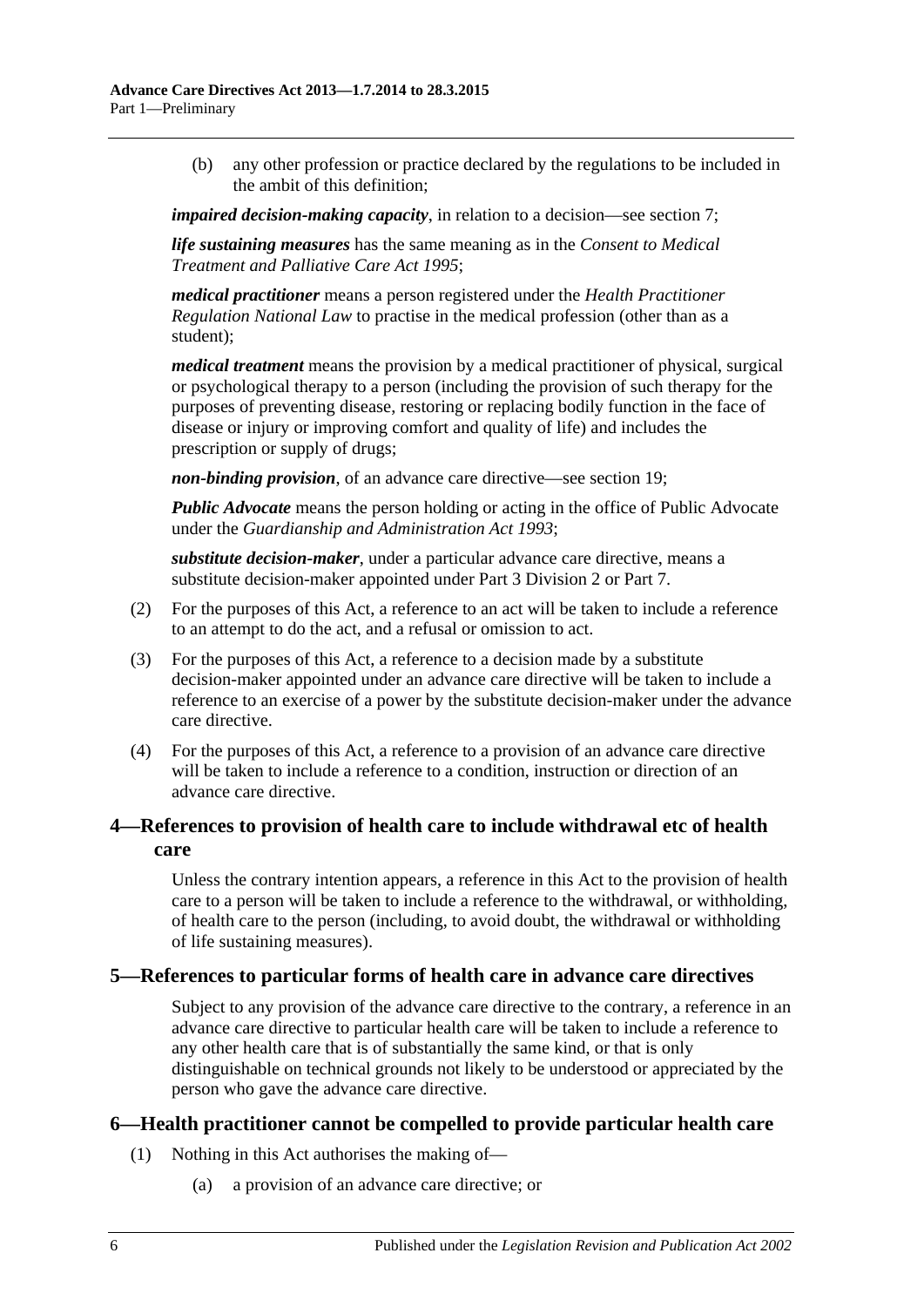- (b) a decision by a substitute decision-maker under an advance care directive; or
- (c) an order made under [Part](#page-21-4) 7,

that purports to compel a health practitioner to provide a particular form of health care to a person.

**Note—**

Whilst a person can indicate his or her wishes in respect of the health care he or she wishes to receive, ultimately the question of what form of health care should be provided to a patient is a matter for the health practitioner to decide (however, a person is entitled to refuse health care of any kind, or to require it to be stopped, including health care that saves or prolongs his or her life).

- (2) [Subsection](#page-5-3) (1) does not apply to health care comprising the withdrawal, or withholding, of health care to the person.
- (3) A provision of an advance care directive, a decision of a substitute decision-maker under an advance care directive or an order made under [Part](#page-21-4) 7 is, to the extent that it contravenes [subsection](#page-5-3) (1), void and of no effect.

#### <span id="page-6-0"></span>**7—Impaired decision-making capacity**

- (1) For the purposes of this Act, a person will be taken to have impaired decision-making capacity in respect of a particular decision if—
	- (a) the person is not capable of—
		- (i) understanding any information that may be relevant to the decision (including information relating to the consequences of making a particular decision); or
		- (ii) retaining such information; or
		- (iii) using such information in the course of making the decision; or
		- (iv) communicating his or her decision in any manner; or
	- (b) the person has satisfied any requirement in an advance care directive given by the person that sets out when he or she is to be considered to have impaired decision-making capacity (however described) in respect of a decision of the relevant kind.
- (2) For the purposes of this Act—
	- (a) a person will not be taken to be incapable of understanding information merely because the person is not able to understand matters of a technical or trivial nature; and
	- (b) a person will not be taken to be incapable of retaining information merely because the person can only retain the information for a limited time; and
	- (c) a person may fluctuate between having impaired decision-making capacity and full decision-making capacity; and
	- (d) a person's decision-making capacity will not be taken to be impaired merely because a decision made by the person results, or may result, in an adverse outcome for the person.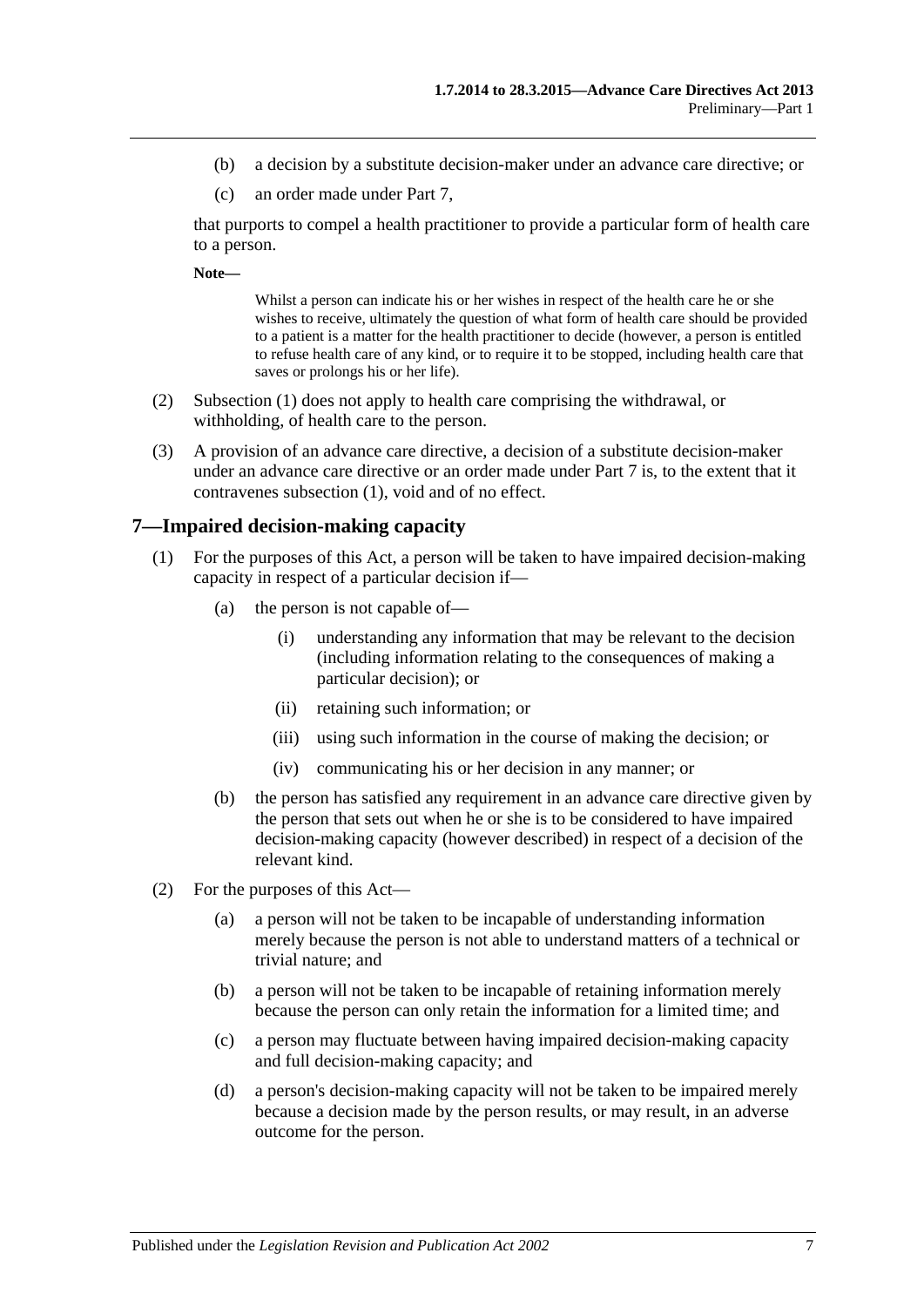# <span id="page-7-0"></span>**8—Application of Act**

This Act applies within the State, and outside of the State to the full extent of the extraterritorial power of the Parliament.

# <span id="page-7-1"></span>**Part 2—Objects and principles**

### <span id="page-7-2"></span>**9—Objects**

The objects of this Act include the following:

- (a) to enable competent adults to give directions about their future health care, residential and accommodation arrangements and personal affairs;
- (b) to enable competent adults to express their wishes and values in respect of health care, residential and accommodation arrangements and personal affairs, including by specifying outcomes or interventions that they wish to avoid;
- (c) to enable competent adults to allow decisions about their future health care, residential and accommodation arrangements and personal affairs to be made by another person on their behalf;
- (d) to ensure, as far as is reasonably practicable and appropriate, that health care that is provided to a person who has given an advance care directive accords with the person's directions, wishes and values;
- (e) to ensure that the directions, wishes and values of a person who has given an advance care directive are considered in dealing with the person's residential and accommodation arrangements and personal affairs;
- (f) to protect health practitioners and others giving effect to the directions, wishes and values of a person who has given an advance care directive;
- (g) to provide mechanisms for the resolution of disputes relating to decisions made on behalf of those who have given an advance care directive.

# <span id="page-7-3"></span>**10—Principles**

The following principles must be taken into account in connection with the administration, operation and enforcement of this Act (including, to avoid doubt, the resolution of disputes under [Part](#page-21-4) 7):

- (a) an advance care directive enables a competent adult to make decisions about his or her future health care, residential and accommodation arrangements and personal affairs either by stating their own wishes and instructions or through 1 or more substitute decision-makers;
- (b) a competent adult can decide what constitutes quality of life for him or her and can express that in advance in an advance care directive;
- (c) a person is, in the absence of evidence or a law of the State to the contrary, to be presumed to have full decision-making capacity in respect of decisions about his or her health care, residential and accommodation arrangements and personal affairs;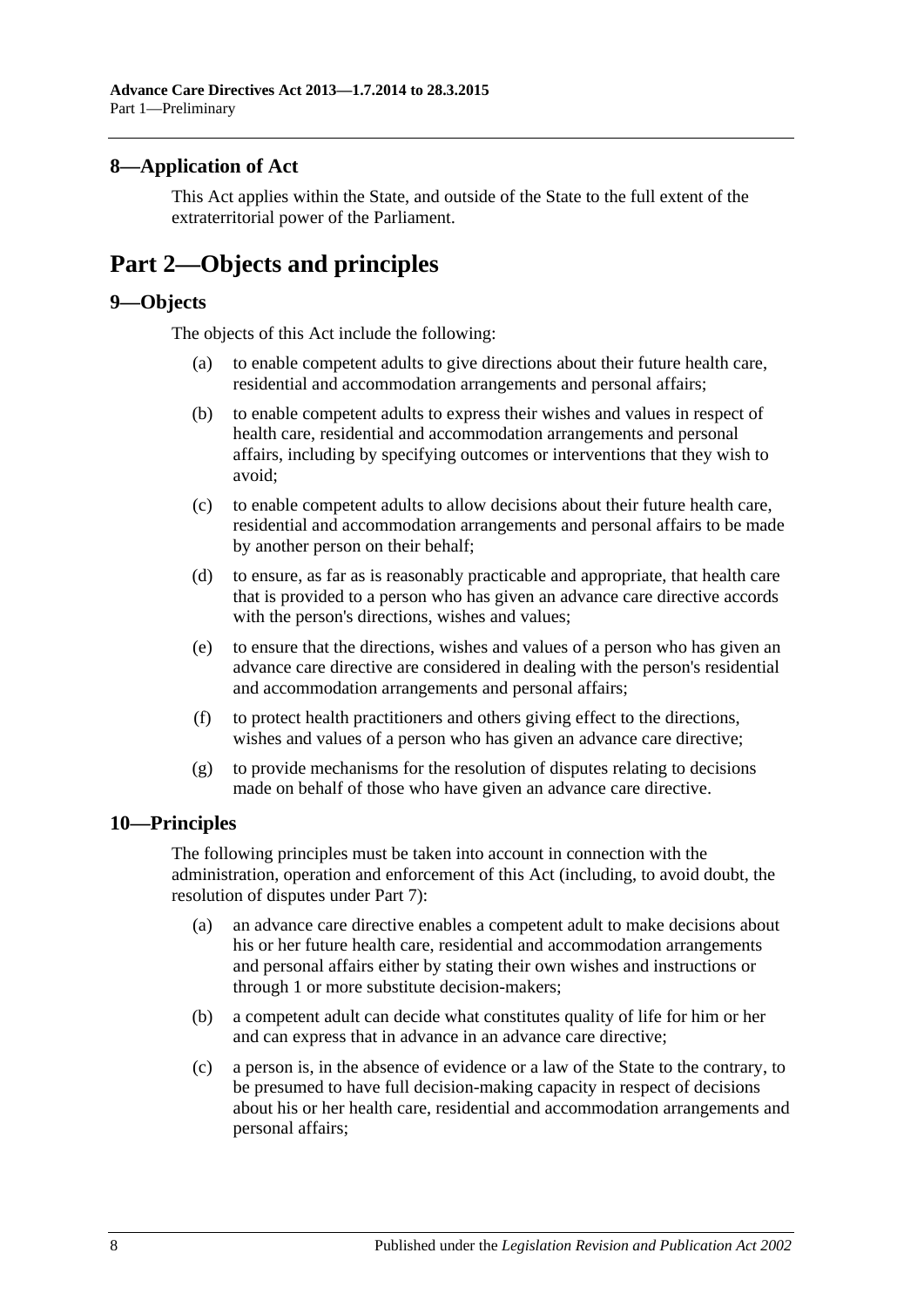- (d) a person must be allowed to make their own decisions about their health care, residential and accommodation arrangements and personal affairs to the extent that they are able, and be supported to enable them to make such decisions for as long as they can;
- (e) a person can exercise their autonomy by making self-determined decisions, delegating decision making to others, making collaborative decisions within a family or community, or a combination of any of these, according to a person's culture, background, history, spiritual or religious beliefs;
- (f) subject to this Act, an advance care directive, and each substitute decision-maker appointed under an advance care directive, has the same authority as the person who gave the advance care directive had when he or she had full decision-making capacity;
- (g) a decision made by a person on behalf of another in accordance with this Act—
	- (i) must, as far as is reasonably practicable, reflect the decision that the person would have made in the circumstances; and
	- (ii) must, in the absence of any specific instructions or expressed views of the person, be consistent with the proper care of the person and the protection of his or her interests; and
	- (iii) must not, as far as is reasonably practicable, restrict the basic rights and freedoms of the person;
- (h) in the event of a dispute arising in relation to an advance care directive, the wishes (whether expressed or implied) of the person who gave the advance care directive are of paramount importance and should, insofar as is reasonably practicable, be given effect;
- (i) subject to this Act, in determining the wishes of a person who gave an advance care directive in relation to a particular matter, consideration may be given to—
	- (i) any past wishes expressed by the person in relation to the matter; and
	- (ii) the person's values as displayed or expressed during the whole or any part of his or her life; and
	- (iii) any other matter that is relevant in determining the wishes of the person in relation to the matter.

# <span id="page-8-1"></span><span id="page-8-0"></span>**Part 3—Advance care directives**

# **Division 1—Advance care directives**

# <span id="page-8-2"></span>**11—Giving advance care directives**

- (1) A competent adult may give an advance care directive if he or she—
	- (a) understands what an advance care directive is; and
	- (b) understands the consequences of giving an advance care directive.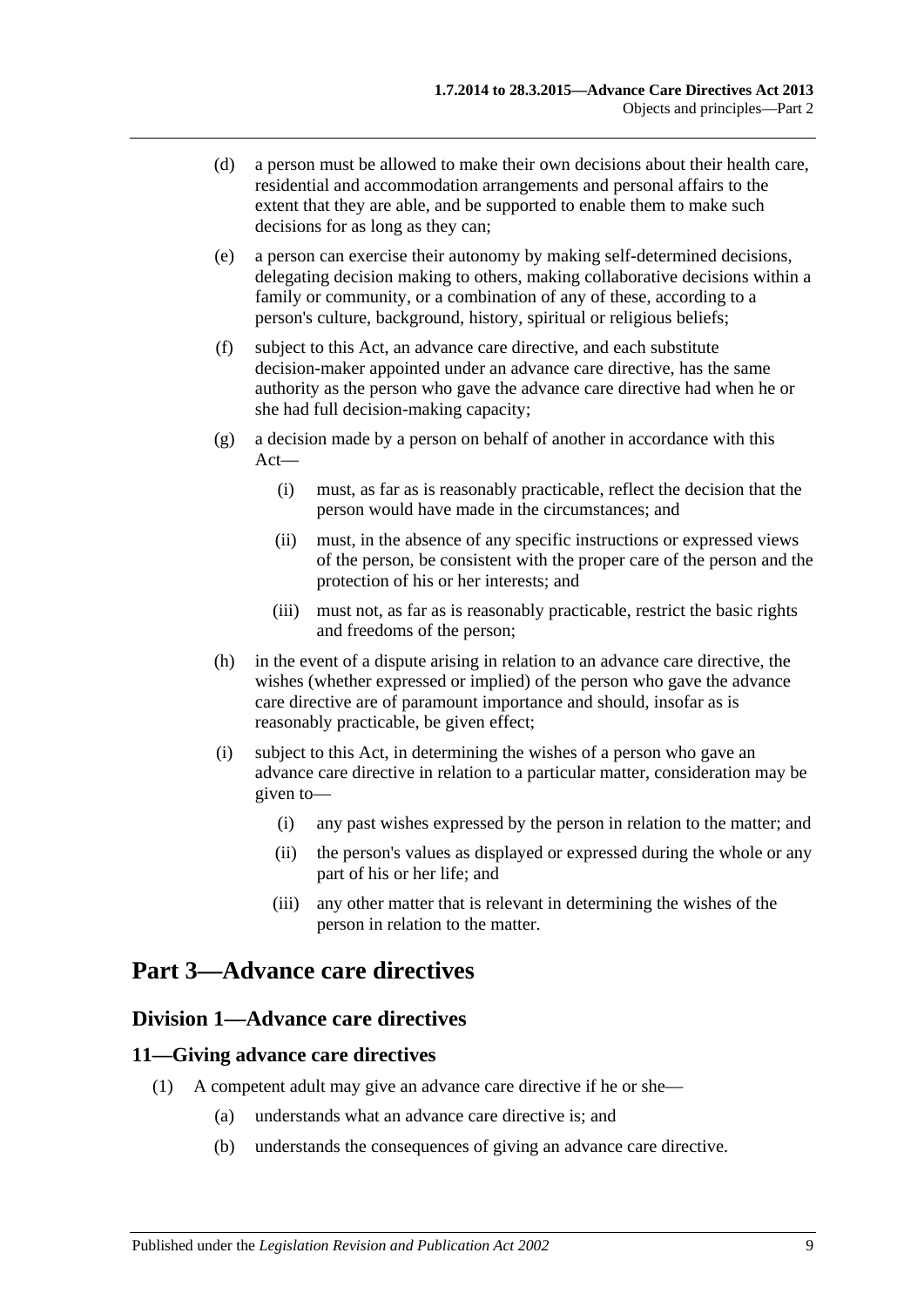- (2) Subject to this section, a person gives an advance care directive by—
	- (a) completing any relevant sections of an advance care directive form in accordance with this Act and any instructions contained on that form, or causing any relevant sections to be so completed; and

**Note—**

An advance care directive form must be the approved form—see the definition of *advance care directive form* i[n section](#page-4-4) 3(1).

- (b) having the completed advance care directive form witnessed in accordance with this Act; and
- (c) complying with any other requirements set out in the regulations in relation to giving advance care directives.
- (3) Subject to this Act, an advance care directive can make such provision relating to the future health care, residential and accommodation matters and personal affairs of the person giving the advance care directive as he or she thinks fit.
- (4) Nothing in this Act authorises a person to give an advance care directive for or on behalf of another person.

**Note—**

A parent, for example, cannot give an advance care directive on behalf of his or her child.

- (5) An advance care directive, or a provision of an advance care directive, is not invalid merely because—
	- (a) the person giving the advance care directive did not complete a particular section of the advance care directive form (other than a section specified in an instruction on the form as being a section that must be completed); or
	- (b) the person giving the advance care directive did not appoint a substitute decision-maker; or
	- (c) the person giving the advance care directive was not fully informed in relation to each medical condition, or any other circumstance, to which the advance care directive relates; or
	- (d) the person giving the advance care directive did not seek legal or other professional advice in relation to the advance care directive; or
	- (e) the advance care directive contains a minor error (being an error that does not affect the ability to understand the wishes and instructions of the person who gave the advance care directive); or

**Note—**

The type of error contemplated by this paragraph includes a misspelling or obsolete reference.

- (f) instructions in the advance care directive are expressed in informal language rather than medical or technical terminology; or
- (g) the person giving the advance care directive expressed their wishes in general terms rather than specific instructions, or that his or her wishes in relation to a particular matter need to be inferred from the advance care directive; or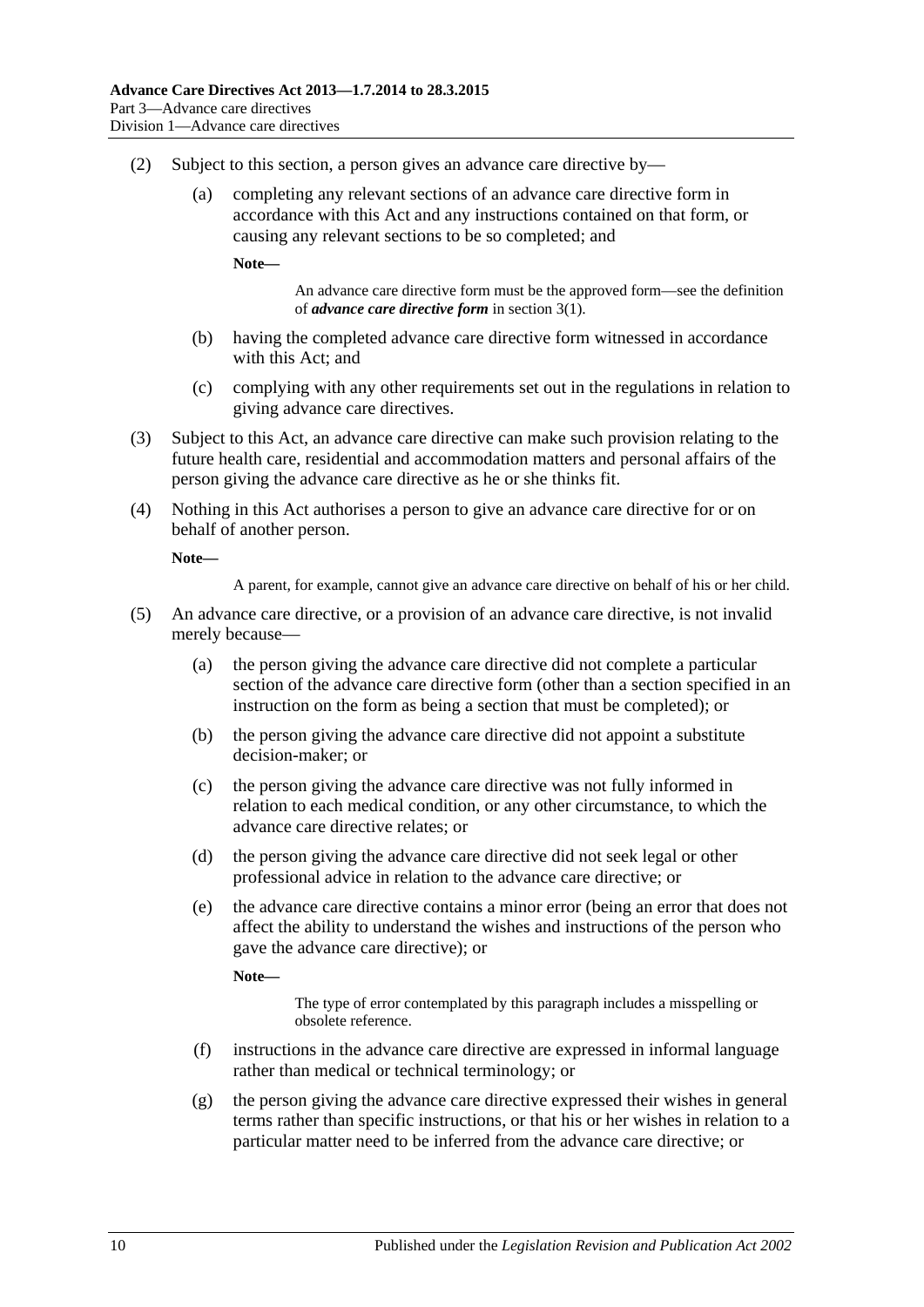(h) instructions in the advance care directive are based solely on religious, moral or social grounds.

# <span id="page-10-2"></span><span id="page-10-0"></span>**12—Provisions that cannot be included in advance care directives**

- (1) Subject to this Act, an advance care directive cannot make provisions of the following kinds:
	- (a) a provision—
		- (i) that is unlawful; or
		- (ii) that would require an unlawful act to be performed; or

#### **Example—**

An example of such a provision would be a request for euthanasia.

- (iii) that would, if given effect, cause a health practitioner or other person to contravene a professional standard or code of conduct (however described) applying to the health practitioner or person;
- <span id="page-10-3"></span>(b) a provision that comprises a refusal of mandatory medical treatment;
- (c) any other provision of a kind declared by the regulations to be within the ambit of this section.
- (2) For the purposes of [subsection](#page-10-2) (1), a reference to a professional standard or code of conduct does not include a reference to a standard or code of conduct prepared by or on behalf of a hospital, clinic, hospice, nursing home or any other place at which health care is provided to a person that regulates the provision of health care or other services at that place.
- (3) A provision of an advance care directive that contravenes [subsection](#page-10-2) (1) is, to the extent of the contravention, void and of no effect.
- (4) In this section—

### *mandatory medical treatment* means—

- (a) medical treatment ordered under a community treatment order or an inpatient treatment order under the *[Mental Health Act](http://www.legislation.sa.gov.au/index.aspx?action=legref&type=act&legtitle=Mental%20Health%20Act%202009) 2009*; or
- (b) any other medical treatment of a kind prescribed by regulations for the purposes of this definition.

# <span id="page-10-1"></span>**13—Advance care directive not to give power of attorney**

(1) Nothing in this Act authorises an advance care directive to have the effect of giving a power of attorney.

**Note—**

A power of attorney under the *[Powers of Attorney and Agency Act](http://www.legislation.sa.gov.au/index.aspx?action=legref&type=act&legtitle=Powers%20of%20Attorney%20and%20Agency%20Act%201984) 1984* is required if the substitute decision-maker is to deal with the financial and legal affairs of the person giving the advance care directive.

(2) A provision of an advance care directive that purports to give a power of attorney is void and of no effect.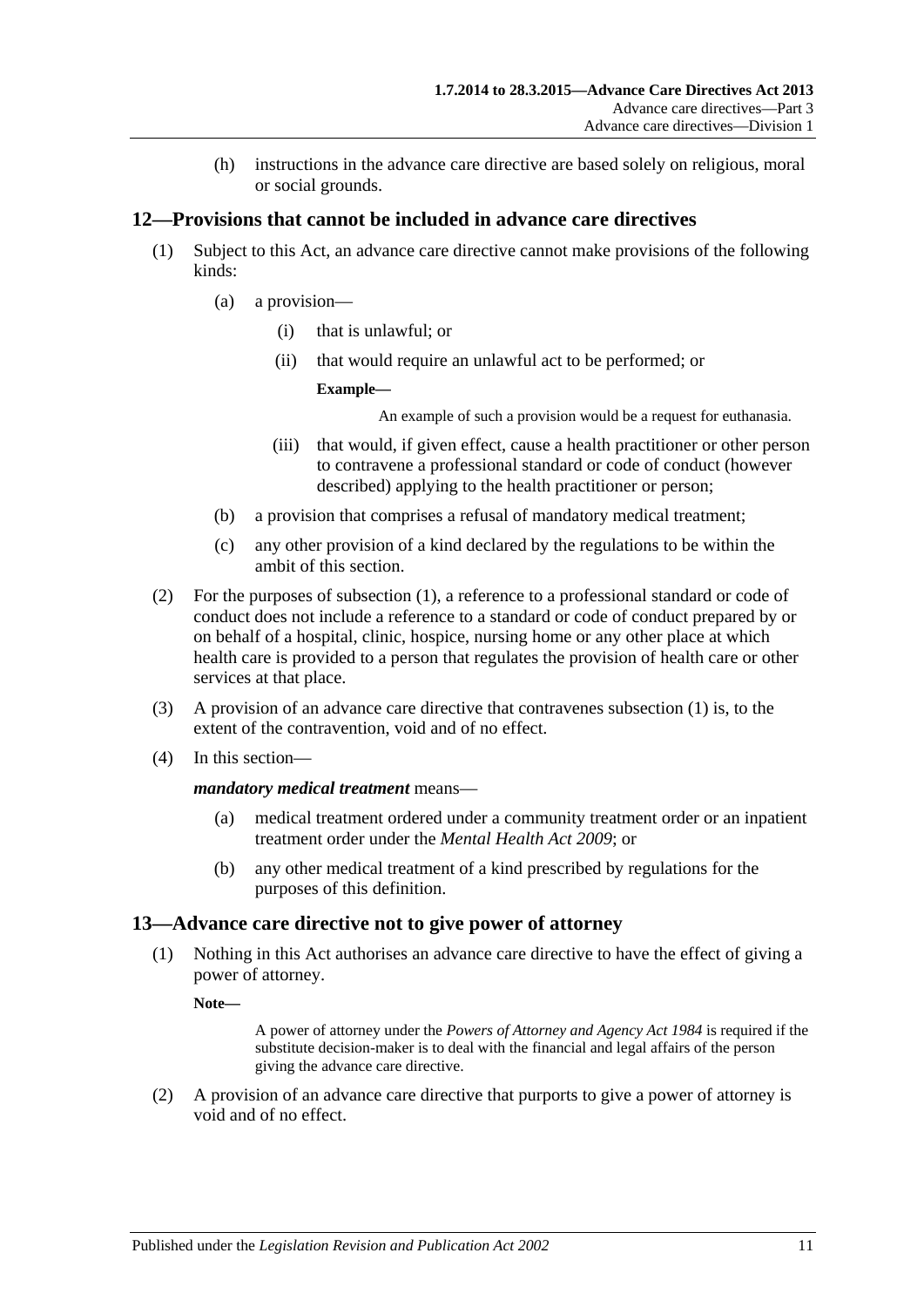# <span id="page-11-0"></span>**14—Giving advance care directives where English not first language**

- (1) The following provisions apply where a person for whom English is not his or her first language wishes to give an advance care directive:
	- (a) the advance care directive may be given with the assistance of an interpreter in relation to a language in which the person is fluent (the *interpreter*);
	- (b) any information required under this Act to be given to the person in relation to the advance care directive must be given to the person through the interpreter;
	- (c) the advance care directive form must be completed in English;
	- (d) the interpreter must complete the relevant section of the advance care directive form certifying that—
		- (i) in his or her opinion, any information required under this Act to be given to the person giving the advance care directive was given to, and appeared to be understood by, the person; and
		- (ii) the information recorded in the advance care directive form accurately reproduces in English the original information and instructions of the person provided in the course of giving the advance care directive;
	- (e) if an advance care directive form is completed in accordance with this section, the advance care directive will, for the purposes of this Act, be taken to have been given by the person.
- (2) Nothing in this section prevents a person who is a suitable witness in relation to a particular advance care directive from being an interpreter under this section.

### <span id="page-11-1"></span>**15—Requirements for witnessing advance care directives**

- (1) An advance care directive will only be taken to have been witnessed in accordance with this Act if—
	- (a) the advance care directive form is witnessed by a suitable witness in accordance with the regulations; and
	- (b) the suitable witness completes the appropriate parts of the advance care directive form certifying that—
		- (i) he or she gave to the person giving the advance care directive any information required by the regulations for the purposes of this section; and
		- (ii) he or she explained to the person giving the advance care directive the legal effects of giving an advance care directive of the kind proposed; and
		- (iii) in his or her opinion, the person giving the advance care directive appeared to understand the information and explanation given to him or her by the suitable witness under this paragraph; and
		- (iv) in his or her opinion, the person giving the advance care directive did not appear to be acting under any form of duress or coercion; and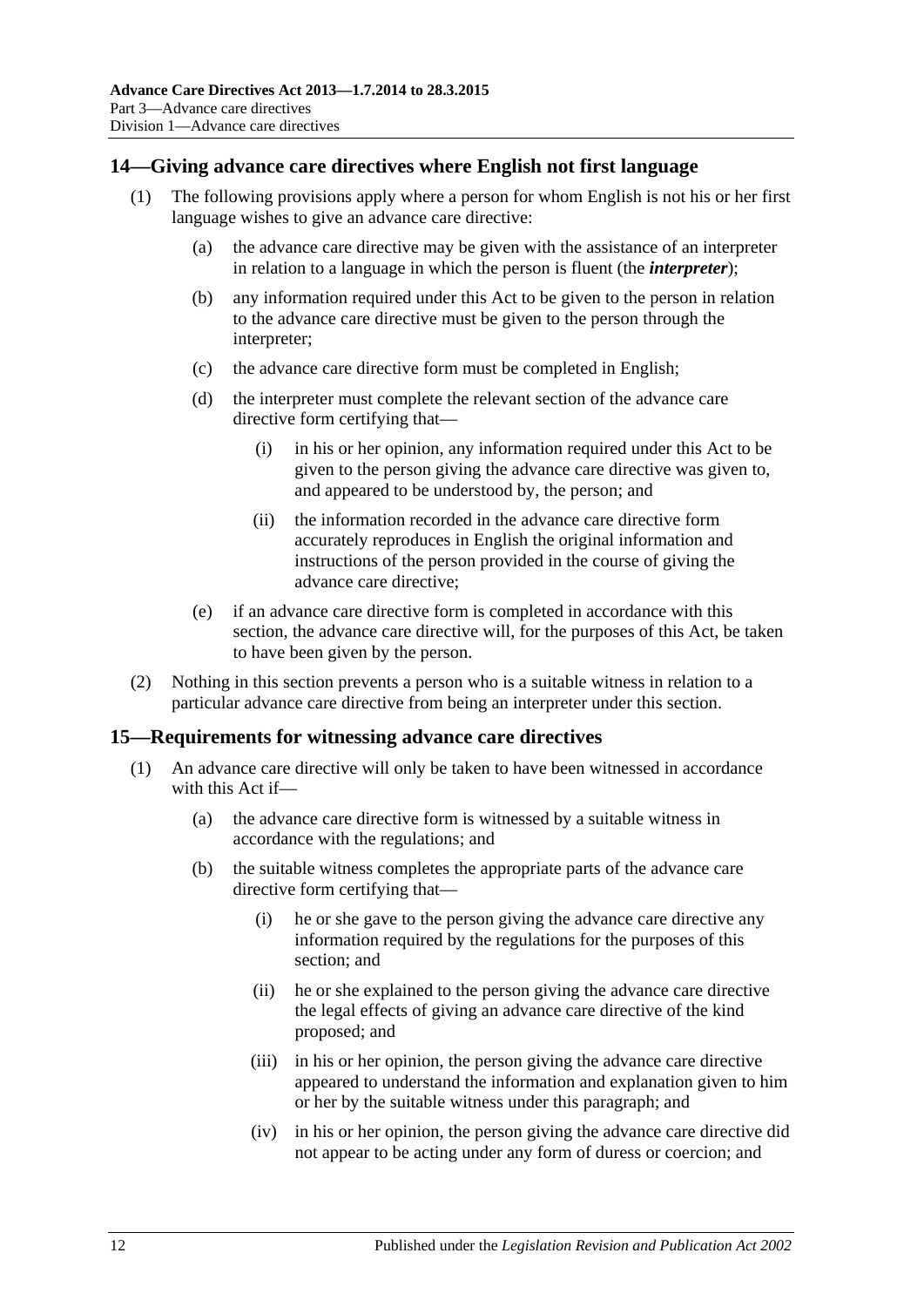- (c) any other requirements set out in the regulations in relation to the witnessing of advance care directives have been complied with.
- (2) However, a person cannot be a suitable witness in relation to a particular advance care directive—
	- (a) if he or she is appointed under the advance care directive as a substitute decision-maker; or
	- (b) if he or she has a direct or indirect interest in the estate of the person giving the advance care directive (whether as a beneficiary of the person's will or otherwise); or
	- (c) if he or she is a health practitioner who is responsible (whether solely or with others) for the health care of the person giving the advance care directive; or
	- (d) if he or she occupies a position of authority in a hospital, hospice, nursing home or other facility at which the person giving the advance care directive resides; or
	- (e) in any other circumstances set out in the regulations in which a person cannot be a suitable witness in relation to a particular advance care directive.
- (3) For the purposes of this section, a reference to duress or coercion in relation to a person giving an advance care directive includes a reference to duress or coercion due solely to a perception or mistake on the part of the person.
- (4) In this section—

*suitable witness* means a person, or a class of persons, who satisfies any requirements prescribed by the regulations for the purposes of this definition.

# <span id="page-12-0"></span>**16—When advance care directives are in force**

- (1) An advance care directive will be taken to be in force from the time that the advance care directive is witnessed in accordance with this Act.
- (2) Subject to this Act, an advance care directive remains in force—
	- $(a)$
- (i) if an expiry date is specified in the advance care directive—until that day; or
- (ii) if no expiry date is specified in the advance care directive—until it is revoked in accordance with this Act; or
- (b) until the death of the person who gave the advance care directive,

whichever occurs first.

### <span id="page-12-1"></span>**17—Advance care directive revokes previous advance care directives**

- (1) Subject to this Act, if a person gives an advance care directive, any previous advance care directives given by the person are revoked.
- (2) A revocation of a previous advance care directive will be taken to have occurred at the time the later advance care directive is taken to be in force.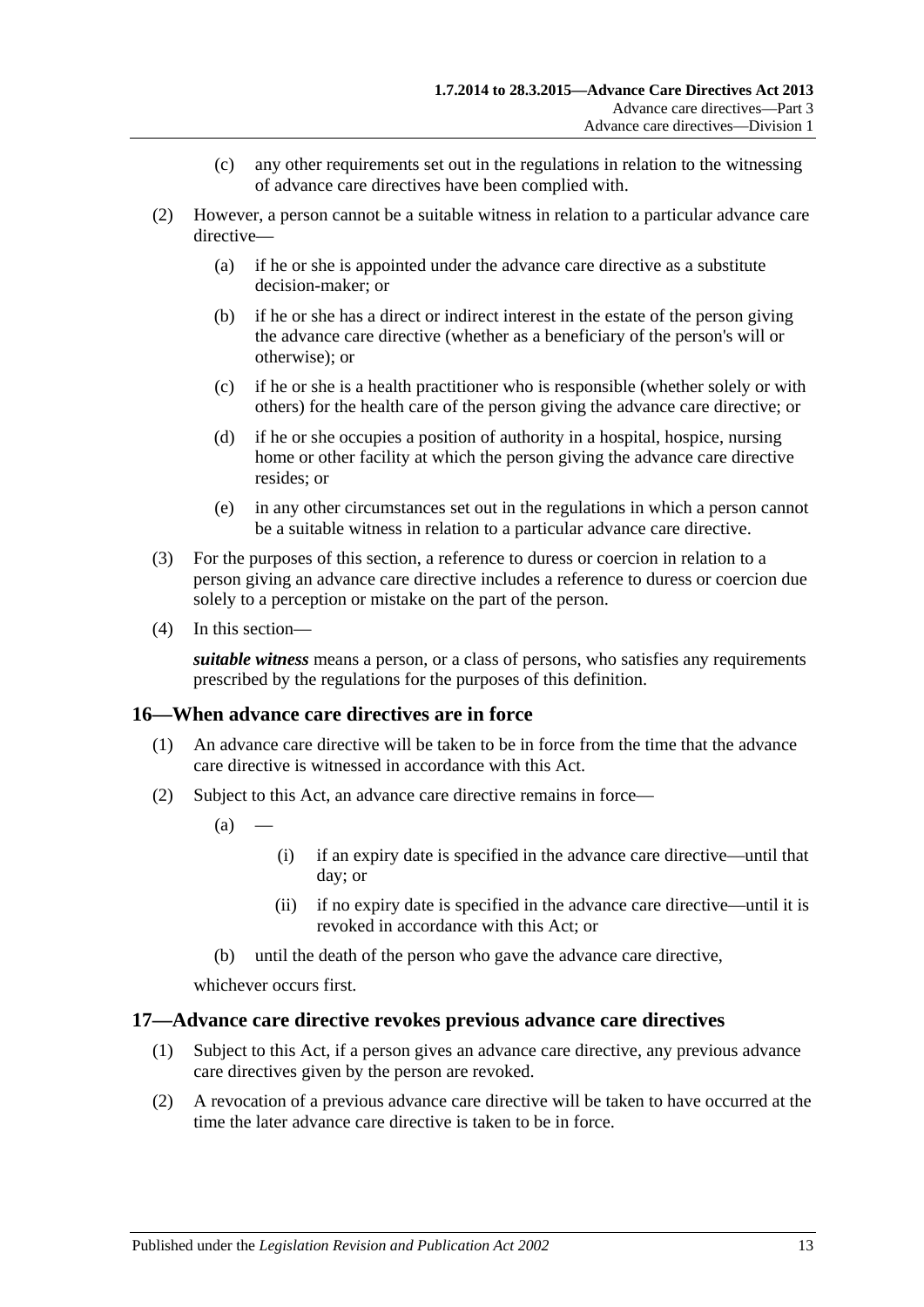### <span id="page-13-0"></span>**18—No variation of advance care directive**

Subject to this Act, an advance care directive cannot be varied.

**Note—**

If a person wishes to vary the terms of his or her advance care directive, he or she must prepare a new one in accordance with this Act. However, only a competent adult can give an advance care directive—see [section](#page-8-2) 11.

There is, however, capacity for the Guardianship Board to vary an advance care directive by appointing another substitute decision-maker in certain circumstances—se[e Part](#page-24-0) 7 [Division](#page-24-0) 3.

### <span id="page-13-1"></span>**19—Binding and non-binding provisions**

(1) Subject to this section, a provision of an advance care directive comprising a refusal of particular health care (whether express or implied) will, for the purposes of this Act, be taken to be a *binding provision*.

**Note—**

Certain provisions of an advance care directive refusing some forms of mandatory medical treatment are void—see section [12\(1\)\(b\).](#page-10-3)

- (2) If a binding provision of an advance care directive is expressed to apply, or to be binding, only in specified circumstances, the provision will be taken to be a binding provision only in respect of those circumstances.
- (3) All other provisions of an advance care directive are *non-binding provisions*.

### <span id="page-13-2"></span>**20—Advance care directive has effect subject to its terms**

Subject to this Act, and to any other Act or law, an advance care directive has effect according to its terms.

# <span id="page-13-3"></span>**Division 2—Substitute decision-makers**

### <span id="page-13-4"></span>**21—Requirements in relation to appointment of substitute decision-makers**

(1) Subject to this Act, a person giving an advance care directive may appoint 1 or more adults to be substitute decision-makers in respect of the advance care directive.

**Note—**

Nothing in this Act requires a substitute decision-maker to be appointed under an advance care directive—a person may choose simply to give instructions in his or her advance care directive.

- <span id="page-13-5"></span>(2) However, the following persons cannot be appointed or act as a substitute decision-maker in relation to a particular advance care directive:
	- (a) a person who is not competent;
	- (b) a health practitioner who is responsible (whether solely or with others) for the health care of the person giving the advance care directive;
	- (c) a paid carer of the person giving the advance care directive;
	- (d) any other person of a class prescribed by the regulations for the purposes of this section.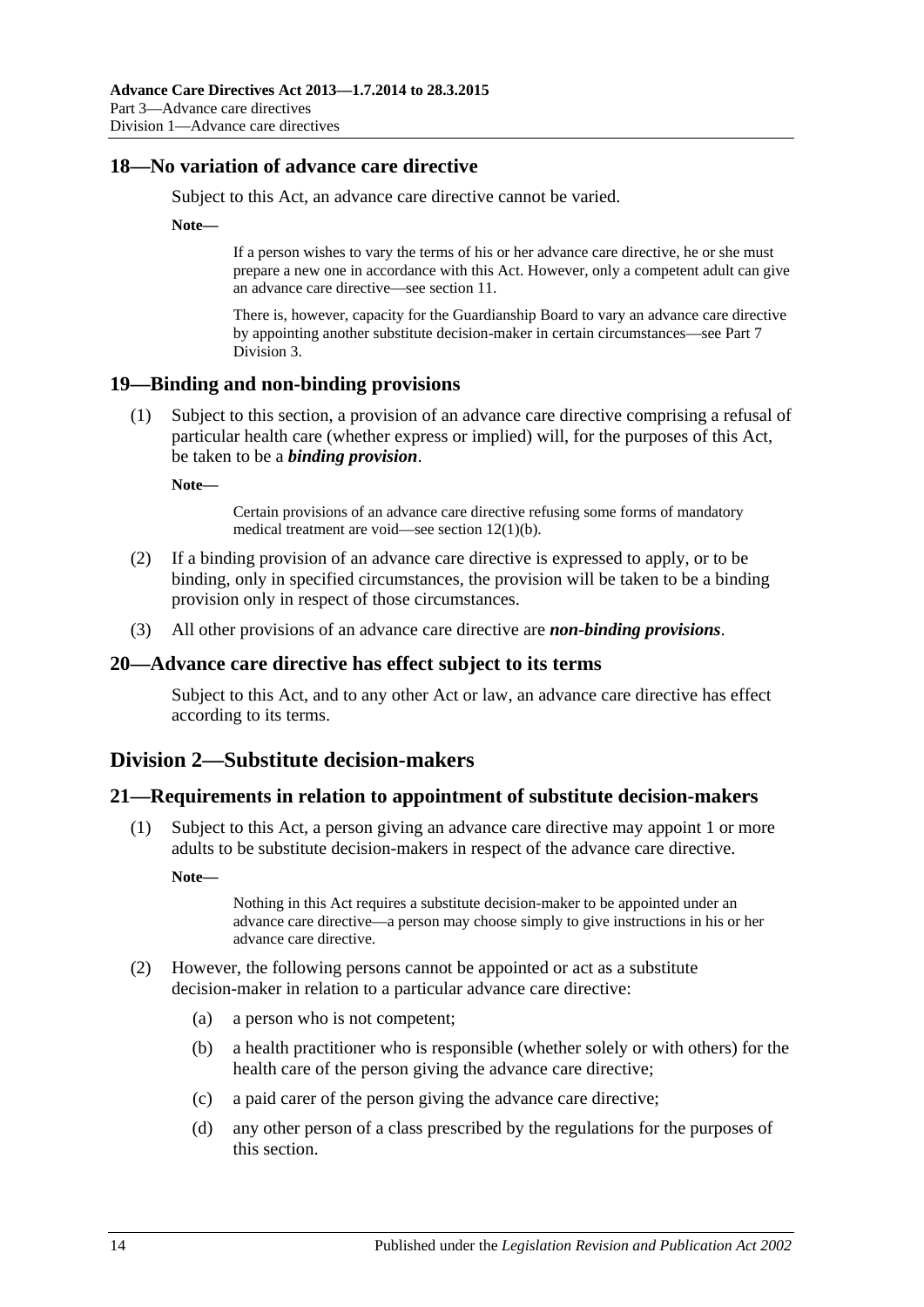- (3) An appointment of a substitute decision-maker must comply with any other requirements set out in the regulations for the purposes of this section.
- (4) An appointment in contravention of this section is void and of no effect.

### <span id="page-14-0"></span>**22—Substitute decision-makers jointly and severally empowered**

Subject to this Act and to any provision of an advance care directive to the contrary, if a person giving an advance care directive appoints more than 1 substitute decision-maker in respect of the advance care directive, the substitute decision-makers are jointly and severally empowered to make decisions under the advance care directive.

### <span id="page-14-3"></span><span id="page-14-1"></span>**23—Powers of substitute decision-maker**

- (1) Subject to this Act and to any provision of the advance care directive, a substitute decision-maker appointed under an advance care directive may make any decision that the person who gave the advance care directive could have lawfully made in respect of the following areas:
	- (a) health care (other than a kind of health care declared by the regulations to be excluded from the ambit of this paragraph);
	- (b) residential and accommodation arrangements;
	- (c) personal affairs.
- (2) Nothing in [subsection](#page-14-3) (1) authorises a substitute decision-maker to make a decision of a kind that requires the substitute decision-maker to have been given the person's power of attorney unless the required power of attorney has in fact been given to the substitute decision-maker.

**Note—**

A power of attorney cannot be given by an advance care directive—se[e section](#page-10-1) 13.

- (3) An advance care directive does not authorise a substitute decision-maker to perform functions that the person who gave the advance care directive has as a trustee or personal representative of another.
- (4) Despite any provision of an advance care directive to the contrary, an advance care directive does not authorise a substitute decision-maker to refuse the following:
	- (a) the administration of drugs to relieve pain or distress;
	- (b) the natural provision of food and liquids by mouth.

### <span id="page-14-2"></span>**24—Exercise of powers by substitute decision-maker**

- (1) Without limiting any other provision of this Act, a substitute decision-maker may only make a decision under an advance care directive if—
	- (a) the substitute decision-maker produces the advance care directive at the request of a health practitioner who is to provide health care in accordance with the decision; and
	- (b) the substitute decision-maker is not prevented under this or any other Act or law from acting under the advance care directive; and
	- (c) the substitute decision-maker is competent at the time the decision is made.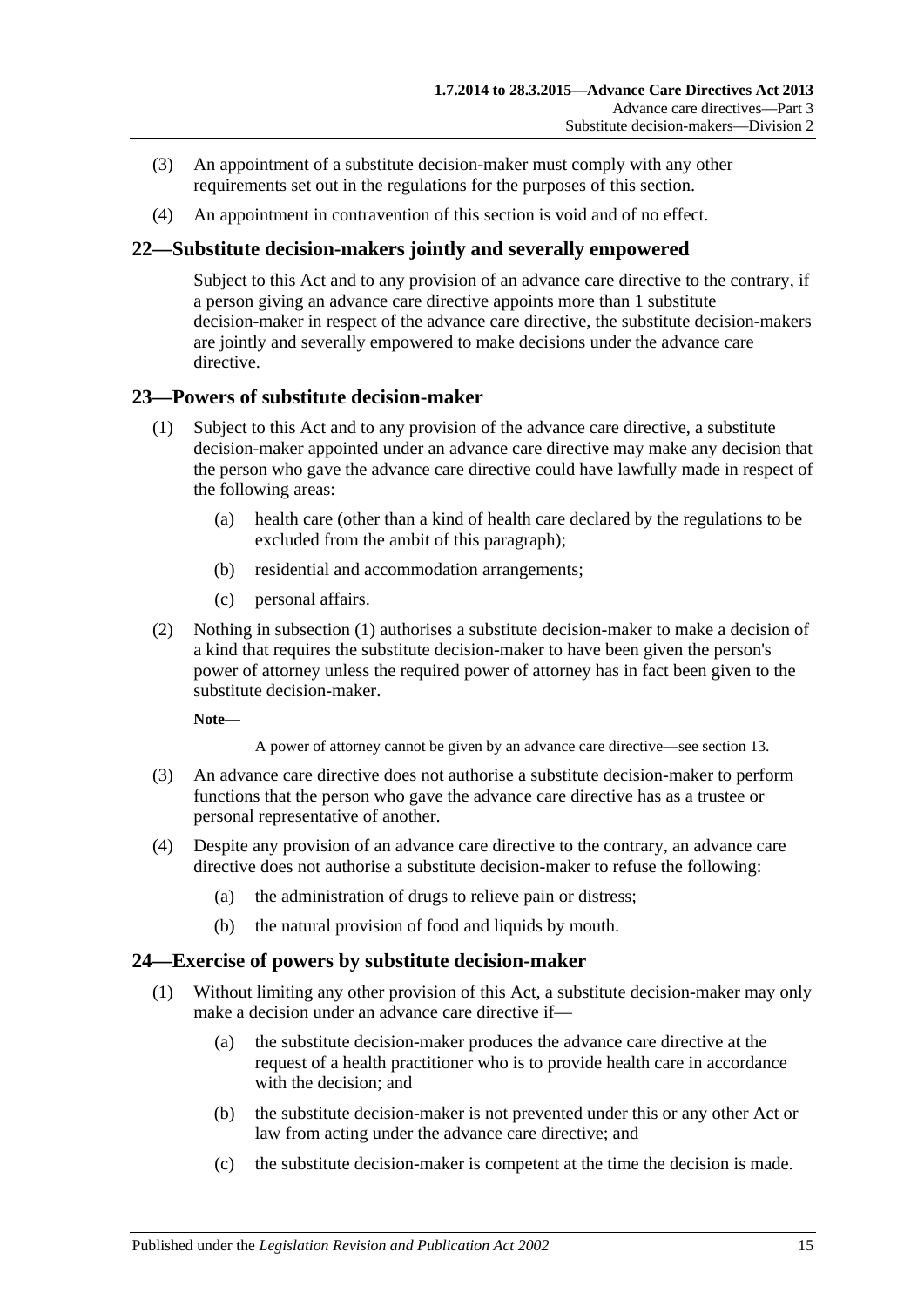- (2) A requirement under this section to produce an advance care directive will be taken to be satisfied if—
	- (a) the substitute decision-maker produces a document that has been certified, in accordance with the regulations, as a true copy of the advance care directive; or
	- (b) the substitute decision-maker makes available a copy of the advance care directive in accordance with a scheme set out in the regulations in respect of electronic access to, or provision of, copies of advance care directives.

# <span id="page-15-0"></span>**25—Substitute decision-maker to give notice of decisions**

If a substitute decision-maker makes a decision under the advance care directive, he or she must take reasonable steps to notify each other substitute decision-maker appointed under the advance care directive of the decision.

### <span id="page-15-1"></span>**26—Substitute decision-maker may obtain advice**

- (1) Despite any other Act or law, a substitute decision-maker may obtain such advice (whether of a professional or technical nature or otherwise) as he or she reasonably requires in relation to the exercise of his or her powers, or discharge of his or her responsibilities, under an advance care directive.
- (2) However, a substitute decision-maker must have regard to, and seek to protect, the privacy of the person who gave the advance care directive when obtaining such advice.

### <span id="page-15-4"></span><span id="page-15-2"></span>**27—Substitute decision-maker may renounce appointment**

- (1) Subject to this section, a substitute decision-maker appointed under an advance care directive may, by notice in writing given to the person who gave the advance care directive, renounce his or her appointment.
- (2) Subject to this Act and to any provision of the advance care directive to the contrary, the powers and responsibilities of another substitute decision-maker appointed under an advance care directive are not affected merely because a substitute decision-maker has renounced his or her appointment under [subsection](#page-15-4) (1).
- (3) If the sole substitute decision-maker appointed under an advance care directive wishes to renounce his or her appointment during a period in which the person who gave the advance care directive is not competent, the appointment may only be renounced with the permission of the Guardianship Board.

**Note—**

See also [section](#page-17-0) 32 (Revocation of advance care directives where person is not competent etc) an[d section](#page-26-0) 51 (Orders of Guardianship Board in relation to substitute decision-makers).

# <span id="page-15-3"></span>**28—Death of substitute decision-maker does not affect validity of advance care directive**

The death of a substitute decision-maker appointed under an advance care directive does not, of itself, affect the validity of the advance care directive.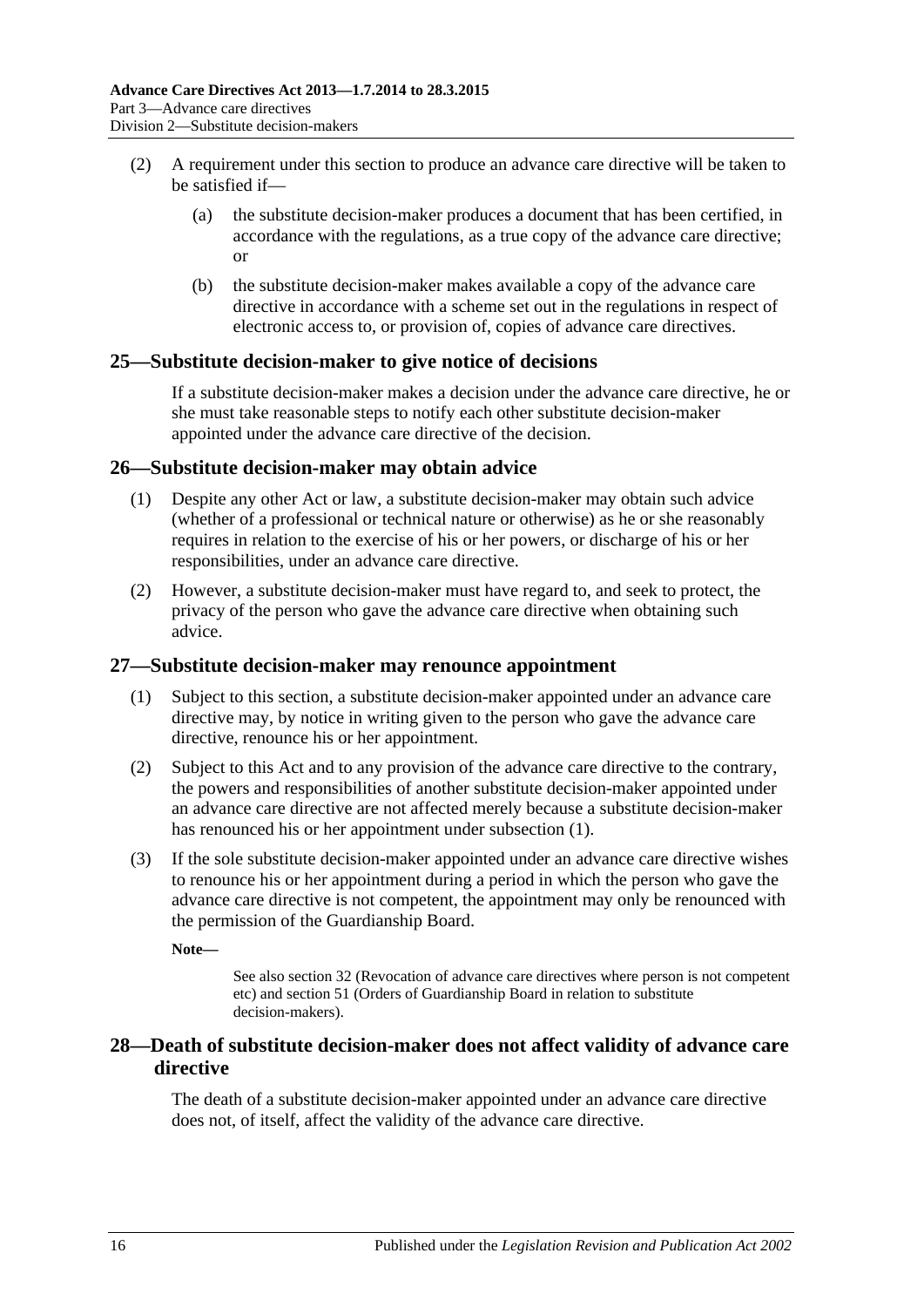# <span id="page-16-1"></span><span id="page-16-0"></span>**Division 3—Revoking advance care directives**

### **Subdivision 1—Revoking advance care directive where person competent**

### <span id="page-16-2"></span>**29—Revoking advance care directive where person competent**

- (1) A person who has given an advance care directive and who—
	- (a) is competent; and
	- (b) understands the consequences of revoking the advance care directive,

may revoke the advance care directive at any time.

- (2) An advance care directive may only be revoked in the manner prescribed by the regulations.
- (3) On revoking an advance care directive, the person must, as soon as is reasonably practicable—
	- (a) advise each substitute decision-maker appointed under the advance care directive of the revocation; and
	- (b) take reasonable steps to notify each other person who has been given a copy of the advance care directive of the revocation.

**Example—**

Such persons might include family members, hospitals, accommodation providers and health practitioners.

### <span id="page-16-3"></span>**Subdivision 2—Revoking advance care directive where person not competent**

### <span id="page-16-4"></span>**30—Application of Subdivision**

This Subdivision applies to a person who has given an advance care directive but who—

- (a) is not competent; or
- (b) does not appear to understand the consequences of revoking an advance care directive.

### <span id="page-16-5"></span>**31—Guardianship Board to be advised of wish for revocation**

- (1) A person who becomes aware that a person to whom this Subdivision applies wishes, or may wish, to revoke an advance care directive must, as soon as is practicable and in accordance with any requirement set out in the regulations, advise the Guardianship Board of that fact.
- <span id="page-16-6"></span>(2) The Guardianship Board, on being advised under this section, may give any directions to specified persons or bodies that the Guardianship Board thinks necessary or desirable in the circumstances of the case.
- <span id="page-16-7"></span>(3) A person who, without reasonable excuse, refuses or fails to comply with a direction under [subsection](#page-16-6) (2) is guilty of an offence.

Maximum penalty: \$20 000 or imprisonment for 6 months.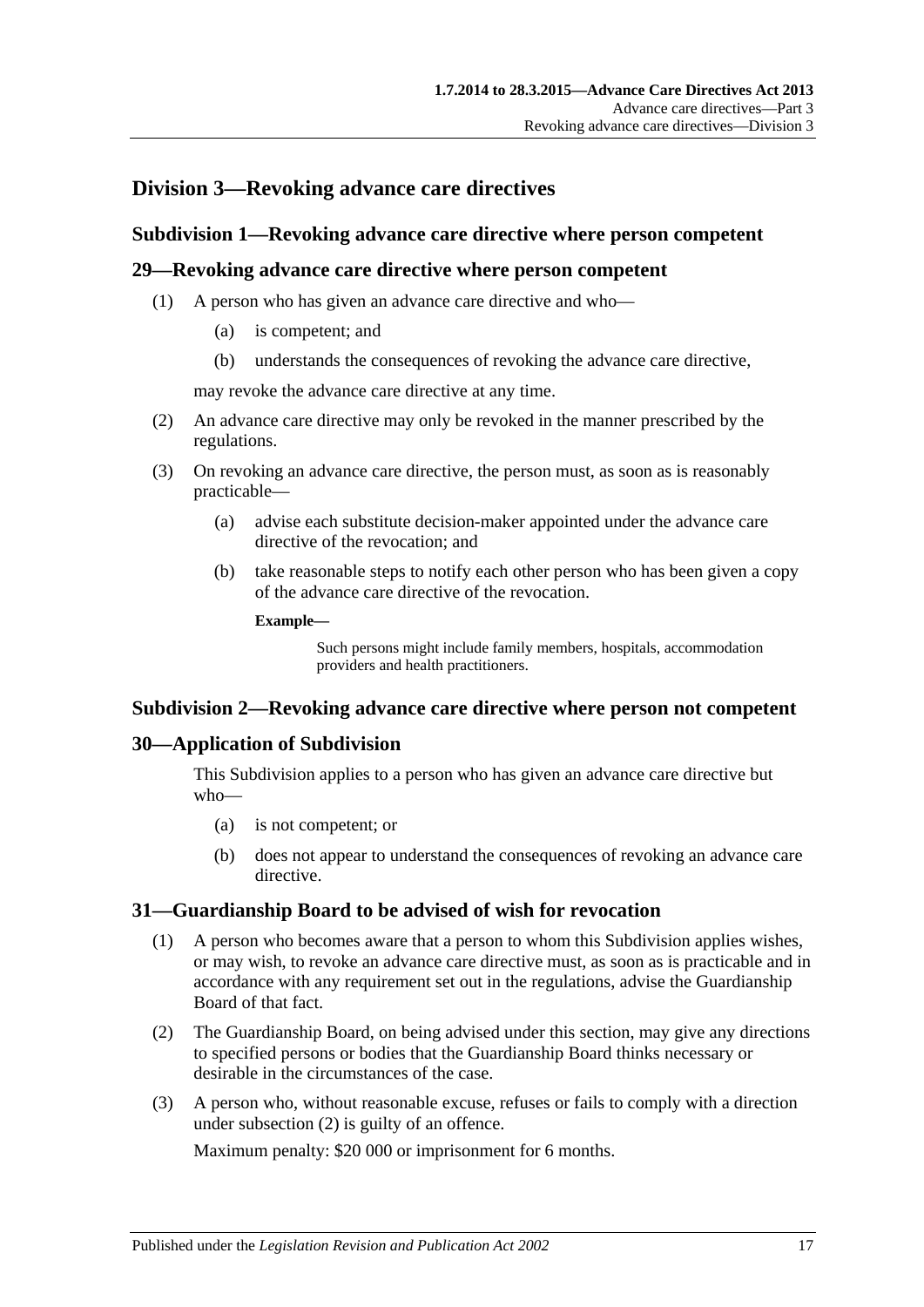- (4) It is a defence to a charge of an offence against [subsection](#page-16-7) (3) if the defendant proves that he or she did not know, and could not reasonably have been expected to know, that his or her conduct amounted to a failure to comply with the direction.
- (5) A health practitioner or other person who advises the Guardianship Board that a person wishes, or may wish, to revoke an advance care directive—
	- (a) cannot, by virtue of doing so, be held to have breached any code of professional etiquette or ethics, or to have departed from any accepted form of professional conduct; and
	- (b) insofar as he or she has acted in good faith, incurs no civil or criminal liability in respect of the advice.

### <span id="page-17-0"></span>**32—Revoking advance care directives where person not competent**

- (1) An advance care directive of a person to whom this Subdivision applies may only be revoked by the Guardianship Board in accordance with this section.
- (2) Subject to [subsection](#page-17-1) (3), the Guardianship Board must revoke an advance care directive if—

 $(a)$ 

- (i) the person who gave the advance care directive, or a person acting on his or her behalf, applies to the Guardianship Board for the revocation in a manner and form determined by the Guardianship Board; or
- (ii) the Guardianship Board is advised under [section](#page-16-5) 31 of a person's wish to revoke an advance care directive; and
- (b) the Guardianship Board (having made such inquiries as it thinks fit) is satisfied that—
	- (i) the person who gave the advance care directive understands the nature and consequences of the revocation; and
	- (ii) the revocation genuinely reflects the wishes of the person; and
	- (iii) the revocation is, in all the circumstances, appropriate.
- <span id="page-17-1"></span>(3) If an advance care directive expressly provides that the advance care directive is not to be revoked in the circumstances contemplated by this Subdivision, the Guardianship Board should not revoke the advance care directive unless satisfied that the current wishes of the person who gave the advance care directive indicate a conscious wish to override such a provision.
- (4) If the Guardianship Board revokes an advance care directive under this section, the Guardianship Board—
	- (a) must advise each substitute decision-maker appointed under the advance care directive of the revocation as soon as is reasonably practicable; and
	- (b) must take reasonable steps to notify each other person who has been given a copy of the advance care directive of the revocation; and

**Example—**

Such persons might include family members, hospitals, accommodation providers and doctors.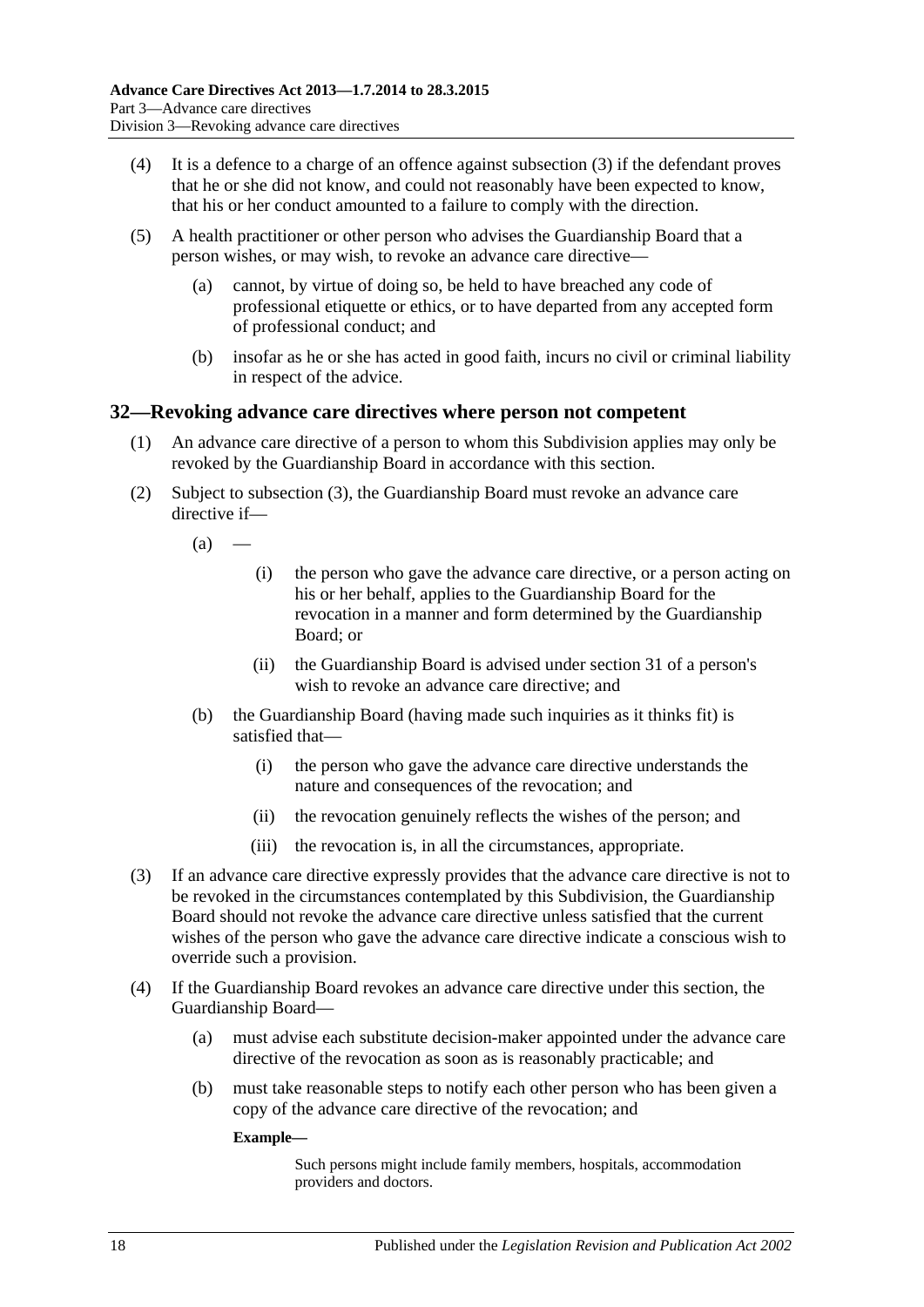(c) may give such advice and directions as the Guardianship Board considers necessary or desirable in the circumstances of the case.

# <span id="page-18-0"></span>**Part 4—Recognition of advance care directives from other jurisdictions**

### <span id="page-18-1"></span>**33—Advance care directives from other jurisdictions**

- (1) The Governor may, by regulation, declare a class of instruments made under a corresponding law to be an *interstate advance care directive*.
- (2) Subject to this section—
	- (a) for the purposes of the laws of this State, an interstate advance care directive has effect as if it were an advance care directive given under this Act; and
	- (b) this Act (other than [Part](#page-8-0) 3) applies to an interstate advance care directive as if it were an advance care directive given under this Act; and
	- (c) the powers and responsibilities of a substitute decision-maker under the interstate advance care directive will be determined in accordance with the corresponding law under which the interstate advance care directive was given.
- (3) For the purposes of this Act, a provision of an interstate advance care directive of a kind contemplated by [section](#page-5-2) 6, [12\(1\)](#page-10-2) or [13](#page-10-1) will be taken to be void and of no effect (whether or not the provision was able to be included in the interstate advance care directive in the jurisdiction in which it was made).
- (4) In this section—

*corresponding law* means a law of the Commonwealth, or of another State or Territory, that is declared by the regulations to be a corresponding law for the purposes of this section.

# <span id="page-18-2"></span>**Part 5—Giving effect to advance care directives**

# <span id="page-18-3"></span>**34—When things can happen under an advance care directive**

- (1) A substitute decision-maker may only make a decision under an advance care directive if, at the relevant time, the person who gave the advance care directive has impaired decision-making capacity in respect of the decision.
- (2) A health practitioner may only provide health care pursuant to a consent granted under an advance care directive (whether by a substitute decision-maker or otherwise) if, at the relevant time, the person who gave the advance care directive has impaired decision-making capacity in respect of a decision relevant to the provision of the health care.

**Note—**

This includes the withdrawal, or withholding the provision of, health care—see [section](#page-5-0) 4.

(3) Nothing in this section prevents a provision of an advance care directive being taken into account when determining the wishes of the person who gave the advance care directive.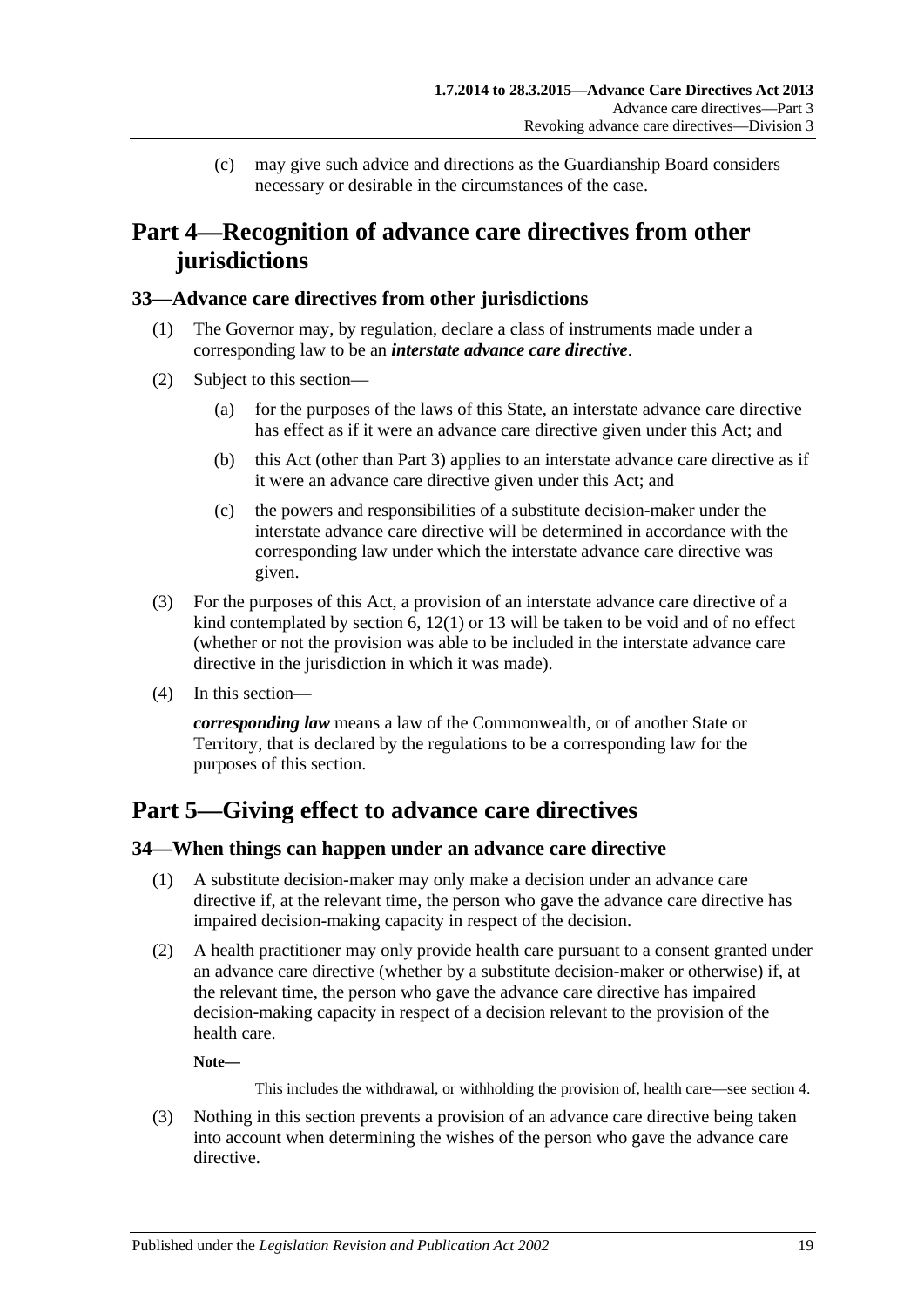# <span id="page-19-0"></span>**35—Substitute decision-maker to give effect to advance care directive**

- (1) Subject to this Act, in making a decision under an advance care directive, a substitute decision-maker—
	- (a) must, as far as is reasonably practicable—
		- (i) give effect to any instructions or directions expressed in the advance care directive; and
		- (ii) seek to avoid any outcome or intervention that the person who gave the advance care directive would wish to be avoided (whether such wish is expressed or implied); and
		- (iii) obtain, and have regard to, the wishes of the person who gave the advance care directive (whether such wishes are expressed or implied); and
		- (iv) endeavour to make the decision in a manner that is consistent with the principles set out in [section](#page-7-3) 10; and
	- (b) must make the decision that he or she reasonably believes the person who gave the advance care directive would have made in the circumstances; and
	- (c) must act in good faith and with due diligence.
- (2) A failure to comply with this section does not, of itself, result in any civil or criminal liability on the part of the substitute decision-maker.

#### <span id="page-19-2"></span><span id="page-19-1"></span>**36—Health practitioners to give effect to advance care directives**

- (1) Subject to this Act, a health practitioner who is providing, or is to provide, health care to a person who has given an advance care directive and who has impaired decision-making capacity in respect of a decision that is required in relation to the health care—
	- (a) must comply with a binding provision of the advance care directive that relates to health care of the relevant kind; and
	- (b) should, as far as is reasonably practicable, comply with a non-binding provision of the advance care directive that relates to health care of the relevant kind; and
	- (c) must, as far as is reasonably practicable, seek to avoid any outcome or intervention that the person who gave the advance care directive would wish to be avoided (whether such wish is expressed or implied); and
	- (d) must endeavour to provide the health care in a manner that is consistent with the principles set out in [section](#page-7-3) 10.
	- **Note—**

This includes the provision of emergency medical treatment—see Division 5 of Part 2 of the *[Consent to Medical Treatment and Palliative Care Act](http://www.legislation.sa.gov.au/index.aspx?action=legref&type=act&legtitle=Consent%20to%20Medical%20Treatment%20and%20Palliative%20Care%20Act%201995) 1995*.

- (2) Despite [subsection](#page-19-2) (1), a health practitioner may refuse to comply with a provision of an advance care directive if the health practitioner believes on reasonable grounds that—
	- (a) the person who gave the advance care directive did not intend the provision to apply in the particular circumstances; or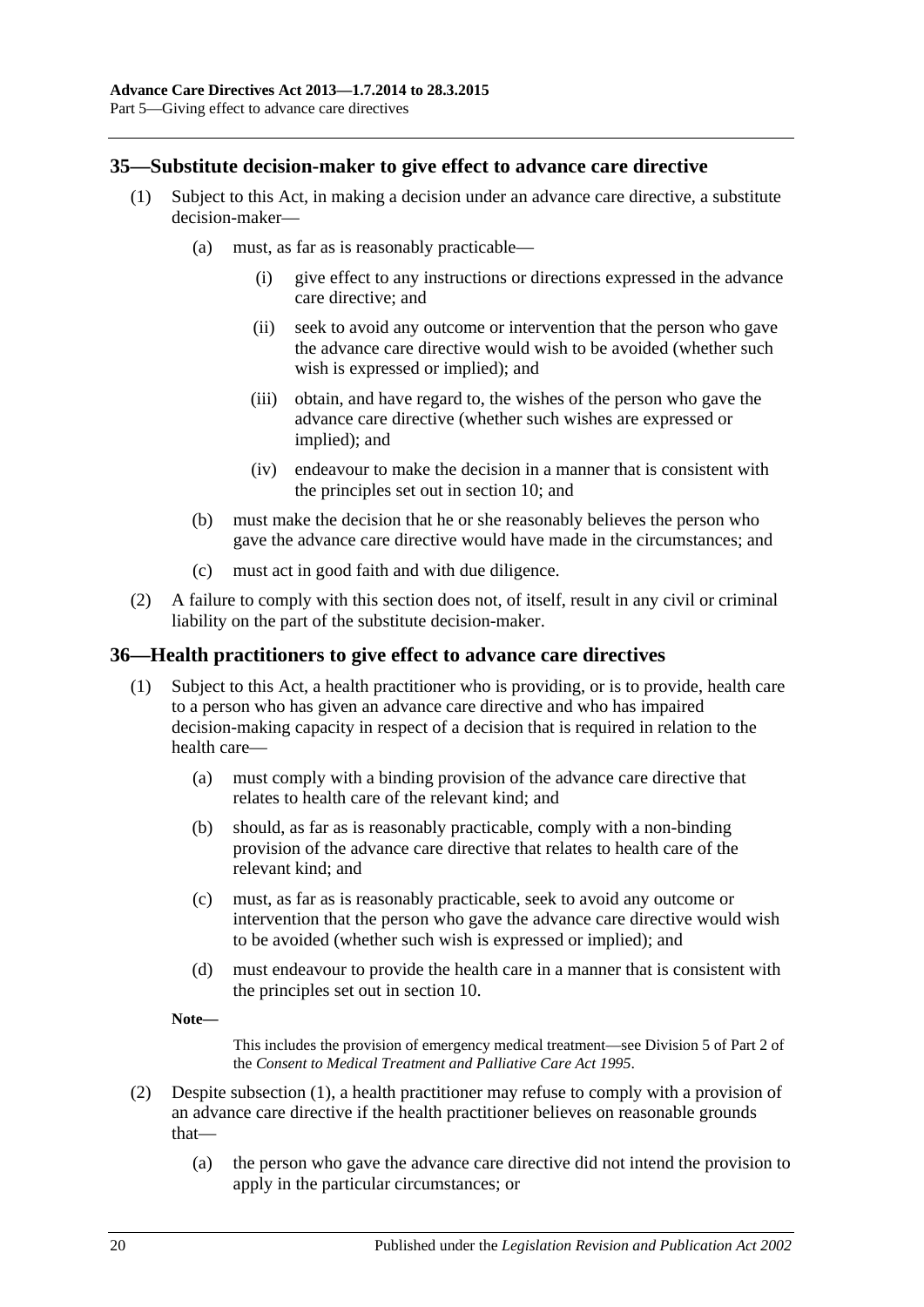(b) the provision does not reflect the current wishes of the person who gave the advance care directive.

**Note—**

This subsection does not, however, authorise a health practitioner to provide health care. If health care is to be provided, consent must be given in accordance with the *[Consent to](http://www.legislation.sa.gov.au/index.aspx?action=legref&type=act&legtitle=Consent%20to%20Medical%20Treatment%20and%20Palliative%20Care%20Act%201995)  [Medical Treatment and Palliative Care Act](http://www.legislation.sa.gov.au/index.aspx?action=legref&type=act&legtitle=Consent%20to%20Medical%20Treatment%20and%20Palliative%20Care%20Act%201995) 1995*—see, for example, Part 2A of that Act.

- <span id="page-20-3"></span>(3) Despite [subsection](#page-19-2) (1), a health practitioner may refuse to comply with a provision of an advance care directive that specifies the kind of health care that the person who gave the advance care directive wishes to receive if such health care—
	- (a) is not consistent with any relevant professional standards; or
	- (b) does not reflect current standards of health care in the State.
- (4) [Subsection](#page-20-3) (3) does not apply—
	- (a) to, or in relation to, a binding provision of an advance care directive; or
	- (b) if the specified health care comprises the withdrawal, or withholding, of health care to a person (including, to avoid doubt, the withdrawal or withholding of life-sustaining measures).

#### **Example—**

An example would be a "do not resuscitate" instruction in an advance care directive.

(5) For the purposes of the *[Health Practitioner Regulation National Law \(South](http://www.legislation.sa.gov.au/index.aspx?action=legref&type=act&legtitle=Health%20Practitioner%20Regulation%20National%20Law%20(South%20Australia)%20Act%202010)  [Australia\) Act](http://www.legislation.sa.gov.au/index.aspx?action=legref&type=act&legtitle=Health%20Practitioner%20Regulation%20National%20Law%20(South%20Australia)%20Act%202010) 2010* and the *[Health Practitioner National Law \(South Australia\)](http://www.legislation.sa.gov.au/index.aspx?action=legref&type=act&legtitle=Health%20Practitioner%20National%20Law%20(South%20Australia))*, and for any other Act declared by the regulations to be included in the ambit of this subsection, a contravention of [subsection](#page-19-2) (1) will be taken to amount to unprofessional conduct.

#### <span id="page-20-0"></span>**37—Conscientious objection**

Despite any other provision of this Act, a health practitioner may refuse to comply with a provision of an advance care directive on conscientious grounds.

#### <span id="page-20-1"></span>**38—Consent etc taken to be that of person who gave advance care directive**

For the purposes of the law of the State, a consent to particular health care given or refused pursuant to an advance care directive—

- (a) will be taken to be the consent or refusal of consent (as the case requires) of the person who gave the advance care directive; and
- (b) will be taken to have the same effect for all purposes as if the person were capable of giving such consent.

#### <span id="page-20-4"></span><span id="page-20-2"></span>**39—Consent taken to be withdrawn in certain circumstances**

(1) If, at any time before particular health care is provided pursuant to a consent granted under an advance care directive (whether by a substitute decision-maker or otherwise), the person who gave the advance care directive expressly or implicitly withdraws his or her consent to the health care, the consent will, for the purposes of the law of the State, be taken to have been withdrawn.

**Note—**

The dispute resolution processes in [Part](#page-21-4) 7 may also be available in such circumstances.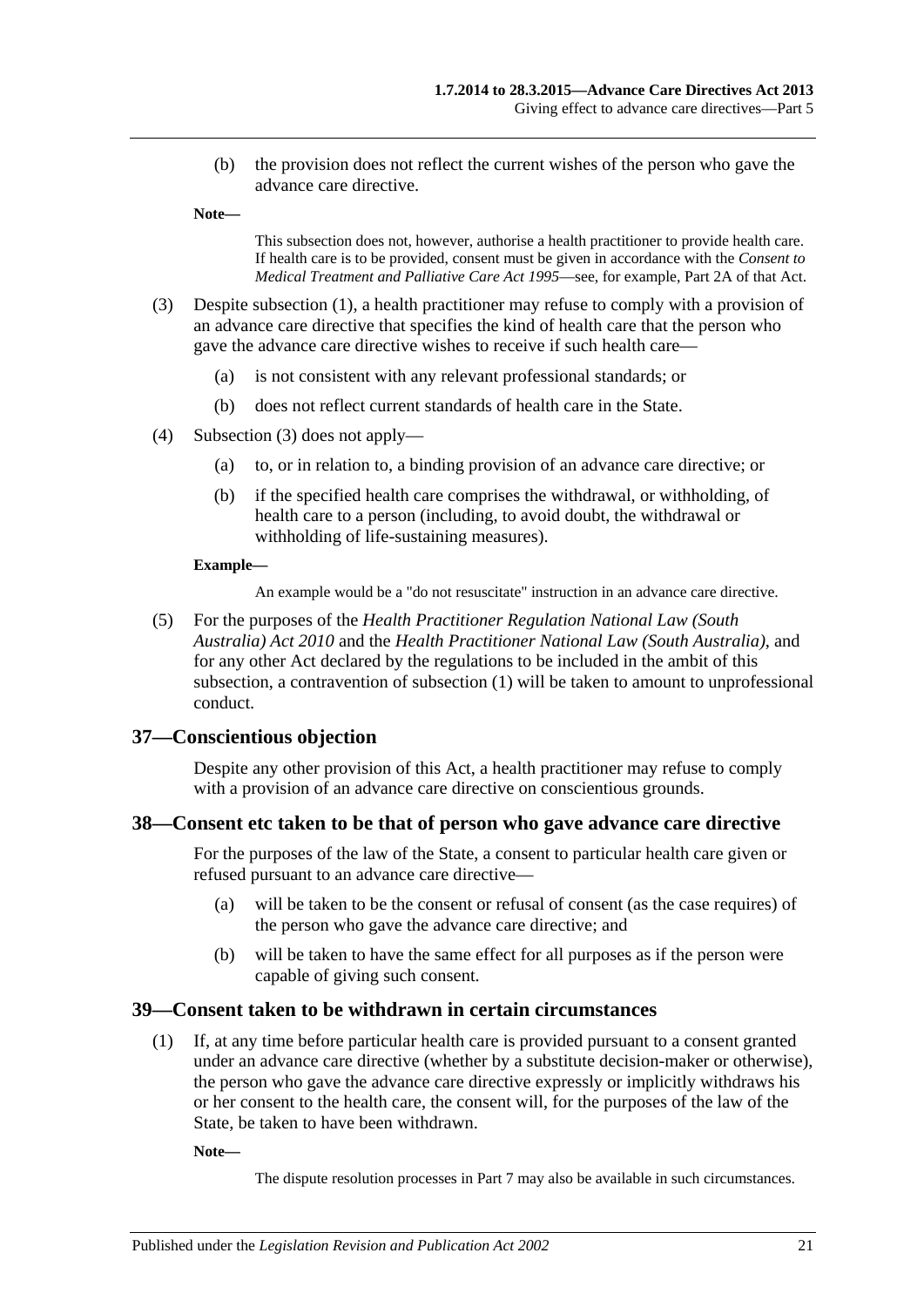- (2) [Subsection](#page-20-4) (1) does not apply in relation to particular health care, or health care of a particular kind—
	- (a) if the advance care directive expressly excludes its operation; or
	- (b) in any other circumstances prescribed by the regulations.
- (3) Any act or omission done or made in good faith, without negligence and in accordance with an advance care directive before consent was withdrawn under this section will be taken to be valid, and always to have been valid.

# <span id="page-21-0"></span>**Part 6—Validity and limitation of liability**

# <span id="page-21-1"></span>**40—Presumption of validity**

A health practitioner, substitute decision-maker or other person is entitled to presume that an apparently genuine advance care directive is valid and in force unless he or she knew, or ought reasonably to have known, that the advance care directive was not valid or in force (as the case requires).

# <span id="page-21-2"></span>**41—Protection from liability**

- (1) A health practitioner, substitute decision-maker or other person incurs no criminal or civil liability for an act or omission done or made in good faith, without negligence and in accordance with, or purportedly in accordance with, an advance care directive.
- (2) For the purposes of this section, a reference to the civil liability of a person includes a reference to liability arising under disciplinary proceedings or similar proceedings.

# <span id="page-21-3"></span>**42—Validity of acts etc under revoked or varied advance care directive**

Subject to this Act, the revocation or variation of an advance care directive under this Act does not affect the validity of any act done or decision made under the advance care directive before the revocation or variation.

# <span id="page-21-5"></span><span id="page-21-4"></span>**Part 7—Dispute resolution, reviews and appeals**

# **Division 1—Preliminary**

### <span id="page-21-6"></span>**43—Interpretation**

In this Part—

*eligible person*, in respect of an advance care directive, means—

- (a) the person who gave the advance care directive; and
- (b) a substitute decision-maker appointed under the advance care directive; and
- (c) a health practitioner providing, or proposing to provide, health care to the person who gave the advance care directive; and
- (d) any other person who satisfies the Public Advocate that he or she has a proper interest in a particular matter relating to the advance care directive,

and, for the purposes of [section](#page-24-2) 48, includes each person who was a party to any mediation under [Division](#page-22-1) 2 arising out of the matter.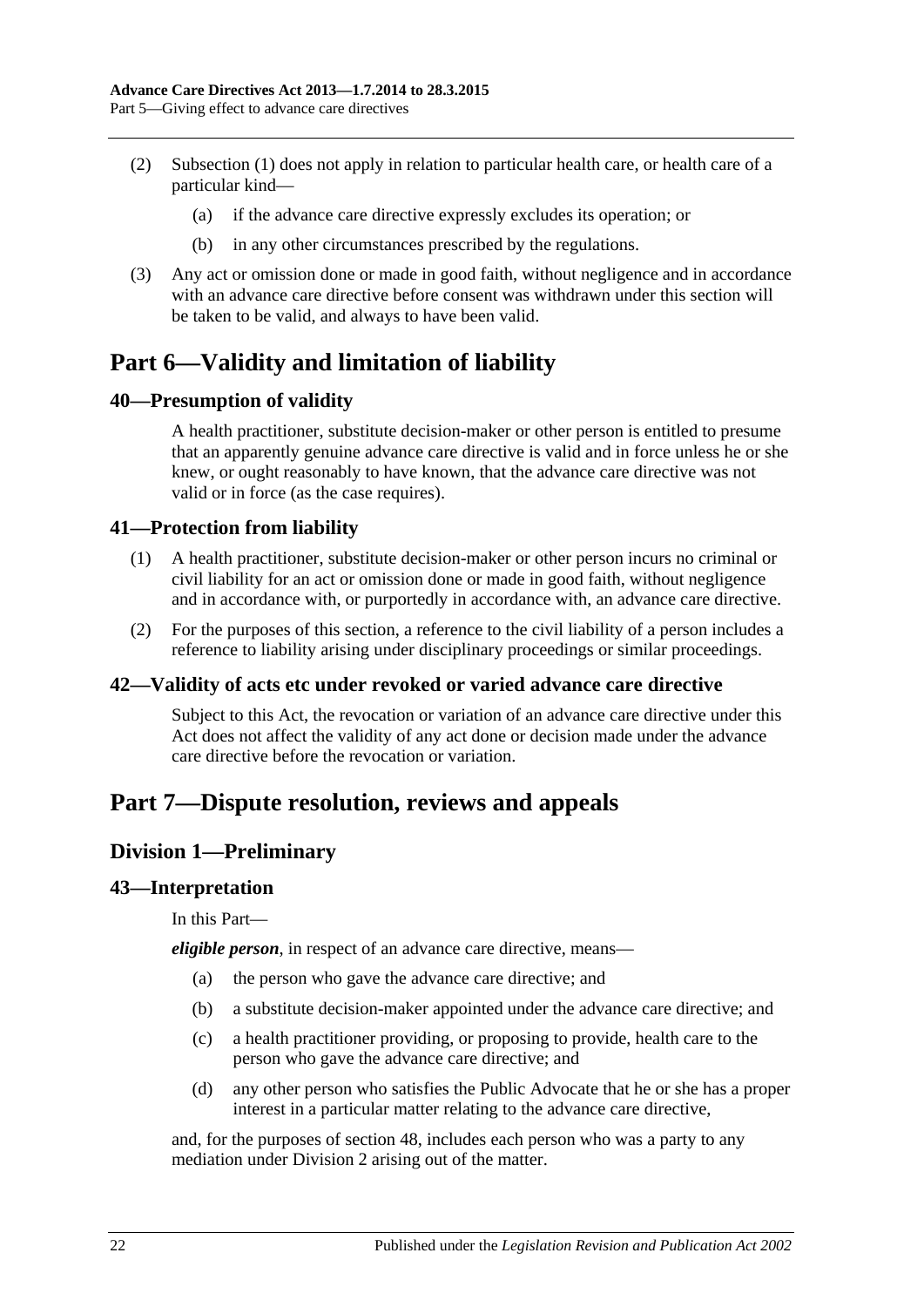# <span id="page-22-0"></span>**44—Application of Part**

This Part applies to the following matters:

- (a) the giving or revoking of an advance care directive;
- (b) a decision, or proposed decision, under an advance care directive;
- (c) the provision, or proposed provision, of health care to a person who has given an advance care directive;

**Note—**

This includes the withdrawal or withholding of health care—see [section](#page-5-0) 4.

(d) any other matter specified by the regulations for the purposes of this section.

# <span id="page-22-1"></span>**Division 2—Resolution of disputes by Public Advocate**

# <span id="page-22-2"></span>**45—Resolution of disputes by Public Advocate**

- (1) The Public Advocate may, on application by an eligible person in respect of an advance care directive or on his or her own initiative, provide preliminary assistance in resolving a matter to which this Part applies, including by—
	- (a) ensuring that the parties to the matter are fully aware of their rights and obligations; and
	- (b) identifying the issues (if any) that are in dispute between the parties; and
	- (c) canvassing options that may obviate the need for further proceedings; and
	- (d) where appropriate, facilitating full and open communication between the parties.
- (2) The Public Advocate may, on application by an eligible person in respect of an advance care directive, mediate a matter to which this Part applies.
- (3) The Public Advocate may bring a mediation to an end at any time—
	- (a) if, in the opinion of the Public Advocate, it is more appropriate that the matter be dealt with by the Guardianship Board; or
	- (b) at the request of a party to the mediation.
- (4) Evidence of anything said or done in the course of a mediation under this section is not admissible in subsequent proceedings except by consent of all parties to the proceedings.
- <span id="page-22-3"></span>(5) The Public Advocate may, on application by an eligible person in respect of an advance care directive or on his or her own initiative, or in relation to a mediation under this section—
	- (a) make such of the following declarations in respect of a matter to which this Part applies as the Public Advocate thinks necessary or desirable in the circumstances of the case:
		- (i) a declaration as to the nature and scope of a person's powers or responsibilities under the advance care directive;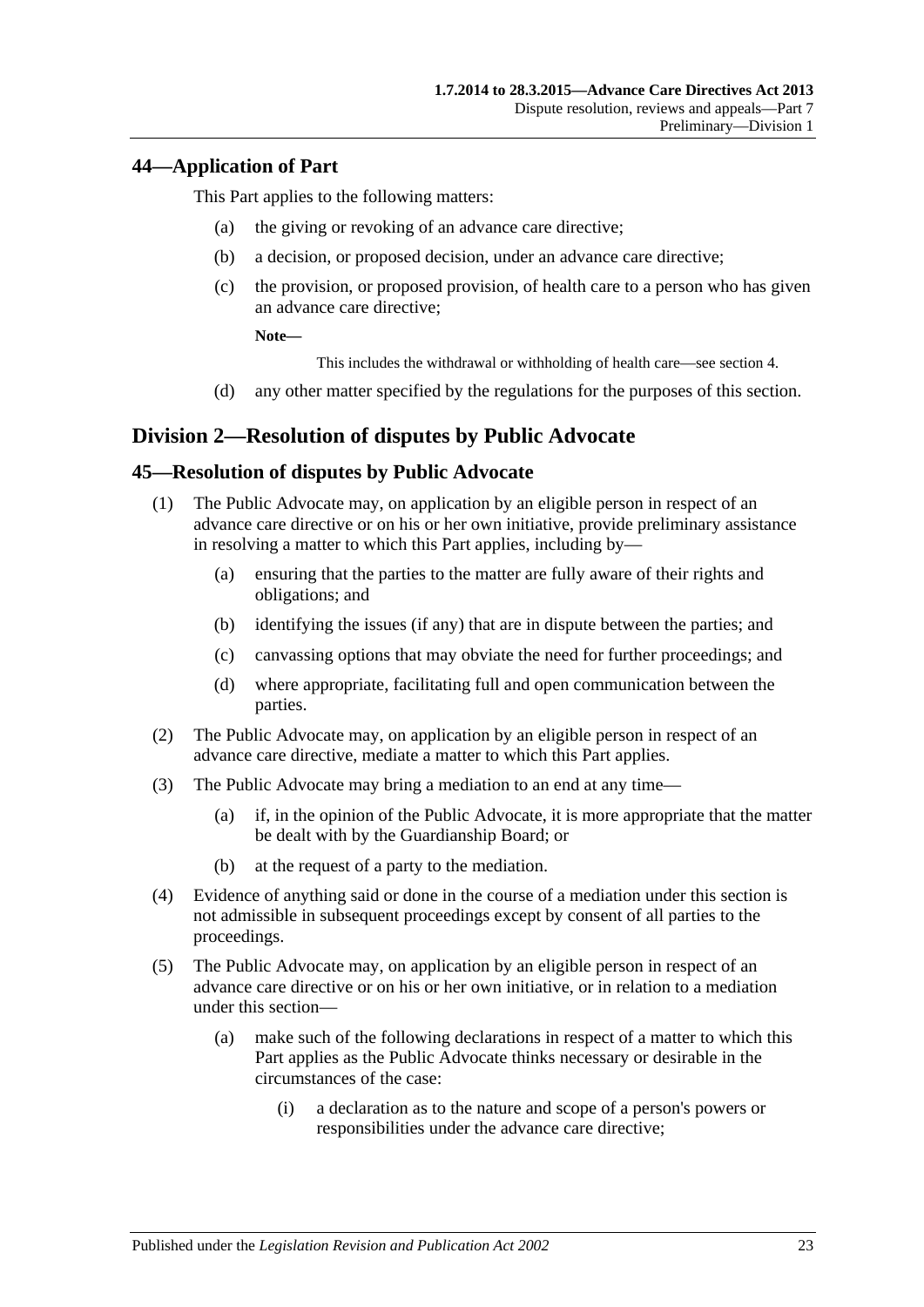- (ii) a declaration as to whether or not a particular act or omission is within the powers, or discharges the responsibilities, of a person under the advance care directive;
- (iii) a declaration as to whether or not the person who gave the advance care directive has impaired decision-making capacity in relation to a specified decision;
- (iv) any other declaration prescribed by the regulations; and
- (b) give any advice that the Public Advocate considers necessary or desirable in the circumstances of the case.
- <span id="page-23-1"></span>(6) The Public Advocate may vary or revoke a declaration under this section.
- (7) The Public Advocate may refuse to determine an application for a declaration or advice under this section if, in the opinion of the Public Advocate, it is more appropriate that the matter be dealt with by the Guardianship Board.
- (8) An application under this section—
	- (a) must be made in a manner and form determined by the Public Advocate; and
	- (b) must be accompanied by such information as the Public Advocate may reasonably require; and
	- (c) must be accompanied by the prescribed fee.
- (9) An application under this section may be determined by the Public Advocate despite the absence of any person who may be affected by the Public Advocate's decision.
- (10) The Public Advocate has, for the purposes of this section, the same privileges and immunities as a member of the Guardianship Board under the *[Guardianship and](http://www.legislation.sa.gov.au/index.aspx?action=legref&type=act&legtitle=Guardianship%20and%20Administration%20Act%201993)  [Administration Act](http://www.legislation.sa.gov.au/index.aspx?action=legref&type=act&legtitle=Guardianship%20and%20Administration%20Act%201993) 1993*.
- (11) Subject to this Act, the Public Advocate may conduct proceedings under this section in such manner as he or she thinks fit.
- (12) Despite section 23 of the *[Guardianship and Administration Act](http://www.legislation.sa.gov.au/index.aspx?action=legref&type=act&legtitle=Guardianship%20and%20Administration%20Act%201993) 1993*, the Public Advocate cannot delegate a power or function conferred on the Public Advocate under [subsection](#page-22-3)  $(5)(a)$  or  $(6)$ .
- (13) The regulations may make further provisions in relation to mediations under this section.

# <span id="page-23-0"></span>**46—Public Advocate may refer matter to Guardianship Board**

- (1) If the Public Advocate ends a mediation, or refuses to determine an application, under [section](#page-22-2) 45 on the grounds that it is more appropriate that the matter be dealt with by the Guardianship Board, the Public Advocate may refer the matter to the Guardianship Board.
- (2) The regulations may make further provision in respect of referrals under this section.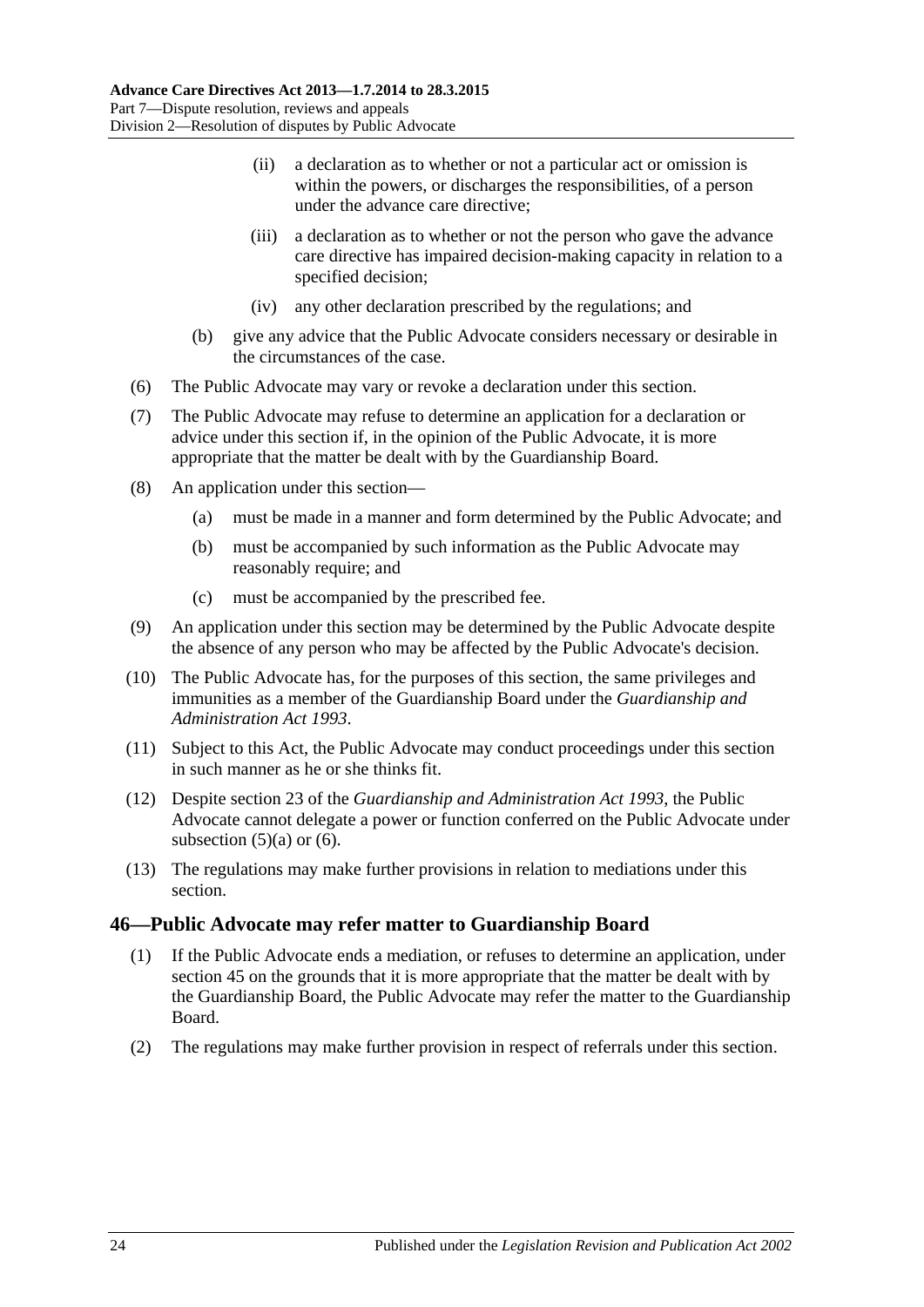# <span id="page-24-0"></span>**Division 3—Resolution of disputes by Guardianship Board**

**Note—**

Certain persons who are dissatisfied with a decision, direction or order of the Guardianship Board under this Division may, with the permission of the Guardianship Board or the Administrative and Disciplinary Division of the District Court, appeal to that court against the decision, direction or order—see section 67 of the *[Guardianship and Administration Act](http://www.legislation.sa.gov.au/index.aspx?action=legref&type=act&legtitle=Guardianship%20and%20Administration%20Act%201993) 1993*.

# <span id="page-24-1"></span>**47—Guardianship Board to give priority to wishes of person who gave advance care directive**

<span id="page-24-3"></span>Without limiting [Part](#page-7-1) 2, the Guardianship Board must, in performing a function or exercising a power under this Division—

- (a) seek, as far as is reasonably practicable, to give full effect to the wishes of the person who gave the relevant advance care directive; and
- (b) without limiting [paragraph](#page-24-3) (a), to limit the intervention of the Guardianship Board as far as is reasonably practicable in the circumstances.

# <span id="page-24-2"></span>**48—Resolution of disputes by Guardianship Board**

- (1) An eligible person in respect of an advance care directive may apply to the Guardianship Board for—
	- (a) a review of a matter dealt with by the Public Advocate under [section](#page-22-2) 45; or
	- (b) a declaration or direction in relation to a matter to which this Part applies (including, to avoid doubt, a matter contemplated by [section](#page-22-2) 45).
- <span id="page-24-4"></span>(2) The Guardianship Board may refuse to hear an application under this section if the Guardianship Board is of the opinion—
	- (a) that the matter to which the application relates lacks substance, is unnecessary or unjustifiable, or is frivolous, vexatious or not made in good faith; or
	- (b) that to conduct a review would be an abuse of the processes under this Part; or
	- (c) that the matter should be determined by way of legal proceedings.
- (3) The Guardianship Board may, on determining an application under this section—
	- (a) in the case of a review of a matter dealt with by the Public Advocate under [section](#page-22-2) 45—
		- (i) confirm, cancel or reverse a decision that is the subject of the review;
		- (ii) confirm, vary or revoke a declaration given under [section](#page-22-2) 45; and
	- (b) in any case—
		- (i) make any declarations that the Guardianship Board thinks necessary or desirable in the circumstances of the case; and
		- (ii) give any directions that the Guardianship Board thinks necessary or desirable in the circumstances of the case (including a direction that the provision of particular health care to a person be withdrawn or withheld); and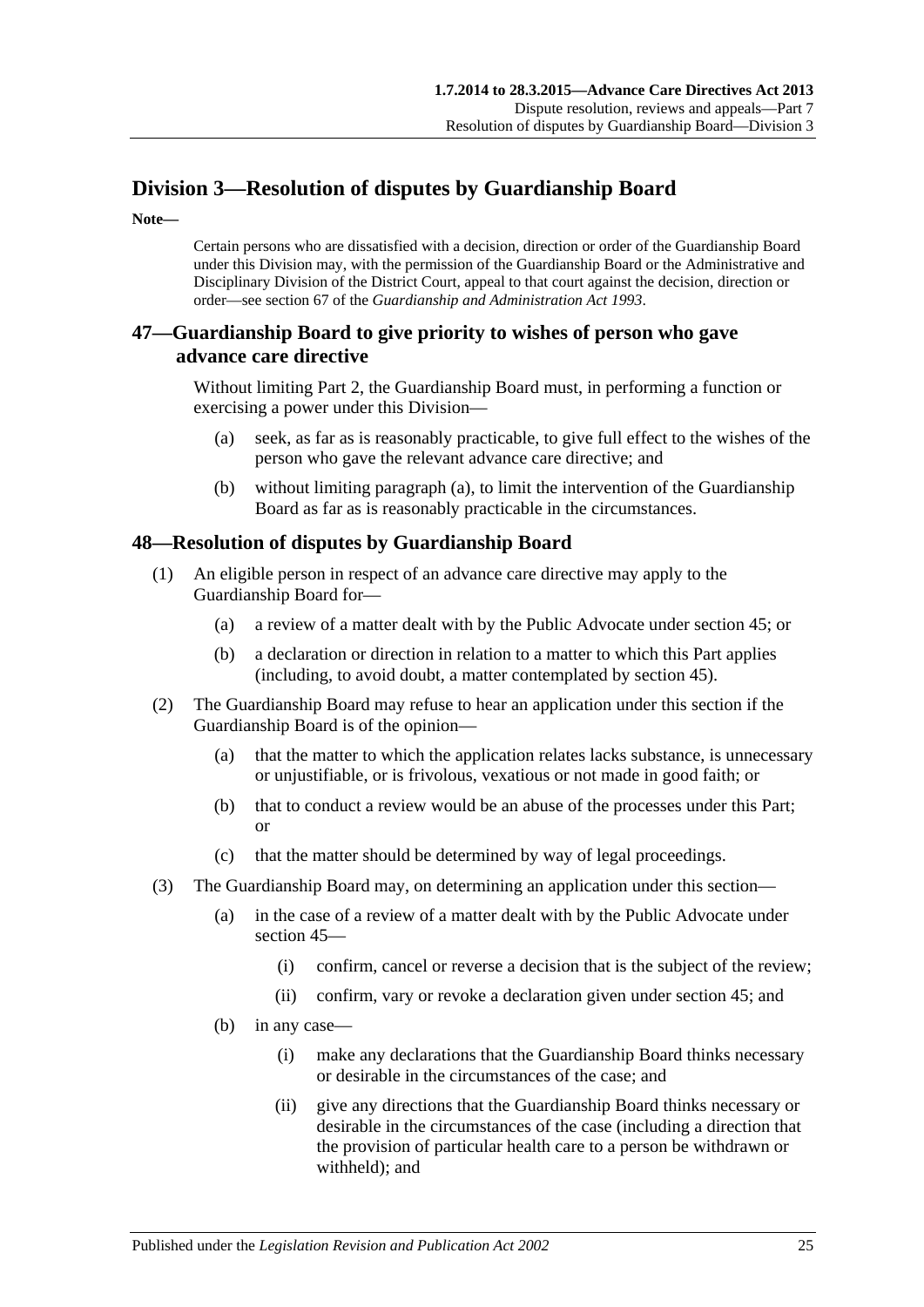#### **Note—**

The Guardianship Board cannot compel a health practitioner to provide particular health care to a patient—see [section](#page-5-2) 6.

- (iii) give any advice that the Guardianship Board considers necessary or desirable in the circumstances of the case.
- (4) The Guardianship Board may vary or revoke a declaration or direction under this section.
- (5) The person who gave the advance care directive to which proceedings under this section relate is (if he or she is not the applicant) a party to the proceedings.
- (6) Sections 15 and 15A of the *Guardianship and [Administration Act](http://www.legislation.sa.gov.au/index.aspx?action=legref&type=act&legtitle=Guardianship%20and%20Administration%20Act%201993) 1993* do not apply to, or in relation to, proceedings under this section.
- (7) An application under this section—
	- (a) must be made in a manner and form determined by the Guardianship Board; and
	- (b) must be accompanied by such information as the Guardianship Board may reasonably require; and
	- (c) must be accompanied by the prescribed fee.
- (8) The regulations may make further provisions in relation to proceedings under this section.
- (9) Subject to this Act and the *[Guardianship and Administration Act](http://www.legislation.sa.gov.au/index.aspx?action=legref&type=act&legtitle=Guardianship%20and%20Administration%20Act%201993) 1993*, the Guardianship Board may conduct a review under this section in such manner as it thinks fit.

**Note—**

Section 14 of the *[Guardianship and Administration Act](http://www.legislation.sa.gov.au/index.aspx?action=legref&type=act&legtitle=Guardianship%20and%20Administration%20Act%201993) 1993* sets out the powers and procedures of the Guardianship Board in respect of proceedings before the Guardianship Board.

### <span id="page-25-0"></span>**49—Guardianship Board may refer matter to Public Advocate**

- (1) If the Guardianship Board is of the opinion that it is more appropriate that a particular application under section [48\(1\)\(b\)](#page-24-4) be dealt with by the Public Advocate, the Guardianship Board may refer the matter to the Public Advocate.
- (2) The regulations may make further provision in respect of referrals under this section.

#### <span id="page-25-2"></span><span id="page-25-1"></span>**50—Failing to comply with direction of Guardianship Board**

(1) Subject to this Act, a person who fails to comply with a direction of the Guardianship Board under this Division is guilty of an offence.

Maximum penalty: \$20 000 or imprisonment for 6 months.

(2) It is a defence to a charge of an offence against [subsection](#page-25-2) (1) if the defendant proves that he or she did not know, and could not reasonably have been expected to know, that his or her conduct amounted to a failure to comply with the relevant direction.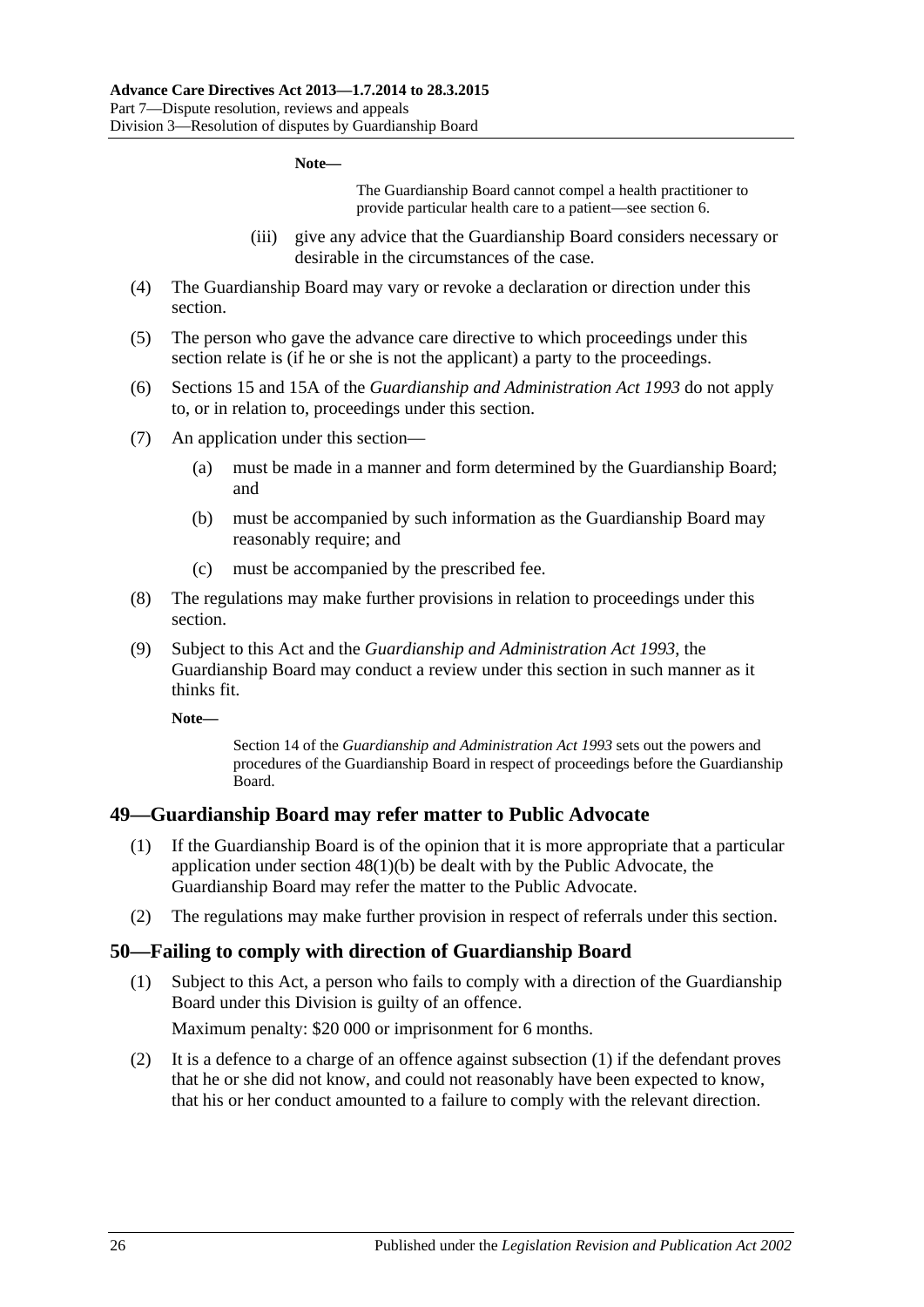### <span id="page-26-0"></span>**51—Orders of Guardianship Board in relation to substitute decision-makers**

- (1) If, on the application of an eligible person in respect of an advance care directive, the Guardianship Board is satisfied that a person appointed as a substitute decision-maker under the advance care directive—
	- (a) is a person who cannot be a substitute decision-maker pursuant to [section](#page-13-5) 21(2); or
	- (b) is no longer willing to act as a substitute decision-maker under the advance care directive; or
	- (c) has been negligent in the exercise of his or her powers under the advance care directive.

<span id="page-26-2"></span><span id="page-26-1"></span>the Guardianship Board may—

- (d) revoke the appointment of the substitute decision-maker; or
- (e) if the person who gave the advance care directive is competent—with the consent of the person, make any variation to the advance care directive the Guardianship Board thinks appropriate (including by appointing another substitute decision-maker); or
- (f) if the person who gave the advance care directive is not competent, and if no other substitute decision-maker was appointed under the advance care directive—revoke the advance care directive.
- <span id="page-26-3"></span>(2) If, on the application of the Public Advocate, the Guardianship Board is satisfied that, because of a change in the personal circumstances of—
	- (a) the person who gave the advance care directive; or
	- (b) a substitute decision-maker under the advance care directive,

it is no longer appropriate that a particular person be a substitute decision-maker under the advance care directive, the Guardianship Board may make any of the orders contemplated by [subsection](#page-26-1)  $(1)(d)$ ,  $(e)$  or  $(f)$ .

- (3) The Guardianship Board may refuse to hear an application under this section if the Guardianship Board is of the opinion—
	- (a) that the matter to which the application relates lacks substance, is unnecessary or unjustifiable, or is frivolous, vexatious or not made in good faith; or
	- (b) that the matter should be determined by way of legal proceedings.
- (4) An application—
	- (a) must be made in a manner and form determined by the Guardianship Board; and
	- (b) must be accompanied by the prescribed fee.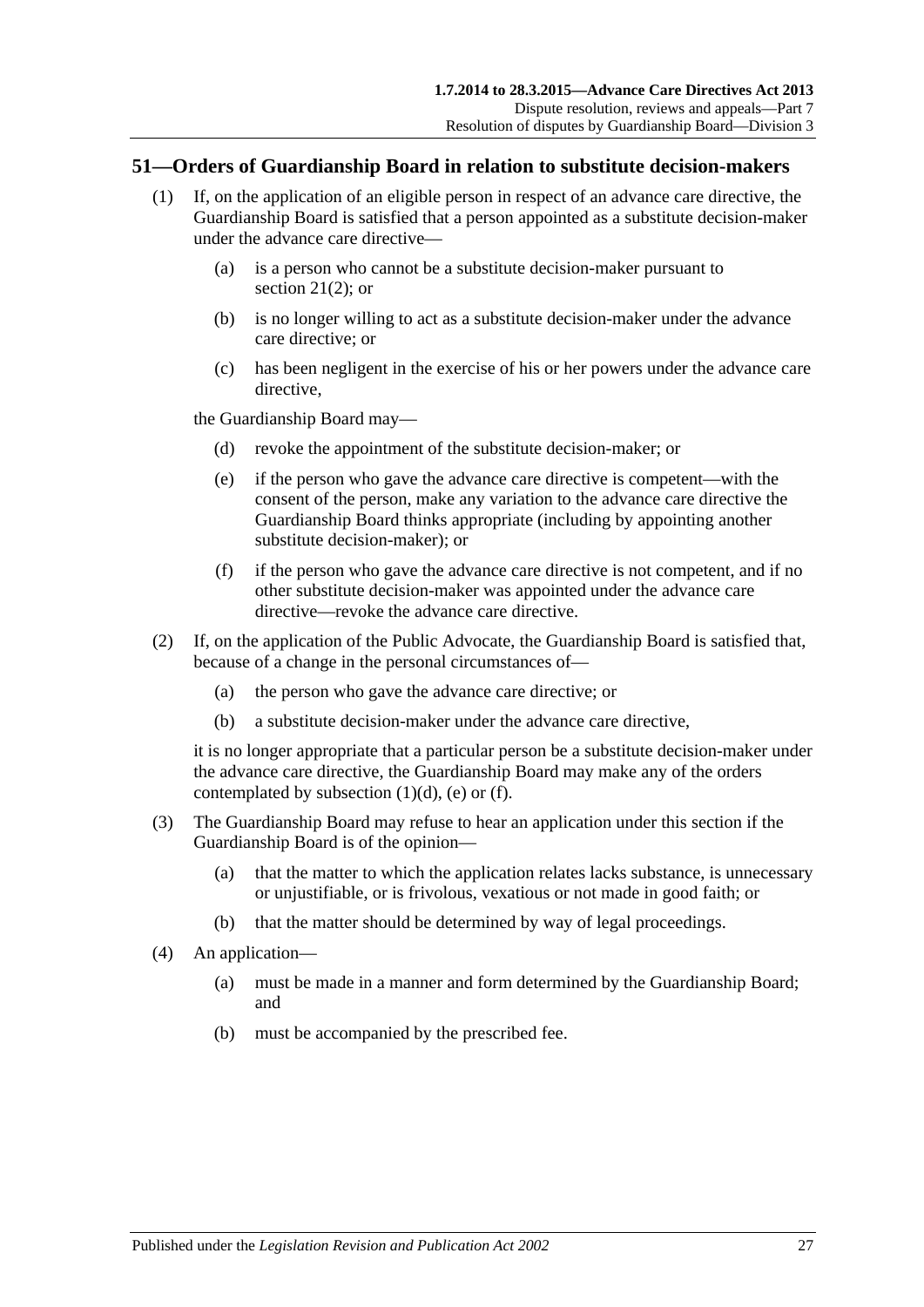(5) However, the Guardianship Board should not revoke an advance care directive under this section if there are provisions in the advance care directive that can continue to have effect despite the fact that there is no substitute decision-maker appointed under the advance care directive.

**Note—**

Such provisions include, for example, an expression of the wishes of the person who gave the advance care directive in respect of specified health care, or accommodation or personal matters.

In the circumstances contemplated by [subsection](#page-26-3)  $(1)(f)$  of this section, the Guardianship Board may also make an order placing the person who gave the advance care directive under limited or full guardianship—see Part 4 Division 2 of the *[Guardianship and](http://www.legislation.sa.gov.au/index.aspx?action=legref&type=act&legtitle=Guardianship%20and%20Administration%20Act%201993)  [Administration Act](http://www.legislation.sa.gov.au/index.aspx?action=legref&type=act&legtitle=Guardianship%20and%20Administration%20Act%201993) 1993*. If such an order is made, section 31A of that Act requires the guardian to seek to give effect to the instructions and wishes of the person as set out in the revoked advance care directive.

# <span id="page-27-0"></span>**Division 4—Urgent review of decisions**

# <span id="page-27-1"></span>**52—Urgent review by Supreme Court**

- (1) The Supreme Court may, on the application of—
	- (a) a health practitioner responsible (whether solely or with others) for the health care of a person who has given an advance care directive; or
	- (b) any person who has, in the opinion of the Court, a proper interest in the exercise of powers by the substitute decision-maker,

review the decision of a substitute decision-maker appointed under an advance care directive.

- (2) A review under this section—
	- (a) is limited to ensuring that the substitute decision-maker's decision is in accordance with the advance care directive and this Act; and
	- (b) cannot be undertaken in respect of a decision to withdraw or withhold health care if the person who gave the advance care directive is in the advanced stages of an illness without any real prospect of recovery and the effect of the health care would be merely to prolong the person's life.
- (3) On completion of a review, the Supreme Court may—
	- (a) confirm, cancel or reverse the decision of the substitute decision-maker; and
	- (b) make such other orders, and give such advice and directions, as the Court thinks necessary or desirable in the circumstances of the case.
- (4) The Supreme Court must conduct a review under this section as expeditiously as possible.

# <span id="page-27-2"></span>**Division 5—Miscellaneous**

# <span id="page-27-3"></span>**53—Question of law may be referred to Supreme Court**

The Public Advocate or the Guardianship Board may refer any question of law for the opinion of the Supreme Court.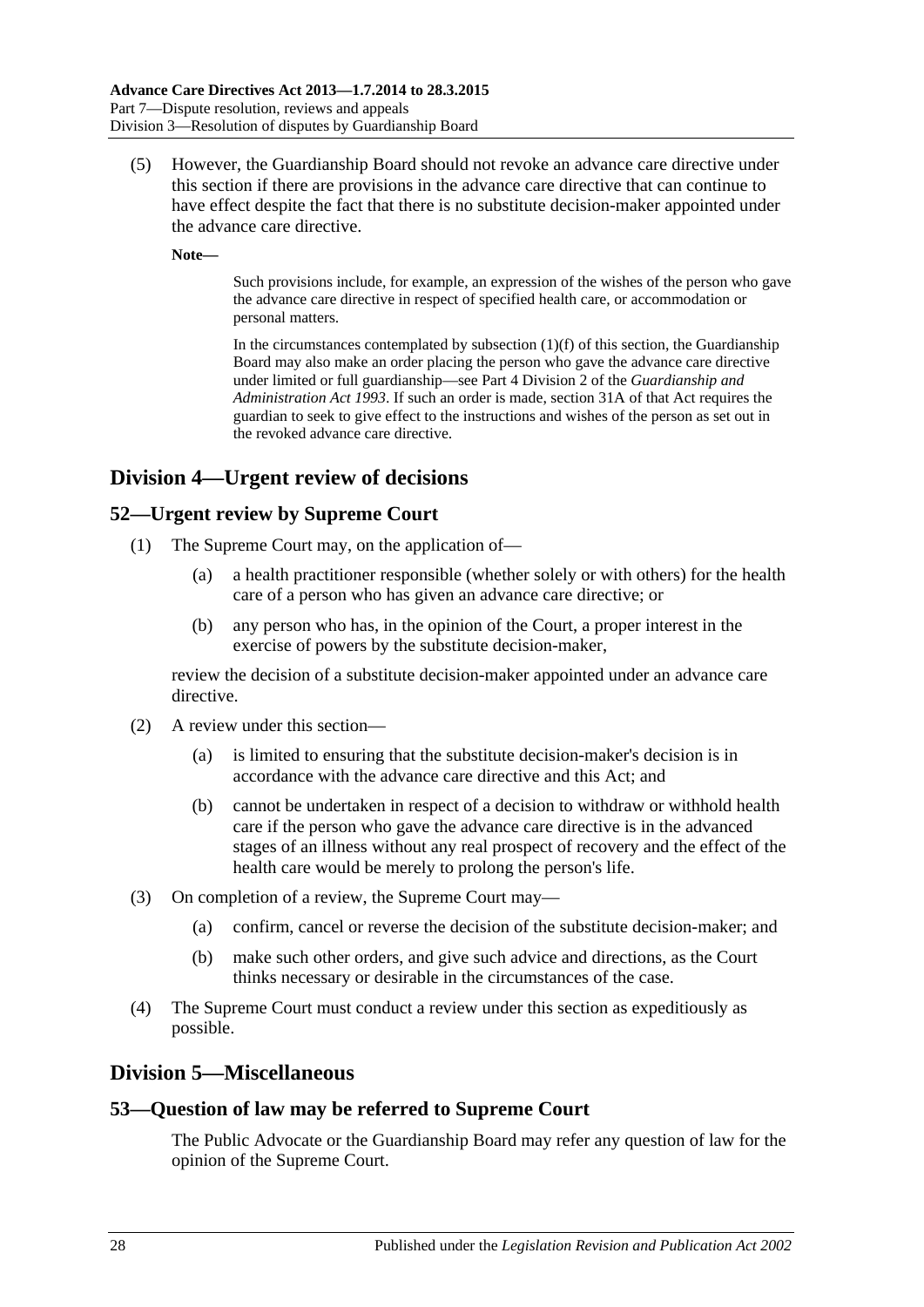# <span id="page-28-0"></span>**54—Operation of orders pending appeal**

- (1) Subject to [subsection](#page-28-4) (2), a decision, direction or order of the Guardianship Board or a court against which a right of appeal lies (whether under this Act or any other Act or law) continues to operate despite that right of appeal or the institution of an appeal.
- <span id="page-28-4"></span>(2) The operation of a decision, direction or order against which an appeal has been instituted may, on the application of the appellant, be suspended by the body that made it or by the appellate court pending determination of the appeal, if the body or court thinks special reason exists for doing so.

# <span id="page-28-1"></span>**Part 8—Offences**

# <span id="page-28-5"></span><span id="page-28-2"></span>**55—False or misleading statements**

(1) A person who knowingly makes a false or misleading statement in, or in relation to, an advance care directive is guilty of an offence.

Maximum penalty:

- (a) if the defendant is a substitute decision-maker appointed under the advance care directive—\$20 000 or imprisonment for 2 years;
- (b) in any other case—\$10 000.
- (2) A person who knowingly makes a false or misleading statement in relation to an attempt to give an advance care directive is guilty of an offence.

Maximum penalty: \$10 000.

(3) For the purposes of [subsection](#page-28-5) (1), a reference to a substitute decision-maker includes a reference to a person who is not but who was, at the relevant time, a substitute decision-maker appointed under the advance care directive.

# <span id="page-28-3"></span>**56—Fraud, undue influence etc**

(1) A person who, by dishonesty or undue influence, induces another to give an advance care directive is guilty of an offence.

Maximum penalty: Imprisonment for 10 years.

- (2) A person who purports to act as a substitute decision-maker appointed under an advance care directive knowing that—
	- (a) the advance care directive has been revoked; or
	- (b) he or she is not a substitute decision-maker appointed under the advance care directive.

is guilty of an offence.

Maximum penalty: Imprisonment for 10 years.

- (3) If a person is convicted or found guilty of an offence against this section, the court sentencing the person may, if satisfied it is appropriate to do so in the circumstances—
	- (a) revoke the relevant advance care directive; or
	- (b) if the person is a substitute decision-maker appointed under the relevant advance care directive—revoke the person's appointment as a substitute decision-maker; or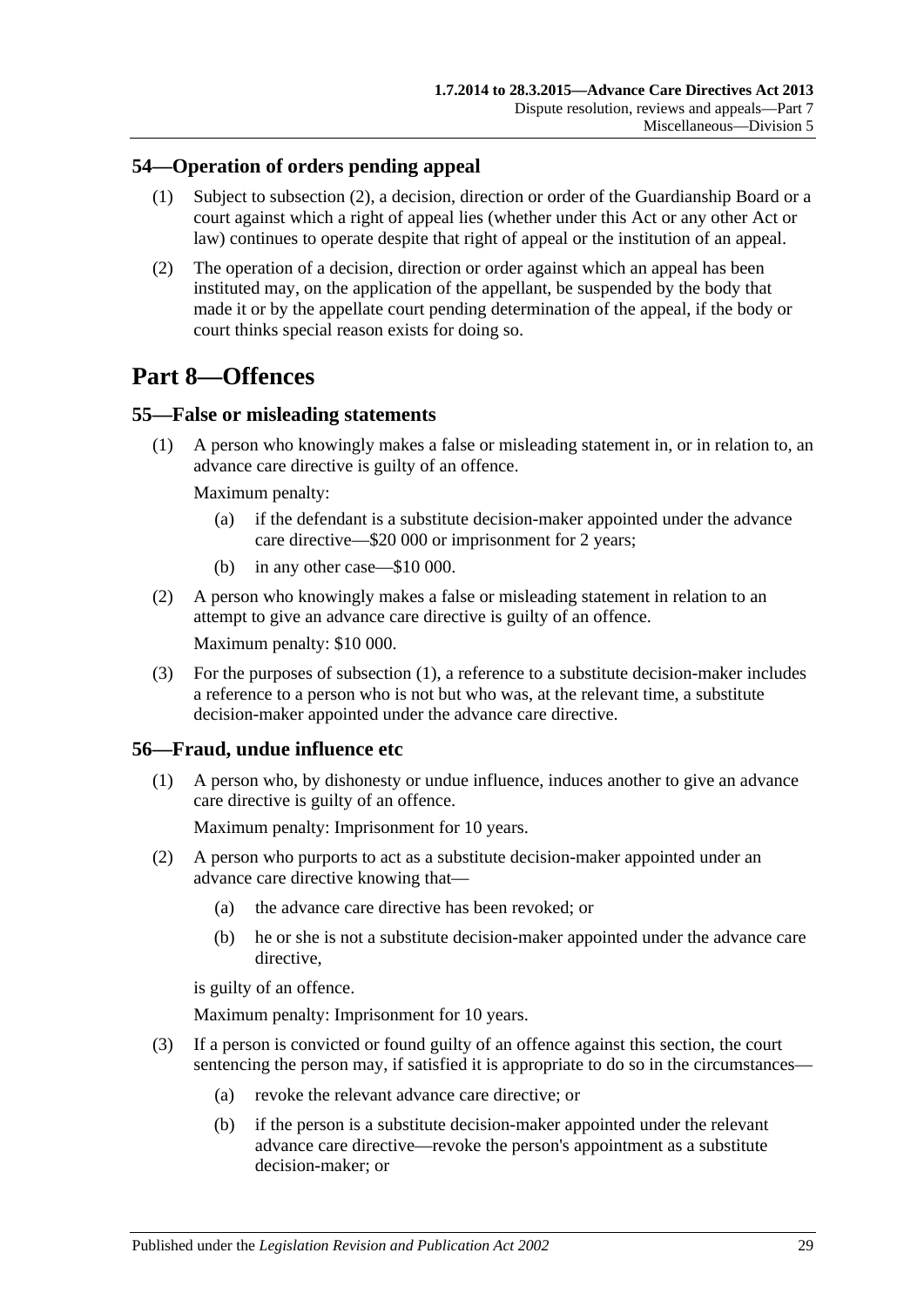(c) make any other order the court thinks appropriate.

# <span id="page-29-0"></span>**Part 9—Miscellaneous**

### <span id="page-29-1"></span>**57—Giving notice to substitute decision-makers**

- <span id="page-29-4"></span>(1) If a person or body is required under this or any other Act or law to give notice to a substitute decision-maker, that requirement will be taken to be satisfied if the person gives such notice to—
	- (a) if a particular substitute decision-maker is specified in the advance care directive as being the person to whom such notice is to be given—that substitute decision-maker; or
	- (b) in any other case—the substitute decision-maker who is appointed first in the advance care directive.

**Note—**

This paragraph does not require a person to give notice to or otherwise contact a substitute decision-maker, rather it applies where a provision of this Act or another Act requires such notice to be given.

- (2) If the first-appointed substitute decision-maker is given notice in accordance with [subsection](#page-29-4) (1)(b), he or she must give each other substitute decision-maker appointed under the advance care directive—
	- (a) if the notice is a written notice—a copy of the notice; or
	- (b) in any other case—information setting out the effect of the notice.

# <span id="page-29-2"></span>**58—Prohibition of publication of reports of proceedings**

(1) Subject to this section, a person must not publish a report of any proceedings under this Act.

Maximum penalty: \$10 000.

- <span id="page-29-5"></span>(2) The body or court before which proceedings under this Act are heard may, on application by a person who it is satisfied has a proper interest in the matter, authorise the publication of a report of those proceedings.
- (3) A person who publishes a report pursuant to an authorisation given under [subsection](#page-29-5) (2) must not disclose any information in the report that identifies, or could tend to identify, the person to whom the proceedings relate. Maximum penalty: \$10 000.
- (4) This section does not apply if the person who gave the relevant advance care directive consents to the publication of the report or information.

### <span id="page-29-3"></span>**59—Service of documents**

A notice or document required or authorised to be given or sent to, or served on, a person for the purposes of this Act may—

- (a) be given to the person personally; or
- (b) be posted in an envelope addressed to the person—
	- (i) at the person's last known address; or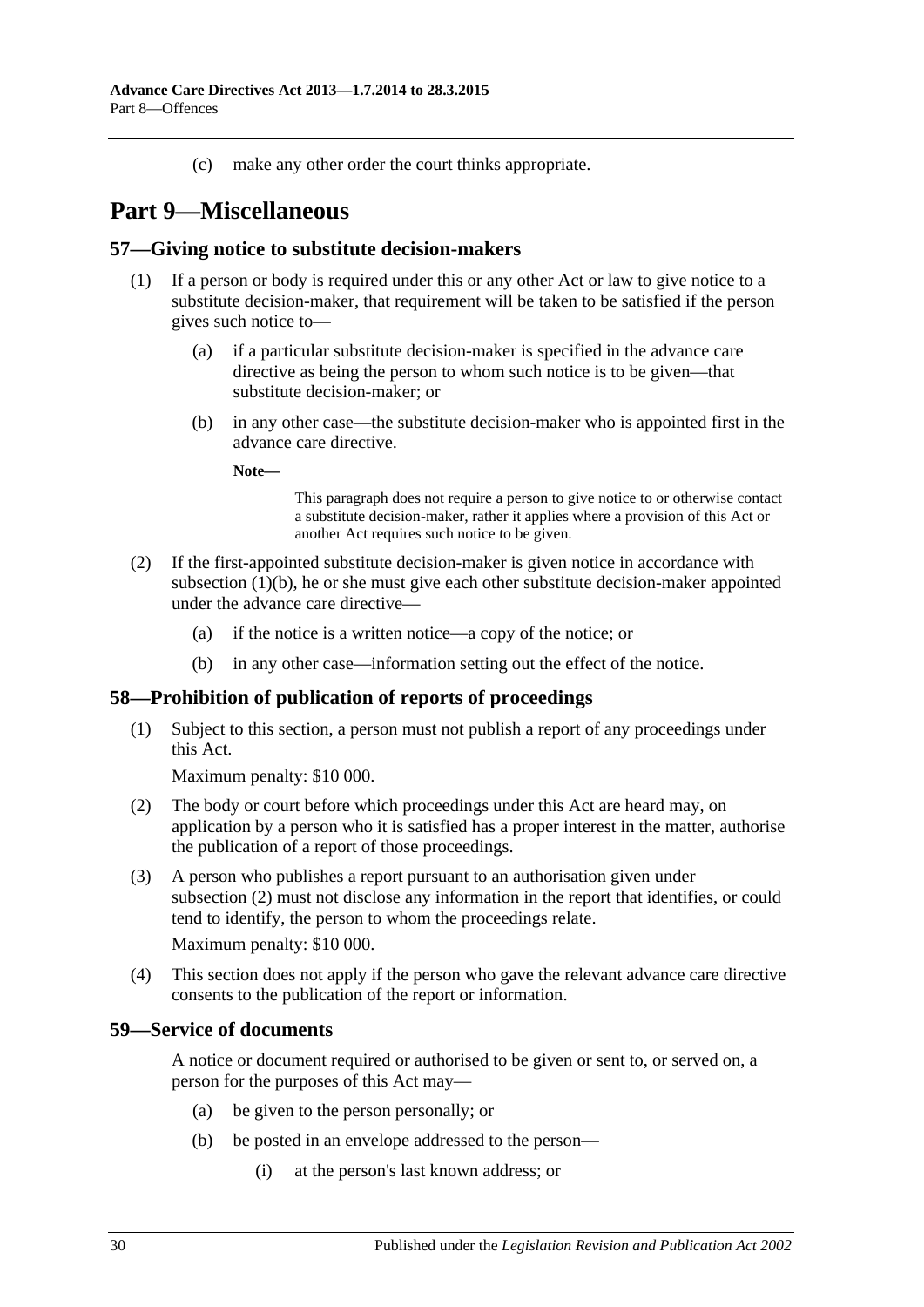- (ii) at the person's address for service; or
- (c) be left for the person at the address for service with someone apparently over the age of 16 years; or
- (d) be transmitted by fax or email to a fax number or email address provided by the person (in which case the notice or document will be taken to have been given or served at the time of transmission).

### <span id="page-30-0"></span>**60—Victimisation**

- (1) A person commits an act of victimisation against another person (the *victim*) if he or she causes detriment to the victim on the ground, or substantially on the ground, that the victim—
	- (a) has made, or wishes to make an advance care directive; or
	- (b) is a substitute decision-maker appointed under an advance care directive; or
	- (c) is otherwise involved in relation to an advance care directive.
- (2) An act of victimisation under this Act may be dealt with—
	- (a) as a tort; or
	- (b) as if it were an act of victimisation under the *[Equal Opportunity Act](http://www.legislation.sa.gov.au/index.aspx?action=legref&type=act&legtitle=Equal%20Opportunity%20Act%201984) 1984*,

but, if the victim commences proceedings in a court seeking a remedy in tort, he or she cannot subsequently lodge a complaint under the *[Equal Opportunity Act](http://www.legislation.sa.gov.au/index.aspx?action=legref&type=act&legtitle=Equal%20Opportunity%20Act%201984) 1984* and, conversely, if the victim lodges a complaint under that Act, he or she cannot subsequently commence proceedings in a court seeking a remedy in tort.

- (3) If a complaint alleging an act of victimisation under this Act has been lodged with the Commissioner for Equal Opportunity and the Commissioner is of the opinion that the subject matter of the complaint has already been adequately dealt with by a competent authority, the Commissioner may decline to act on the complaint or to proceed further with action on the complaint.
- (4) In this section—

*detriment* includes—

- (a) injury, damage or loss; or
- (b) intimidation or harassment; or
- (c) discrimination, disadvantage or adverse treatment in relation to the victim's employment or business; or
- (d) threats of reprisal.

#### <span id="page-30-2"></span><span id="page-30-1"></span>**61—Confidentiality**

- (1) A person engaged or formerly engaged in the administration of this Act must not divulge or communicate personal information obtained (whether by that person or otherwise) in the course of official duties except—
	- (a) as required or authorised by or under this Act or any other Act or law; or
	- (b) with the consent of the person to whom the information relates; or
	- (c) in connection with the administration of this Act; or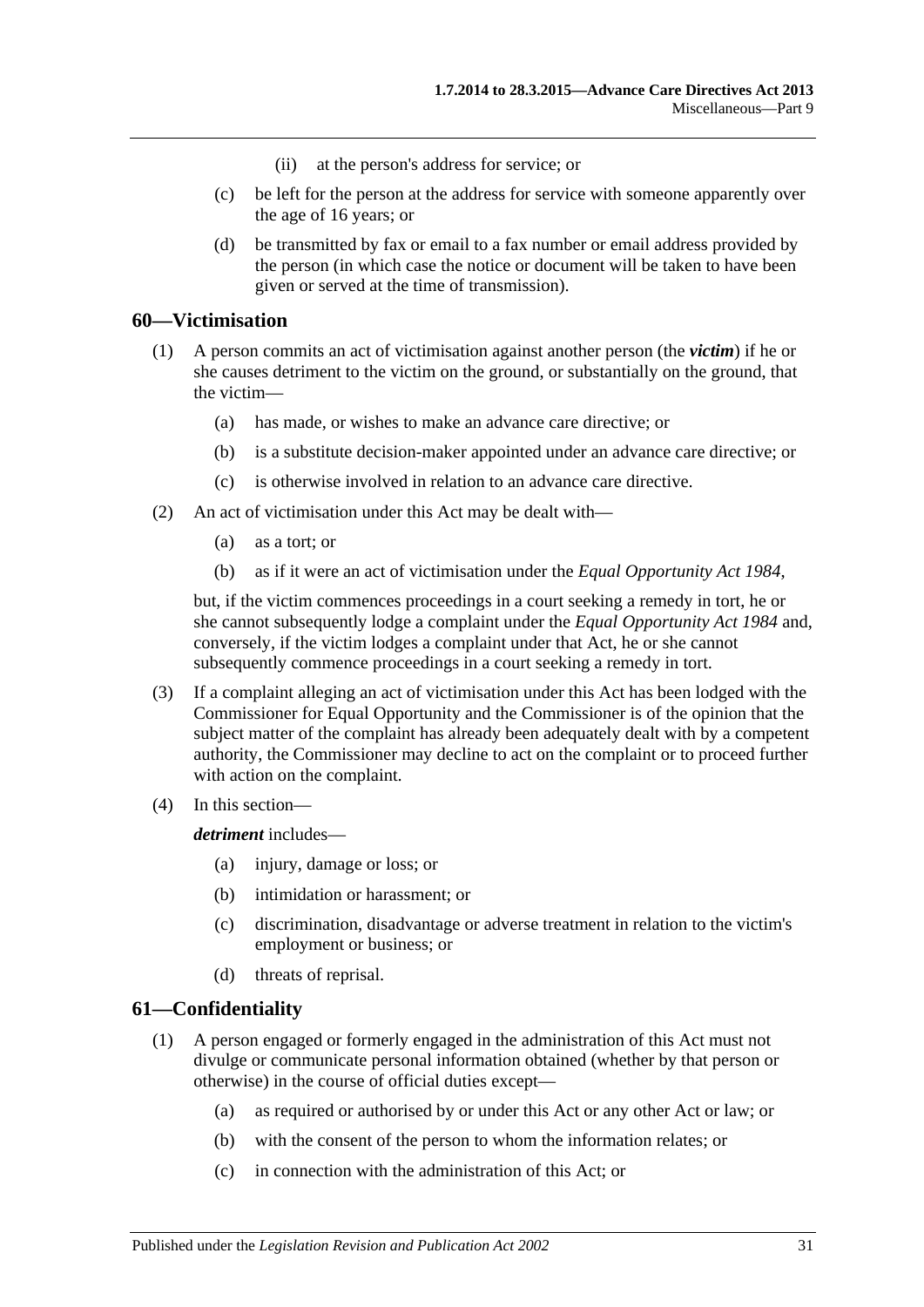- (d) as may be required to give effect to the provisions of an advance care directive to which the information relates; or
- (e) to an authority responsible under the law of a place outside this State, where the information is required for the proper administration of that law; or
- (f) to an agency or instrumentality of this State, the Commonwealth or another State or a Territory of the Commonwealth for the purposes of the proper performance of its functions.

Maximum penalty: \$10 000.

- (2) [Subsection](#page-30-2) (1) does not prevent disclosure of statistical or other data that could not reasonably be expected to lead to the identification of any person to whom it relates.
- (3) Information that has been disclosed under [subsection](#page-30-2) (1) for a particular purpose must not be used for any other purpose by—
	- (a) the person to whom the information was disclosed; or
	- (b) any other person who gains access to the information (whether properly or improperly and whether directly or indirectly) as a result of that disclosure.

Maximum penalty: \$10 000.

### <span id="page-31-2"></span><span id="page-31-0"></span>**62—Review of Act**

- (1) The Minister must cause a review of the operation of this Act to be conducted and a report on the results of the review to be submitted to him or her.
- (2) The review and the report must be completed before the fifth anniversary of the commencement of this Act.
- (3) The Minister must cause a copy of the report submitted under [subsection](#page-31-2) (1) to be laid before both Houses of Parliament within 6 sitting days after receiving the report.

### <span id="page-31-3"></span><span id="page-31-1"></span>**63—Regulations**

- (1) The Governor may make such regulations as are contemplated by, or necessary or expedient for the purposes of, this Act.
- (2) Without limiting [subsection](#page-31-3) (1), the regulations may—
	- (a) exempt (conditionally or unconditionally) a specified person or class of persons from a specified provision or provisions of this Act; and
	- (b) prescribe fees in respect of any matter under this Act and their payment, recovery or waiver; and
	- (c) prescribe fines, not exceeding \$5 000, for offences against the regulations; and
	- (d) make provisions for the facilitation of proof of the commission of offences against the regulations; and
	- (e) make provisions of a saving or transitional nature.
- (3) The regulations may—
	- (a) be of general application or vary in their application according to prescribed factors; and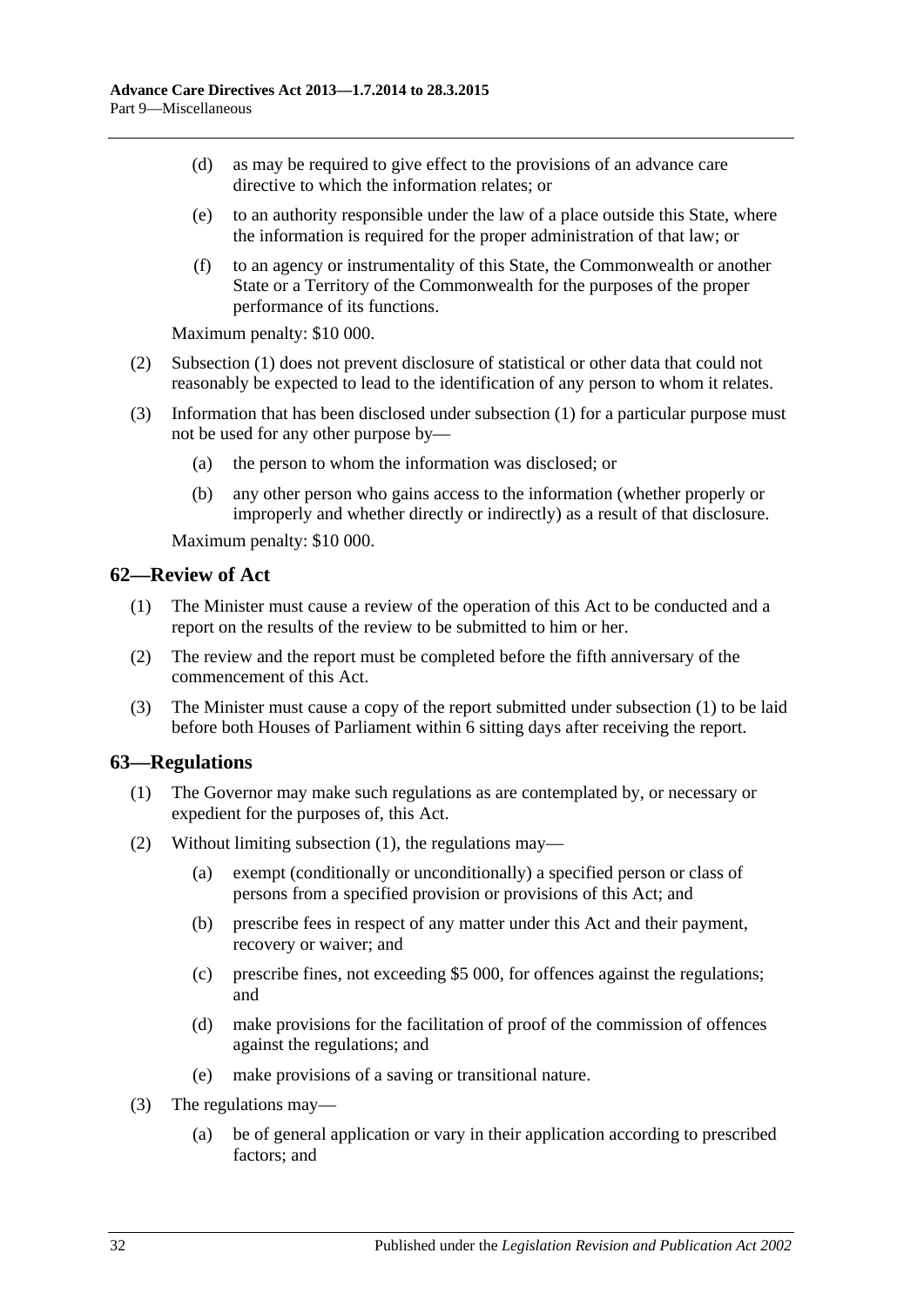(b) provide that a matter or thing in respect of which regulations may be made is to be determined according to the discretion of the Minister or a specified person or body.

# <span id="page-32-0"></span>**Schedule 1—Related amendments and transitional provisions Part 1—Preliminary**

# <span id="page-32-1"></span>**1—Amendment provisions**

In this Schedule, a provision under a heading referring to the amendment of a specified Act amends the Act so specified.

# **Part 2—Amendment of** *Consent to Medical Treatment and Palliative Care Act 1995*

### <span id="page-32-2"></span>**2—Amendment of section 3—Objects**

- (1) Section 3(a)(ii)—delete subparagraph (ii)
- (2) Section 3(b)—delete paragraph (b) and substitute:
	- (b) to provide for the medical treatment of people who have impaired decision-making capacity; and

### <span id="page-32-3"></span>**3—Amendment of section 4—Interpretation**

(1) Section 4, definition of *anticipatory direction*—delete the definition and substitute:

*advance care directive* means an advance care directive under the *[Advance](http://www.legislation.sa.gov.au/index.aspx?action=legref&type=act&legtitle=Advance%20Care%20Directives%20Act%202013)  [Care Directives Act](http://www.legislation.sa.gov.au/index.aspx?action=legref&type=act&legtitle=Advance%20Care%20Directives%20Act%202013) 2013* that is in force;

- (2) Section 4, definition of *authorised witness*—delete the definition
- (3) Section 4, definition of *available*—delete the definition
- (4) Section 4—after the definition of *guardian* insert:

*Guardianship Board* means the Guardianship Board established under the *[Guardianship and Administration Act](http://www.legislation.sa.gov.au/index.aspx?action=legref&type=act&legtitle=Guardianship%20and%20Administration%20Act%201993) 1993*;

*impaired decision-making capacity*, in respect of a particular decision—see subsection (2);

- (5) Section 4, definition of *medical agent*—delete the definition
- (6) Section 4, definition of *medical treatment*—delete the definition and substitute:

*medical treatment* means the provision by a medical practitioner of physical, surgical or psychological therapy to a person (including the provision of such therapy for the purposes of preventing disease, restoring or replacing bodily function in the face of disease or injury or improving comfort and quality of life) and includes the prescription or supply of drugs;

#### **Note—**

See also section 14, which extends this definition for the purposes of Part 2A to include other forms of health care.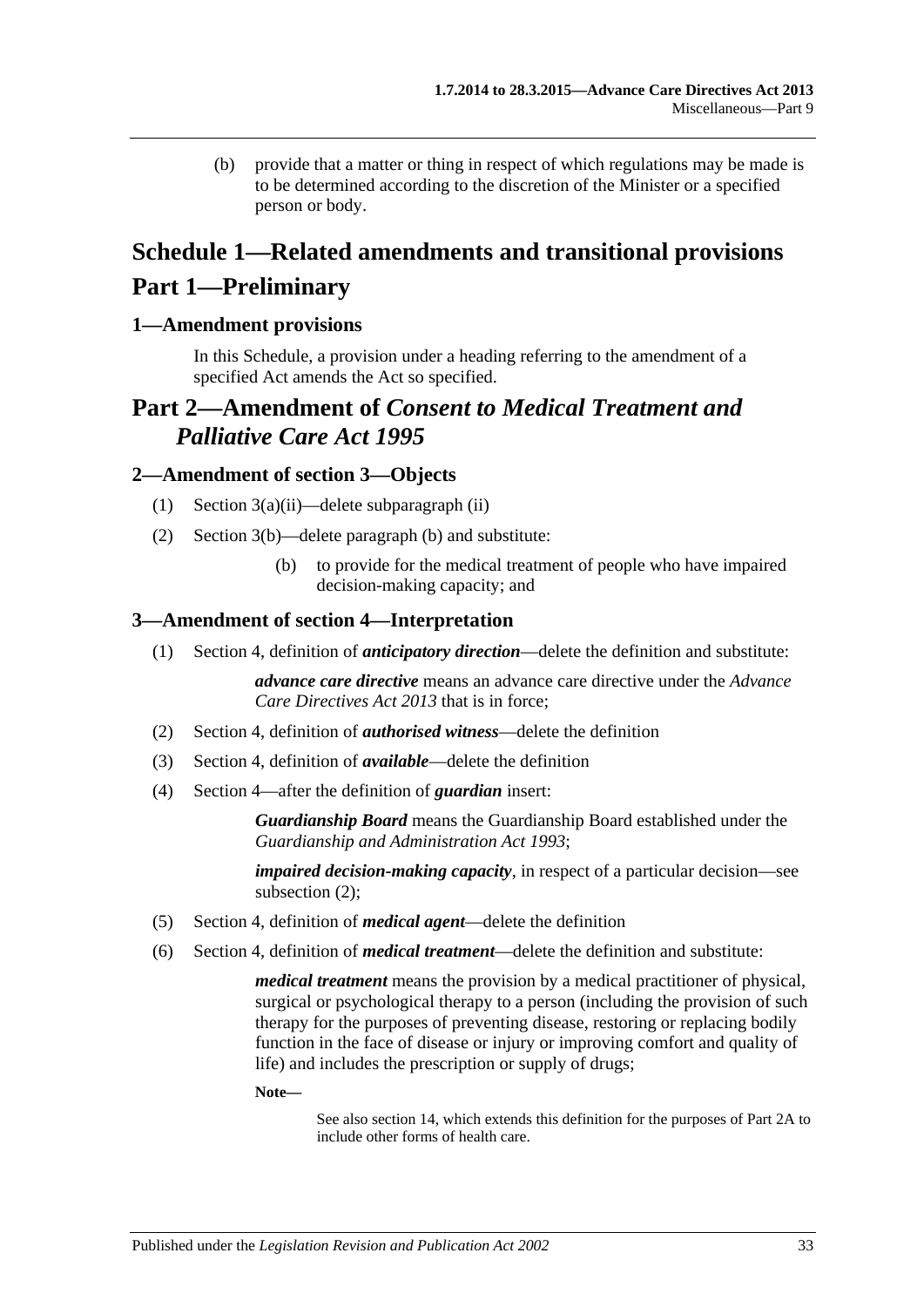(7) Section 4, definition of *parent*—delete the definition and substitute:

*parent*, of a child, includes—

- (a) a step-parent; and
- (b) an adult who acts *in loco parentis* in relation to the child;

*persistent vegetative state* includes post-coma unresponsiveness and a minimally responsive state;

*Public Advocate* means the Public Advocate appointed under the *[Guardianship and Administration Act](http://www.legislation.sa.gov.au/index.aspx?action=legref&type=act&legtitle=Guardianship%20and%20Administration%20Act%201993) 1993*;

(8) Section 4, definition of *representative*—delete the definition and substitute:

*representative*, of a patient, means a person authorised under this or any other Act or law to make decisions about the administration of medical treatment of the relevant kind to the patient;

*substitute decision-maker* has the same meaning as in the *[Advance Care](http://www.legislation.sa.gov.au/index.aspx?action=legref&type=act&legtitle=Advance%20Care%20Directives%20Act%202013)  [Directives Act](http://www.legislation.sa.gov.au/index.aspx?action=legref&type=act&legtitle=Advance%20Care%20Directives%20Act%202013) 2013*;

- (9) Section 4—after its present contents (now to be designated as subsection (1)) insert:
	- (2) For the purposes of this Act, a person will be taken to have *impaired decision-making capacity* in respect of a particular decision if—
		- (a) the person is not capable of—
			- (i) understanding any information that may be relevant to the decision (including information relating to the consequences of making a particular decision); or
			- (ii) retaining such information; or
			- (iii) using such information in the course of making the decision; or
			- (iv) communicating his or her decision in any manner; or
		- (b) the person is, by reason of being comatose or otherwise unconscious, unable to make a particular decision about his or her medical treatment.
	- (3) For the purposes of this Act—
		- (a) a person will not be taken to be incapable of understanding information merely because the person is not able to understand matters of a technical or trivial nature;
		- (b) a person will not be taken to be incapable of retaining information merely because the person can only retain the information for a limited time;
		- (c) a person may fluctuate between having impaired decision-making capacity and full decision-making capacity;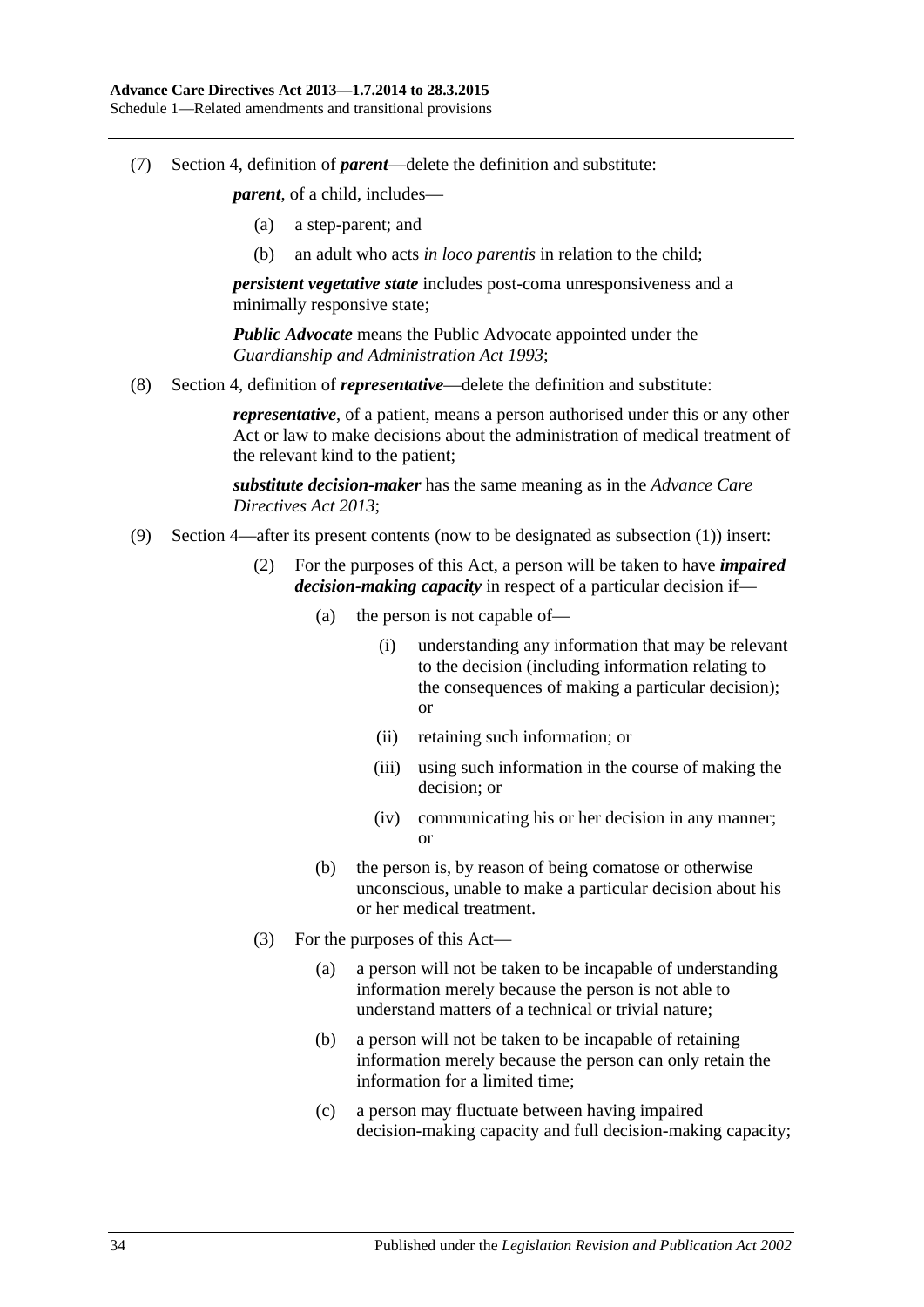- (d) a person's decision-making capacity will not be taken to be impaired merely because a decision made by the person results, or may result, in an adverse outcome for the person.
- (4) For the purposes of this Act, a medical practitioner is entitled to presume that a person who purports to be in a close and continuing relationship with another person is in such a relationship unless the medical practitioner knew, or ought reasonably to have known, that the 2 persons were not in such a relationship.
- (5) For the purposes of this Act, a medical practitioner is entitled to presume that a person who purports to have a particular relationship to another person (whether the relationship is based on affinity or consanguinity or otherwise) does have such a relationship unless the medical practitioner knew, or ought reasonably to have known, that the person did not have such a relationship to the other person.

# <span id="page-34-0"></span>**4—Insertion of sections 4A and 4B**

After section 4 insert:

# **4A—References to provision of medical treatment etc to include withdrawal etc of medical treatment**

Unless the contrary intention appears, a reference in this Act to the administration of medical treatment to a person will be taken to include a reference to the withdrawal, or withholding, of medical treatment to the person (including, to avoid doubt, the withdrawal or withholding of life sustaining measures).

# **4B—Consent not required for withdrawal etc of medical treatment**

Nothing in this Act operates to require the consent of a person to be given before medical treatment (including, to avoid doubt, life sustaining measures) can be withdrawn or withheld.

# <span id="page-34-1"></span>**5—Repeal of section 5**

Section 5—delete the section

# <span id="page-34-2"></span>**6—Amendment of heading to Part 2**

Heading to Part 2—after "treatment" insert:

generally

# <span id="page-34-3"></span>**7—Repeal of Part 2 Divisions 2 and 3**

Part 2 Divisions 2 and 3—delete Divisions 2 and 3

# <span id="page-34-4"></span>**8—Amendment of section 13—Emergency medical treatment**

(1) Section 13(1)—delete "subsection (3)" and substitute:

this section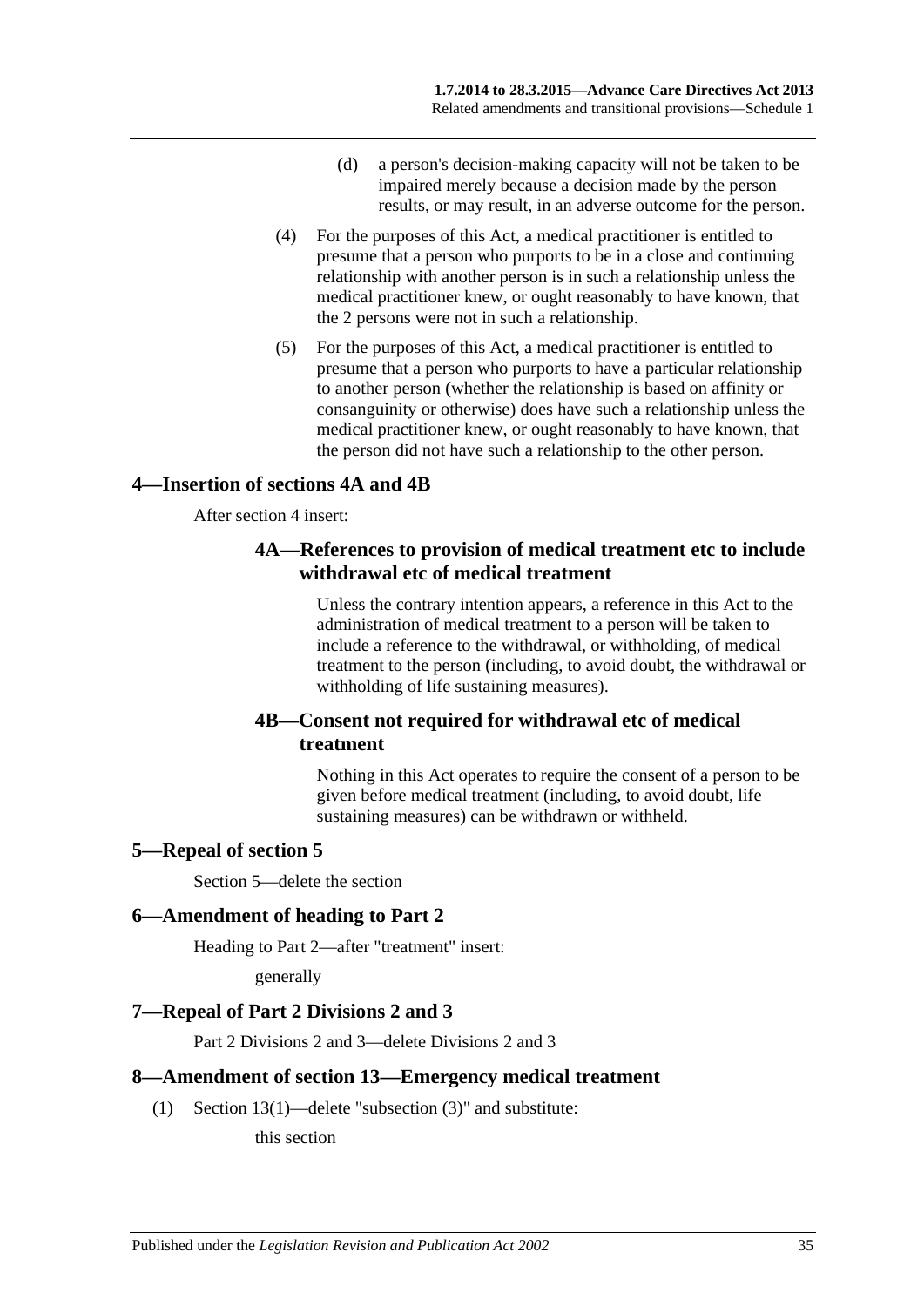(2) Section 13(1)(a)—after "consenting" insert:

(whether or not the person has impaired decision-making capacity in respect of a particular decision)

(3) Section 13(1)—after paragraph (c) insert:

and

- (d) the medical practitioner proposing to administer the treatment has made, or has caused to be made, reasonable inquiries to ascertain whether the patient (if the patient is 18 or more years of age) has given an advance care directive.
- (4) Section 13—after subsection (1) insert:
	- (1a) Subject to this section, a medical practitioner may lawfully administer medical treatment to a person (the *patient*) despite a provision of an advance care directive given by the patient comprising a refusal of medical treatment if—
		- (a) the patient is incapable of consenting (whether or not the patient has impaired decision-making capacity in respect of a particular decision); and
		- (b) the medical practitioner who administers the treatment is of the opinion that the treatment is necessary to meet an imminent risk to life or health and that opinion is supported by the written opinion of another medical practitioner who has personally examined the patient; and
		- (c) the medical practitioner who administers the treatment reasonably believes that the provision of the advance care directive is not intended to apply—
			- (i) to treatment of the kind proposed; or
			- (ii) in the circumstances in which the proposed medical treatment is to be administered; and
		- (d) it is not reasonably practicable in the circumstances of the case to have the matter dealt with under Part 7 of the *[Advance Care Directives Act](http://www.legislation.sa.gov.au/index.aspx?action=legref&type=act&legtitle=Advance%20Care%20Directives%20Act%202013) 2013*.
- (5) Section 13(2)—delete "subsection (1)" and substitute:

subsection  $(1)(b)$  or  $(1a)(b)$ 

- (6) Section 13—after subsection (2) insert:
	- (2a) Inquiries under subsection (1)(d) need not be made if in the circumstances of the case it is not reasonably practicable to do so.
- (7) Section 13(3)—delete subsection (3) and substitute:
	- $(3)$  If—
		- (a) the patient has given an advance care directive; and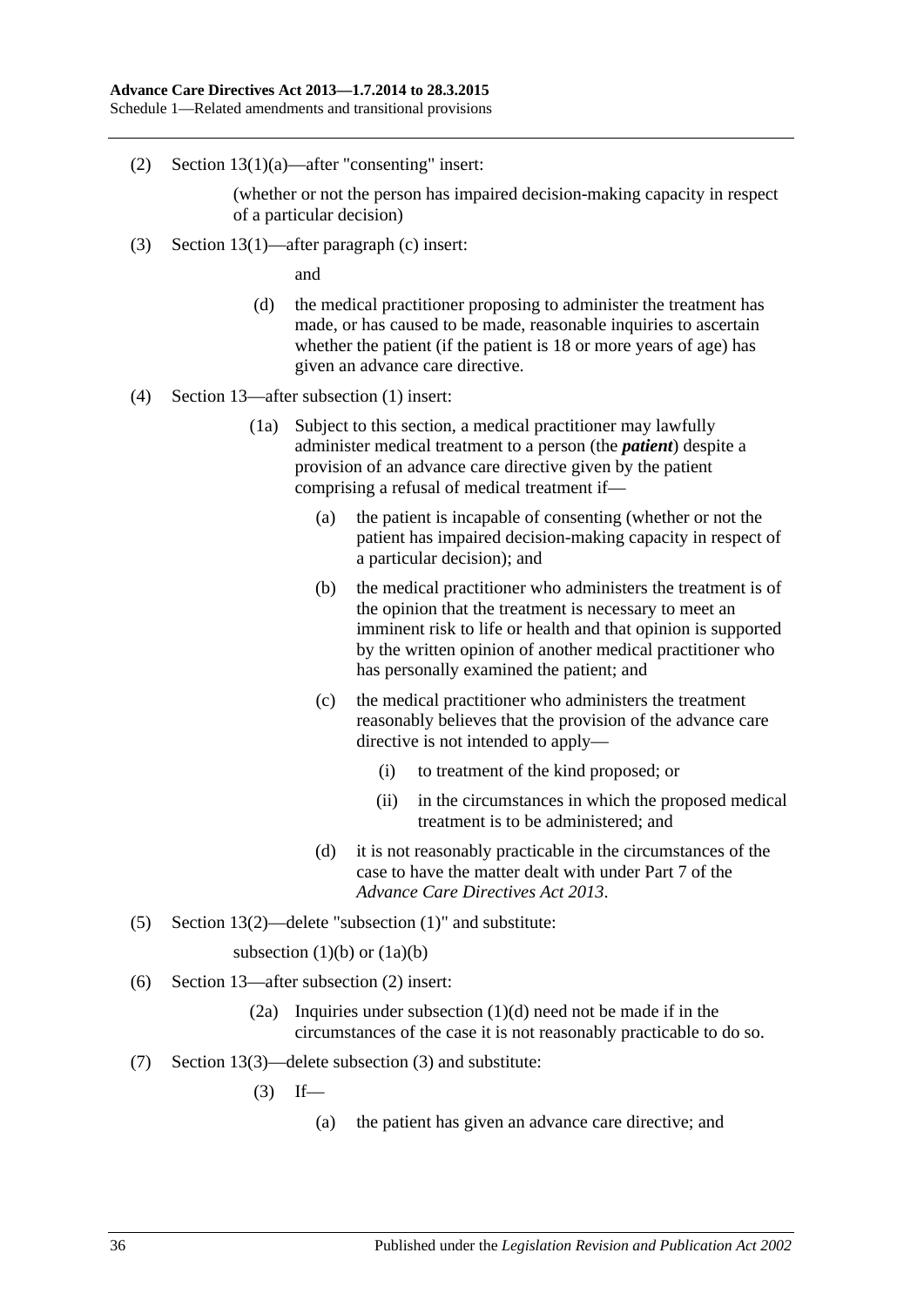- (b) the medical practitioner proposing to administer the treatment is aware of that fact (whether on the basis of inquiries made under this section or otherwise); and
- (c) a substitute decision-maker appointed under the advance care directive is empowered or authorised to make decisions relating to the administration of such treatment and is reasonably available to make such a decision,

the medical treatment must not be administered without the consent of the substitute decision-maker.

**Note—**

This provision simply requires the substitute decision-maker to be given the opportunity to make the decision about consent if he or she is available—there may also be other provisions of the advance care directive in relation to the treatment that are relevant, and need to be complied with, in the circumstances.

(8) Section 13(4)—delete "medical agent" insert:

substitute decision-maker

- (9) Section 13—after subsection (4) insert:
	- (4a) If neither a substitute decision-maker nor a guardian of the patient is available, but a person responsible for the patient (within the meaning of Part 2A) is reasonably available and willing to consent to the administration of the medical treatment, the medical treatment may not be administered without the consent of the person responsible for the patient (given in accordance with Part 2A).

# <span id="page-36-0"></span>**9—Repeal of Part 2 Division 6**

Part 2 Division 6—delete Division 6

### <span id="page-36-1"></span>**10—Insertion of Part 2A**

After Part 2 insert:

# **Part 2A—Consent to medical treatment if person has impaired decision-making capacity**

# **14—Interpretation**

(1) In this Part—

*health care* means any care, service, procedure or treatment provided by, or under the supervision of, a health practitioner for the purpose of diagnosing, maintaining or treating a physical or mental condition of a person;

*health practitioner* means a person who practises 1 or more of the following:

(a) a health profession (within the meaning of the *Health Practitioner Regulation National Law (South Australia)*);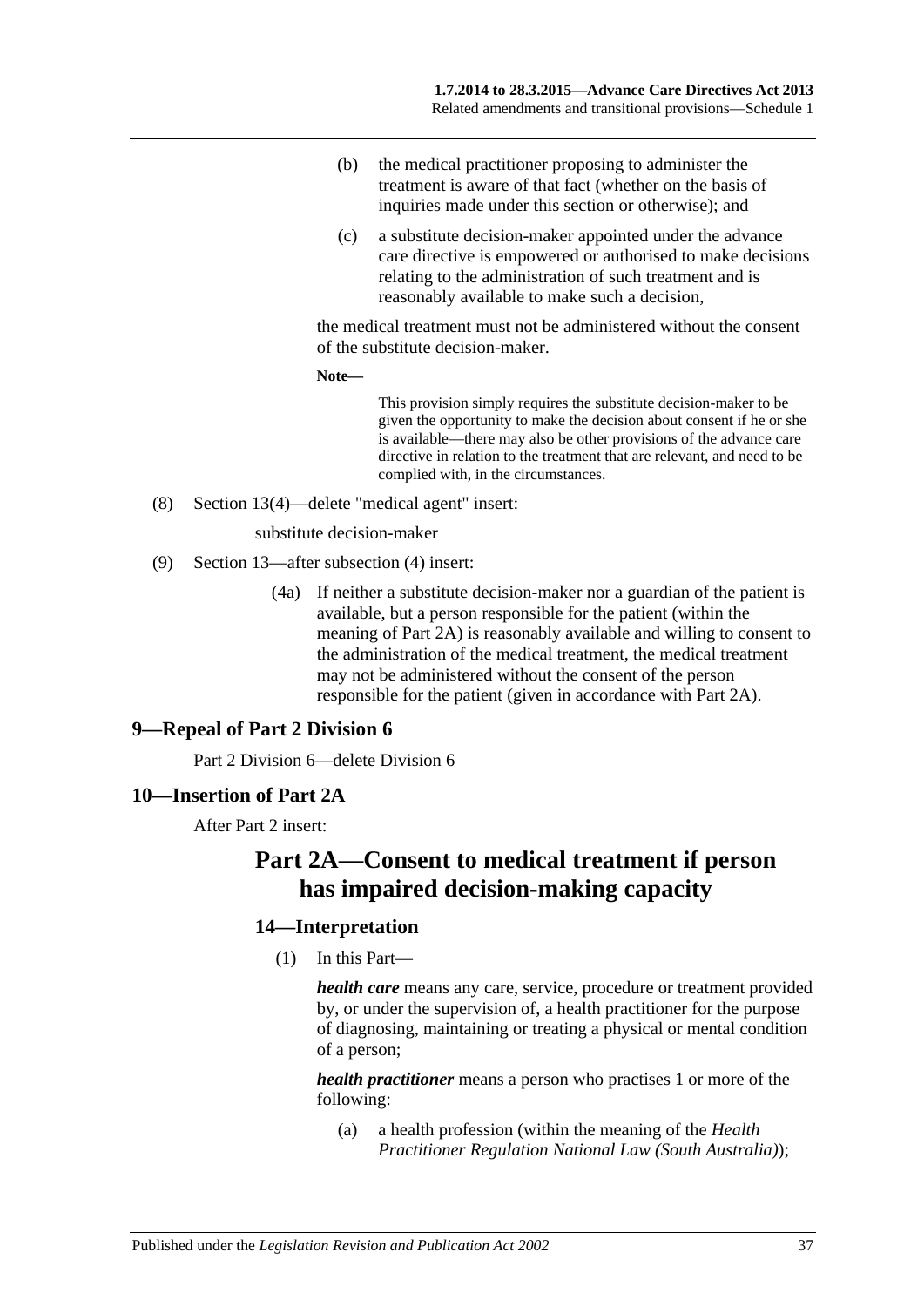(b) any other profession or practice declared by the regulations to be included in the ambit of this definition;

*medical practitioner*, in respect of particular health care, includes a health practitioner practising in the relevant profession or practice;

*medical treatment* includes health care;

*patient* means a person to whom medical treatment is, or is proposed to be, administered pursuant to this Part;

<span id="page-37-0"></span>*person responsible* for a patient means—

- (a) if a guardian has been appointed in respect of the patient, and his or her powers as guardian have not been limited so as to exclude the giving of a consent contemplated by this Part and he or she is available and willing to make a decision as to such consent—that guardian; or
- <span id="page-37-1"></span>(b) if [paragraph](#page-37-0) (a) does not apply, but a prescribed relative of the patient who has a close and continuing relationship with the patient is available and willing to make a decision as to a consent contemplated by this Part—that prescribed relative; or
- <span id="page-37-2"></span>(c) if [paragraphs](#page-37-0) (a) or [\(b\)](#page-37-1) do not apply, but an adult friend of the patient who has a close and continuing relationship with the patient is available and willing to make a decision as to a consent contemplated by this Part—that friend; or
- (d) if [paragraphs](#page-37-0) (a), [\(b\)](#page-37-1) or [\(c\)](#page-37-2) do not apply, but an adult who is charged with overseeing the ongoing day-to-day supervision, care and well-being of the patient is available and willing to make a decision as to a consent contemplated by this Part—that person; or
- (e) if none of the preceding paragraphs apply, or otherwise with the permission of the Guardianship Board—the Guardianship Board on the application of—
	- (i) a prescribed relative of the patient; or
	- (ii) the medical practitioner proposing to give the treatment; or
	- (iii) any other person who the Board is satisfied has a proper interest in the matter;

*prescribed relative*—the following persons are prescribed relatives of a patient:

- (a) a person who is legally married to the patient;
- (b) an adult domestic partner of the patient (within the meaning of the *[Family Relationships Act](http://www.legislation.sa.gov.au/index.aspx?action=legref&type=act&legtitle=Family%20Relationships%20Act%201975) 1975* and whether declared as such under that Act or not);
- (c) an adult related to the patient by blood or marriage;
- (d) an adult related to the patient by reason of adoption;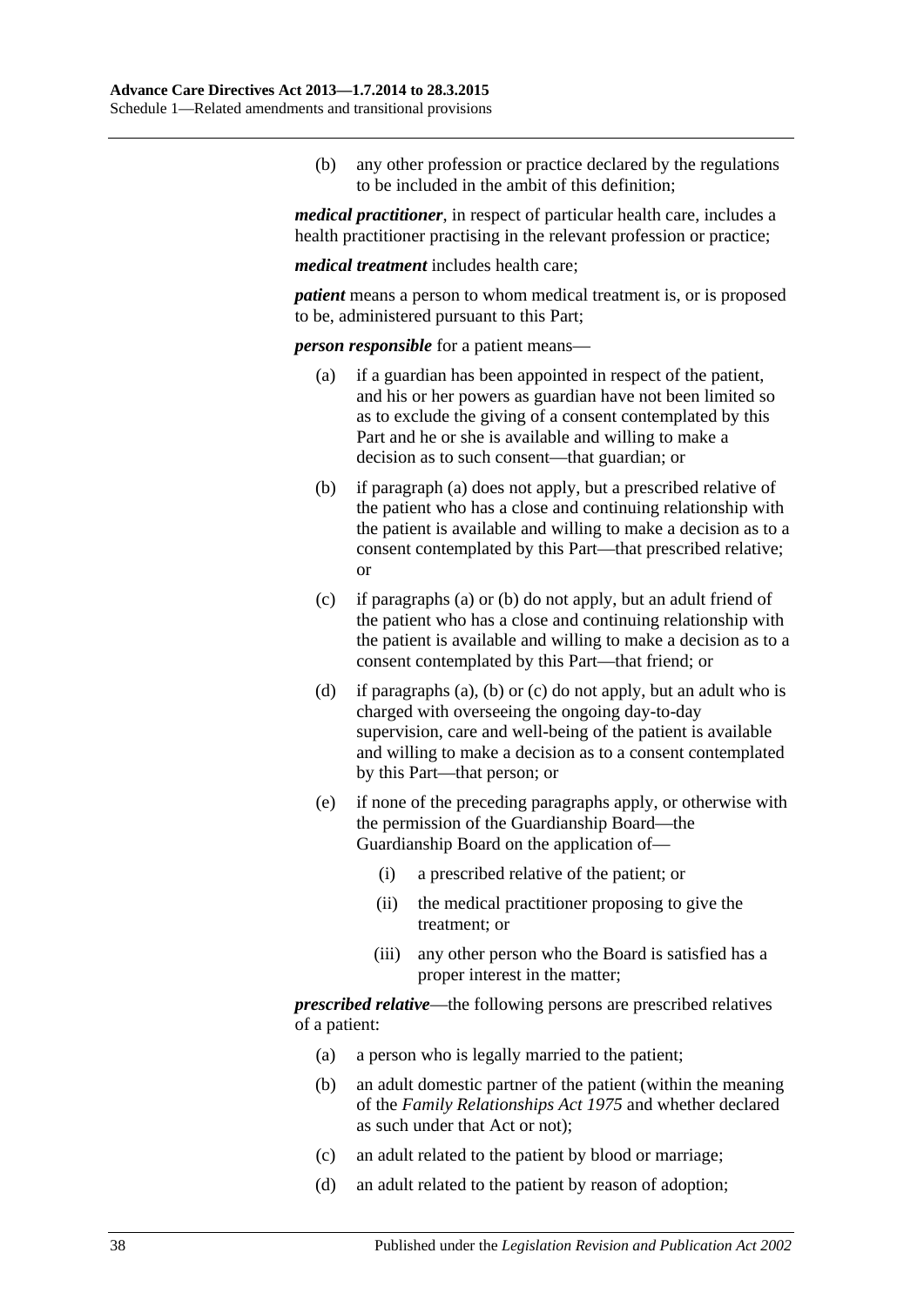- (e) an adult of Aboriginal or Torres Strait Islander descent who is related to the patient according to Aboriginal kinship rules or Torres Strait Islander kinship rules (as the case requires).
- (2) If a man and woman are married according to Aboriginal tradition, they will be regarded as legally married for the purposes of this Part.

### **14A—Application of Part**

- (1) This Part does not apply to, or in relation to, a child.
	- **Note—**

Section 12 sets out who can consent to the administration of medical treatment (other than prescribed treatment) to a child.

- (2) This Part does not apply to, or in relation to, a person who has given an advance care directive to the extent that—
	- (a) a substitute decision-maker has been appointed under the advance care directive who is authorised to make decisions relating to the administration of medical treatment of the relevant kind to the patient; or
	- (b) the advance care directive makes specific provision in respect of the administration of medical treatment of the relevant kind to the patient.
- (3) This Part does not apply to, or in relation to, prescribed treatment (within the meaning of the *[Guardianship and Administration](http://www.legislation.sa.gov.au/index.aspx?action=legref&type=act&legtitle=Guardianship%20and%20Administration%20Act%201993)  Act [1993](http://www.legislation.sa.gov.au/index.aspx?action=legref&type=act&legtitle=Guardianship%20and%20Administration%20Act%201993)*).

**Note—**

Under the *[Guardianship and Administration Act](http://www.legislation.sa.gov.au/index.aspx?action=legref&type=act&legtitle=Guardianship%20and%20Administration%20Act%201993) 1993*, prescribed treatments include terminations of pregnancy and sterilisations.

(4) Nothing in this Part limits the operation of section 13.

### **14B—Consent of person responsible for patient effective in certain circumstances**

- (1) Where it is proposed to administer medical treatment to a patient with impaired decision-making capacity in respect of a decision that is required in relation to the medical treatment, a consent given by a person responsible for the patient to the administration of the proposed medical treatment—
	- (a) will be taken to be a consent given by the patient; and
	- (b) will be taken to have the same effect for all purposes as if the patient gave the consent.
- (2) The regulations may make further provision in relation to the giving of consent by a person responsible for a patient for the purposes of this Act (including by limiting the kinds of medical treatment to which a specified class of person responsible can consent).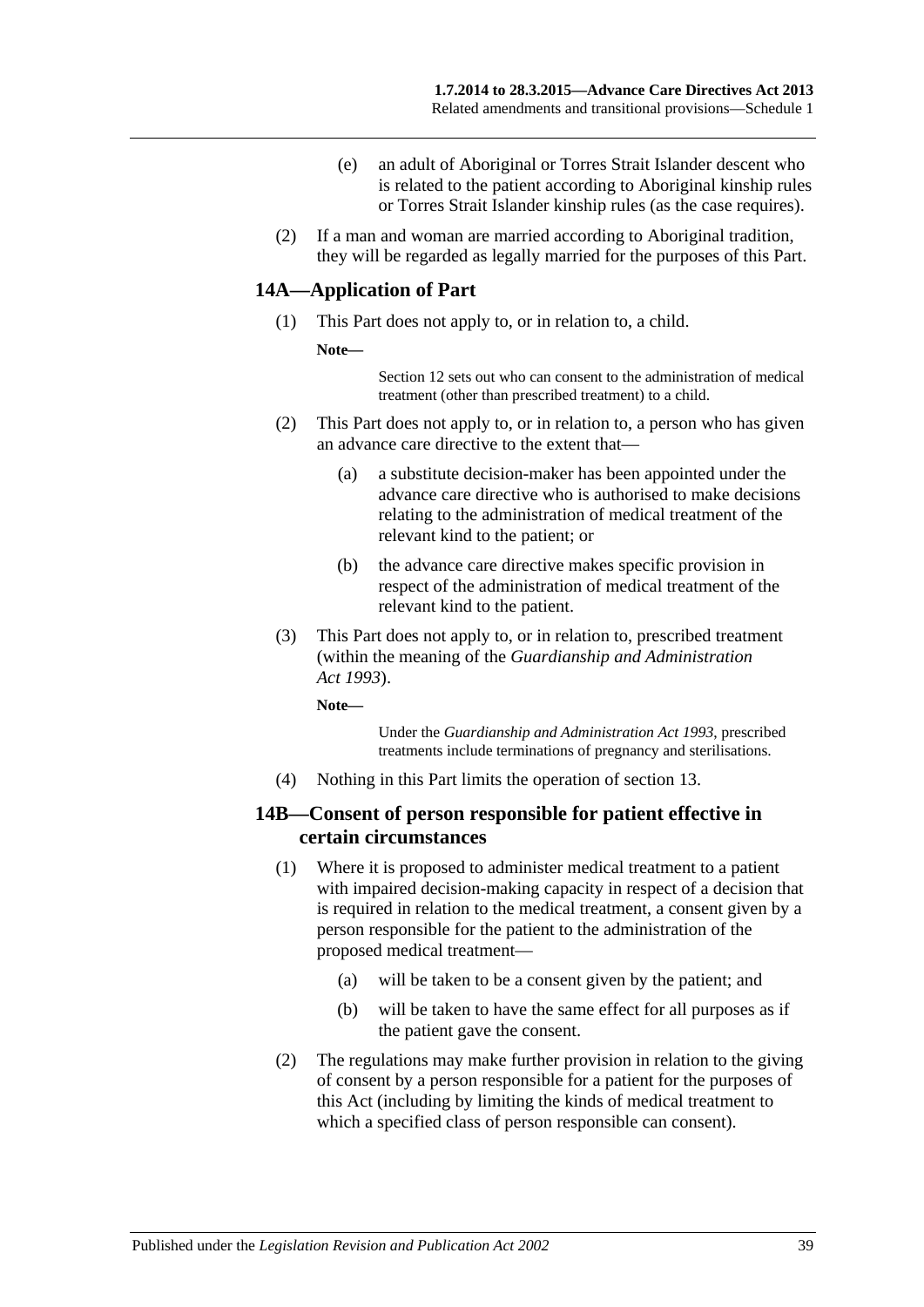- (3) The effectiveness of a consent given by a person responsible for a patient is not affected merely because insufficient inquiries were made to locate a person with higher responsibility for the patient before the consent was given (as contemplated by the hierarchy in the definition of *person responsible* in section 14).
- (4) Consent to the administration of particular medical treatment will, for all purposes, be taken to have been given by the patient if—
	- (a) the medical treatment was administered with the purported consent of a person who represented to the medical practitioner that he or she was a person responsible for the patient; and
	- (b) the medical practitioner did not know and could not reasonably be expected to have known that the person was not, in fact, a person responsible for the patient.

# **14C—Person responsible for patient to make substituted decision**

A decision of a person responsible for a patient to give, or to refuse to give, consent under this Part must, as far as is reasonably practicable, reflect the decision that the patient would have made in the circumstances had his or her decision-making capacity not been impaired.

**Note—**

In cases where the patient has given an advance care directive under which no substitute decision-maker is appointed, but the patient's wishes or instructions in relation to treatment of the relevant kind is recorded, it may nevertheless be necessary to give effect to those wishes or instructions—see Part 5 of the *[Advance Care Directives](http://www.legislation.sa.gov.au/index.aspx?action=legref&type=act&legtitle=Advance%20Care%20Directives%20Act%202013)  Act [2013](http://www.legislation.sa.gov.au/index.aspx?action=legref&type=act&legtitle=Advance%20Care%20Directives%20Act%202013)*.

# **14D—Person must not give consent unless authorised to do so**

A person who is not a person responsible for a particular patient is guilty of an offence if he or she, knowing that he or she is not a person responsible for the patient or being recklessly indifferent as to whether or not he or she is a person responsible for the patient—

- (a) purports to give a consent under this Part in respect of the patient; or
- (b) represents to a medical practitioner that he or she is a person responsible for the patient.

Maximum penalty: Imprisonment for 2 years.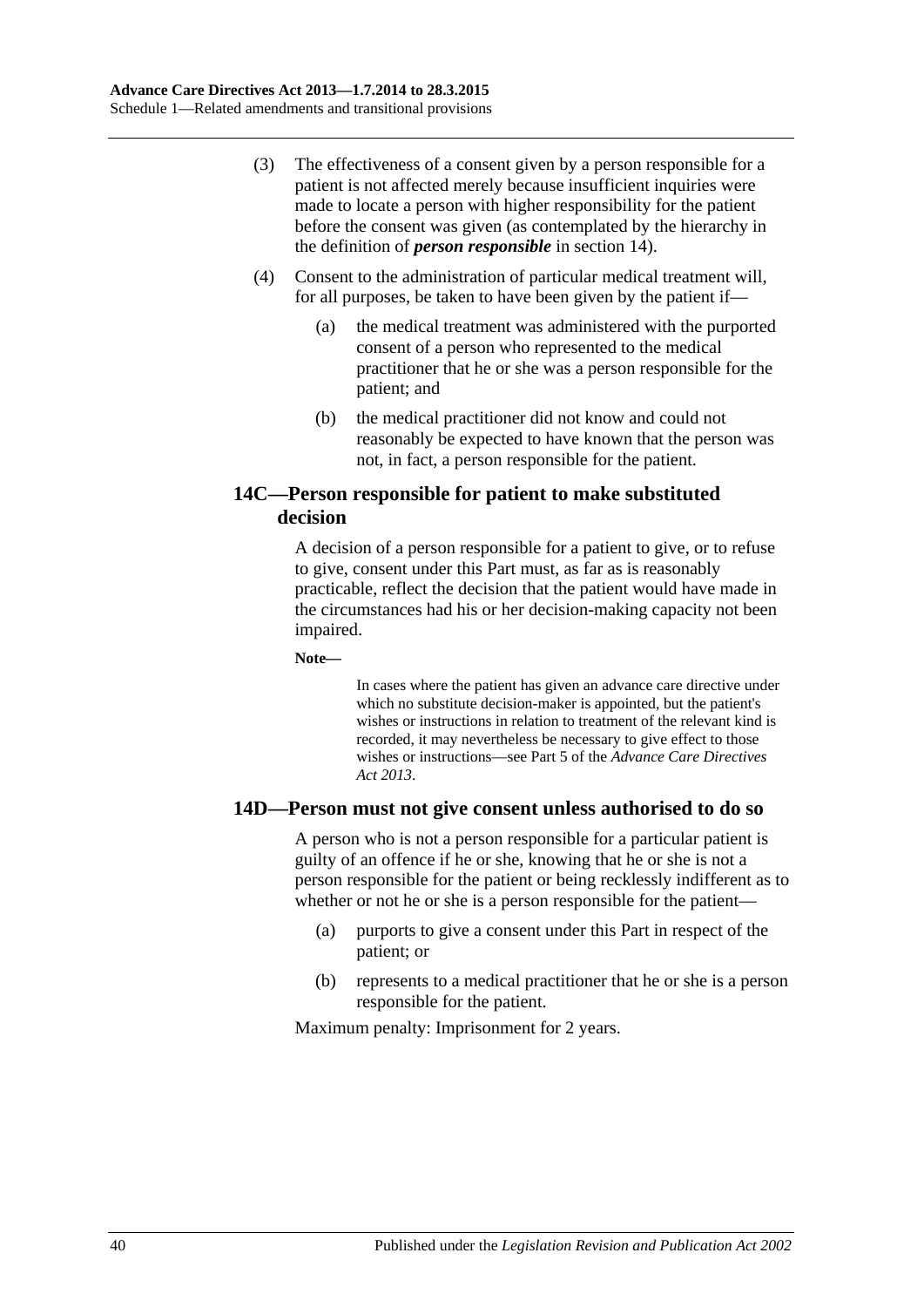### <span id="page-40-0"></span>**11—Amendment of section 17—The care of people who are dying**

Section 17(2)—delete subsection (2) and substitute:

- (2) A medical practitioner responsible for the treatment or care of a patient in the terminal phase of a terminal illness, or a person participating in the treatment or care of the patient under the medical practitioner's supervision—
	- (a) is under no duty to use, or to continue to use, life sustaining measures in treating the patient if the effect of doing so would be merely to prolong life in a moribund state without any real prospect of recovery or in a persistent vegetative state (whether or not the patient or the patient's representative has requested that such measures be used or continued); and
	- (b) must, if the patient or the patient's representative so directs, withdraw life sustaining measures from the patient.

# <span id="page-40-1"></span>**12—Insertion of Part 3A**

### After Part 3 insert:

# **Part 3A—Dispute resolution**

### **Division 1—Preliminary**

### **18A—Interpretation**

In this Part—

*eligible person*, in relation to a matter, means—

- (a) if the matter relates to a child—a parent or guardian of the child; and
- (b) if the matter relates to a patient with impaired decision-making capacity in respect of a particular decision—a person responsible for the patient; and
- (c) a medical practitioner who is providing, or is to provide, the medical treatment to which the matter relates; and
- (d) any other person who satisfies the Public Advocate that he or she has a proper interest in the matter;

*medical practitioner* and *medical treatment*, in relation to the administration, or proposed administration, of medical treatment to a patient pursuant to Part 2A, have the same meanings as in that Part;

*patient* means a patient within the meaning of Part 2A;

*person responsible* for a patient has the same meaning as in Part 2A.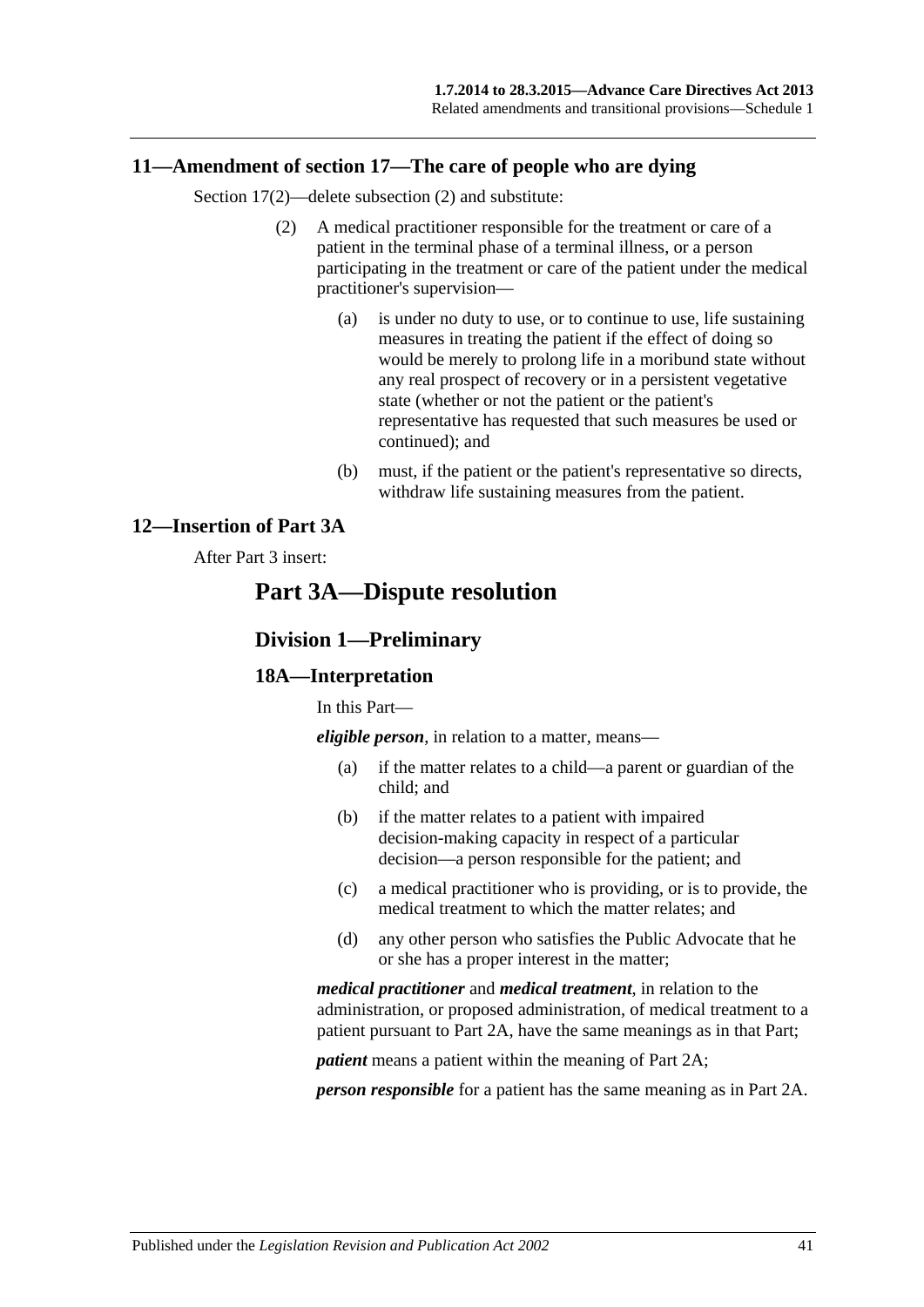# **18B—Application of Part**

This Part applies to the following matters:

- (a) a decision of a parent or guardian of a child to consent, or to refuse to consent, to the administration of medical treatment to the child;
- (b) a decision of a medical practitioner to administer, or not administer, medical treatment to a patient pursuant to Part 2A;
- (c) a decision of a person responsible for a patient to consent, or to refuse to consent, to the administration of medical treatment to the person pursuant to Part 2A;
- (d) any other matter prescribed by the regulations for the purposes of this section.

# **Division 2—Resolution of disputes by Public Advocate**

# **18C—Resolution of disputes by Public Advocate**

- (1) The Public Advocate may, on application by an eligible person in relation to a matter to which this Part applies or on his or her own initiative, provide preliminary assistance in resolving the matter, including by—
	- (a) ensuring that the parties to the matter are fully aware of their rights and obligations; and
	- (b) identifying the issues (if any) that are in dispute between the parties; and
	- (c) canvassing options that may obviate the need for further proceedings; and
	- (d) where appropriate, facilitating full and open communication between the parties.
- (2) The Public Advocate may mediate a matter to which this Part applies on application by an eligible person in relation to the matter.
- (3) An application under this section—
	- (a) must be made in a manner and form determined by the Public Advocate; and
	- (b) must be accompanied by such information as the Public Advocate may reasonably require; and
	- (c) must be accompanied by the prescribed fee.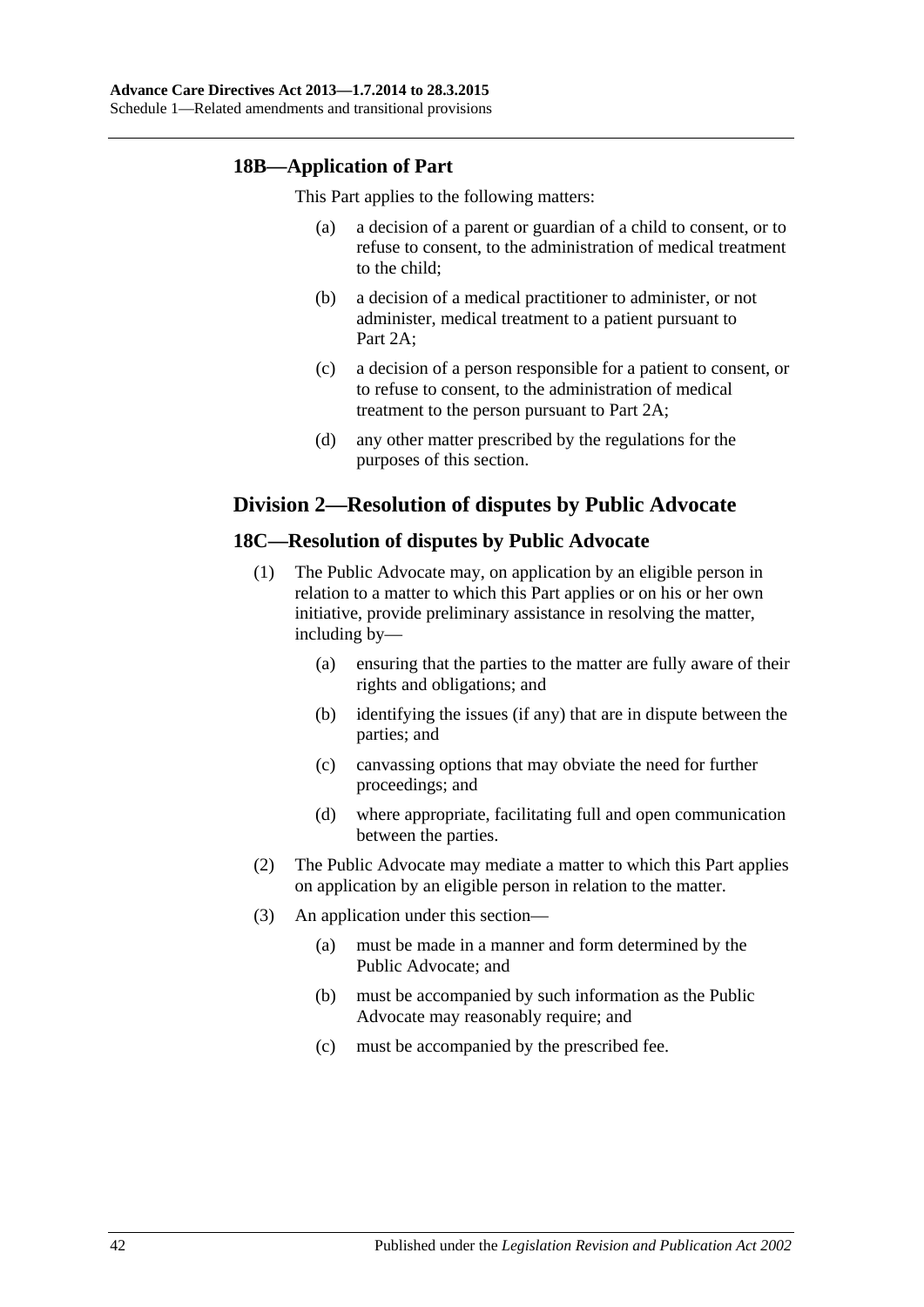- (4) Before undertaking a mediation, the Public Advocate may, if he or she thinks it appropriate to do so, require an applicant for mediation who is not a medical practitioner to first obtain a written report from an independent medical practitioner (made after examining the relevant person) setting out—
	- (a) the potential advantages and disadvantages of—
		- (i) the medical treatment that a medical practitioner proposes to administer to the relevant person; and
		- (ii) any medical treatment that the eligible person, or some other person, has requested be administered to the relevant person; and

**Note—**

This includes where the medical treatment comprises the withdrawal or withholding of medical treatment—see section 4A.

- (b) whether, in the independent medical practitioner's opinion, the requested treatment is in the best interest of the relevant person's health and well-being; and
- (c) any other information required by the regulations for the purposes of this subsection.
- (5) The Public Advocate may bring a mediation to an end at any time—
	- (a) if, in the opinion of the Public Advocate, it is more appropriate that the matter be dealt with by the Guardianship Board; or
	- (b) at the request of a party to the mediation.
- (6) Evidence of anything said or done in the course of a mediation is not admissible in subsequent proceedings except by consent of all parties to the proceedings.
- (7) Without limiting any other ways in which the Public Advocate may inform himself or herself for the purposes of a mediation, the Public Advocate may seek advice from such persons as the Public Advocate thinks fit in relation to protecting the interests of a child who is a party to, or is otherwise affected by, the matter the subject of the mediation.
- (8) The Public Advocate has, for the purposes of this section, the same privileges and immunities as a member of the Guardianship Board under the *[Guardianship and Administration Act](http://www.legislation.sa.gov.au/index.aspx?action=legref&type=act&legtitle=Guardianship%20and%20Administration%20Act%201993) 1993*.
- (9) Subject to this Act, the Public Advocate may conduct a mediation in such manner as he or she thinks fit.
- (10) The regulations may make further provisions in relation to mediations under this section.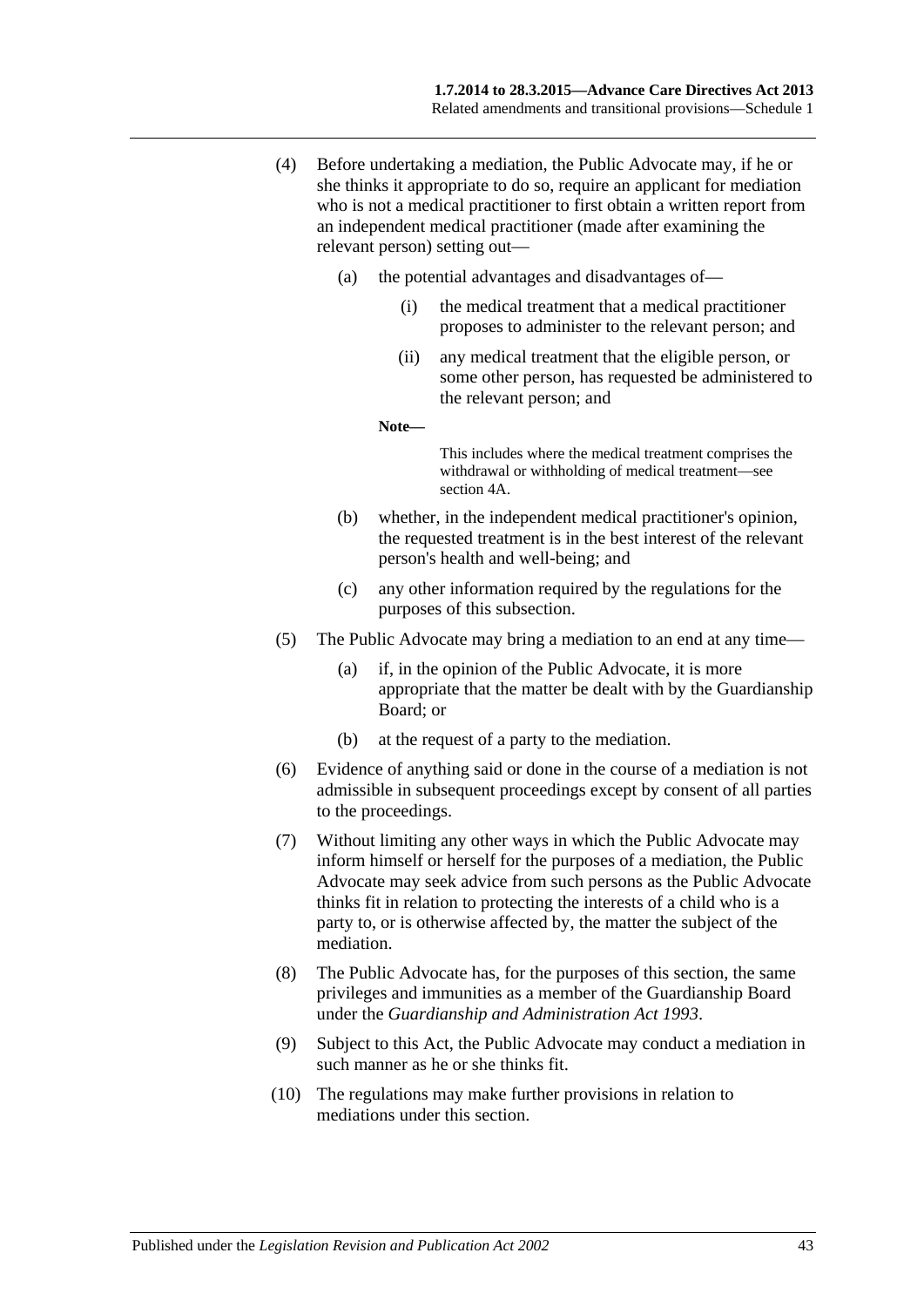### **18D—Public Advocate may refer matter to Guardianship Board**

- (1) If the Public Advocate ends a mediation under section 18C on the grounds that it is more appropriate that the matter be dealt with by the Guardianship Board, the Public Advocate may refer the matter to the Guardianship Board.
- (2) The regulations may make further provision in respect of referrals under this section.

# **Division 3—Resolution of disputes by Guardianship Board**

#### **Note—**

Certain persons who are dissatisfied with a decision, direction or order of the Guardianship Board in proceedings under this Division may, with the permission of the Guardianship Board or the Administrative and Disciplinary Division of the District Court, appeal to that court against the decision, direction or order—see section 67 of the *[Guardianship and Administration](http://www.legislation.sa.gov.au/index.aspx?action=legref&type=act&legtitle=Guardianship%20and%20Administration%20Act%201993)  Act [1993](http://www.legislation.sa.gov.au/index.aspx?action=legref&type=act&legtitle=Guardianship%20and%20Administration%20Act%201993)*.

# **18E—Resolution of disputes by Guardianship Board**

- (1) An eligible person in relation to a matter to which this Part applies may apply to the Guardianship Board for—
	- (a) a review of a matter mediated by the Public Advocate under section 18C; or
	- (b) a declaration or direction in relation to the matter (including, to avoid doubt, a matter contemplated by section 18C).
- (2) An application under this section—
	- (a) must be made in a manner and form determined by the Guardianship Board; and
	- (b) must be accompanied by such information as the Guardianship Board may reasonably require; and
	- (c) must be accompanied by the prescribed fee.
- (3) The Guardianship Board may refuse to hear an application under this section if the Guardianship Board is of the opinion—
	- (a) that the matter to which the application relates lacks substance, is unnecessary or unjustifiable, or is frivolous, vexatious or not made in good faith; or
	- (b) that to conduct a review would be an abuse of the processes under this Part; or
	- (c) that the matter should be determined by way of legal proceedings.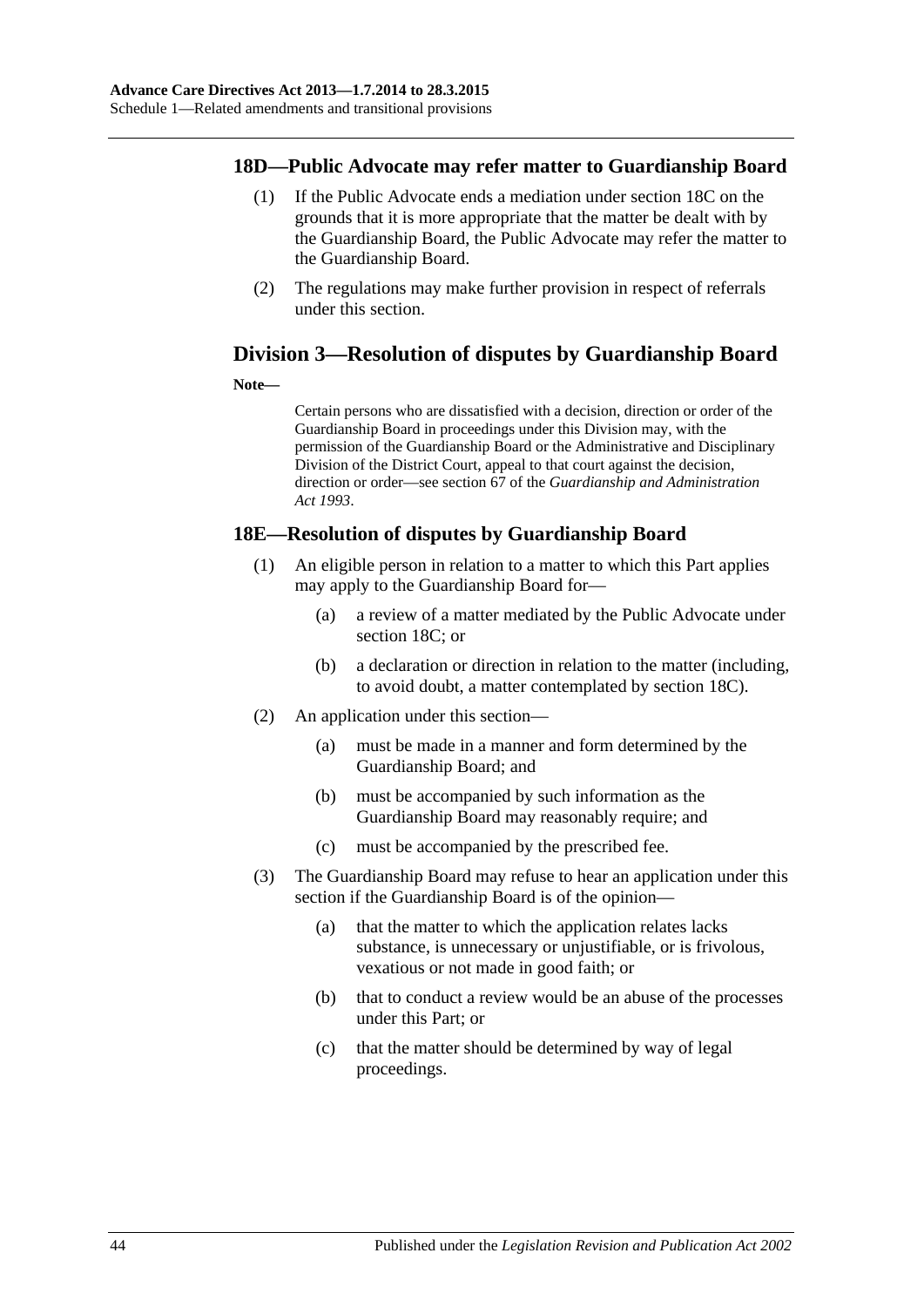- (4) The Guardianship Board may, on determining an application under this section—
	- (a) in the case of a review of a matter mediated by the Public Advocate under section 18C—confirm, cancel or reverse a decision that is the subject of the review; and
	- (b) in any case—
		- (i) make any declarations that the Guardianship Board thinks necessary or desirable in the circumstances of the case; and
		- (ii) give any directions that the Guardianship Board thinks necessary or desirable in the circumstances of the case (including a direction that the administration of particular medical treatment to a person be withdrawn or withheld); and
		- (iii) give any advice that the Guardianship Board considers necessary or desirable in the circumstances of the case.
- (5) The Guardianship Board may vary or revoke a declaration or direction under this section.
- (6) The person to whom the medical treatment is to be provided or not provided (as the case requires) is (if he or she is not the applicant) a party to the proceedings.
- (7) Sections 15 and 15A of the *[Guardianship and Administration](http://www.legislation.sa.gov.au/index.aspx?action=legref&type=act&legtitle=Guardianship%20and%20Administration%20Act%201993)  Act [1993](http://www.legislation.sa.gov.au/index.aspx?action=legref&type=act&legtitle=Guardianship%20and%20Administration%20Act%201993)* do not apply to, or in relation to, proceedings under this section.
- (8) Without limiting any other ways in which the Guardianship Board may inform itself for the purposes of this section, the Guardianship Board may seek advice from such persons or bodies as the Guardianship Board thinks fit in relation to protecting the interests of a child who is a party to, or is otherwise affected by, an application.
- (9) The regulations may make further provisions in relation to proceedings under this section.
- (10) Subject to this Act and the *[Guardianship and Administration](http://www.legislation.sa.gov.au/index.aspx?action=legref&type=act&legtitle=Guardianship%20and%20Administration%20Act%201993)  Act [1993](http://www.legislation.sa.gov.au/index.aspx?action=legref&type=act&legtitle=Guardianship%20and%20Administration%20Act%201993)*, the Guardianship Board may conduct a review under this section in such manner as it thinks fit.

**Note—**

Section 14 of the *[Guardianship and Administration Act](http://www.legislation.sa.gov.au/index.aspx?action=legref&type=act&legtitle=Guardianship%20and%20Administration%20Act%201993) 1993* sets out the powers and procedures of the Guardianship Board in respect of proceedings before the Guardianship Board.

### **18F—Guardianship Board may refer matter to Public Advocate**

(1) If the Guardianship Board is of the opinion that it is more appropriate that a particular application under section 18E be dealt with by the Public Advocate, the Guardianship Board may refer the matter to the Public Advocate.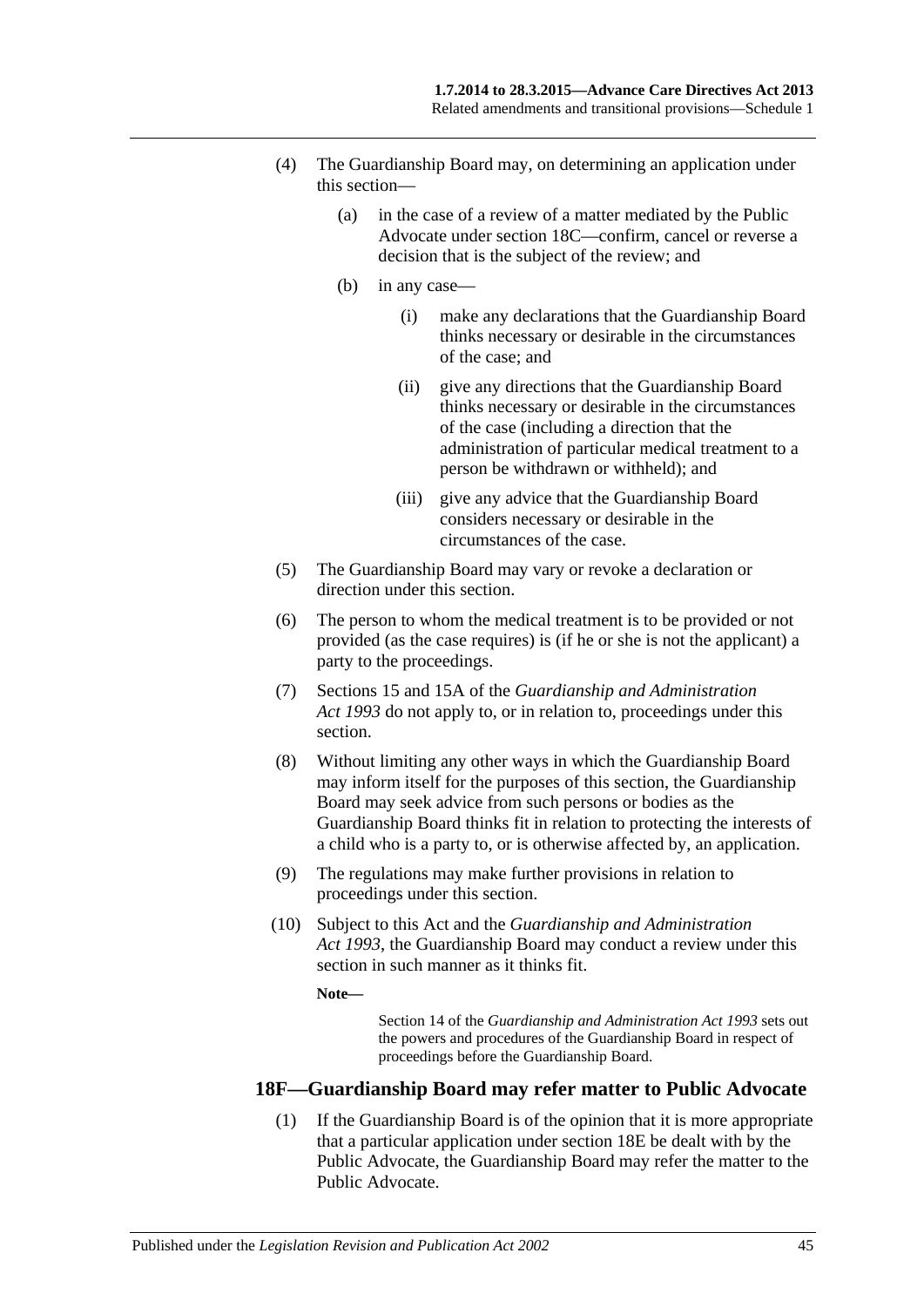(2) The regulations may make further provision in respect of referrals under this section.

# <span id="page-45-1"></span>**18G—Contravention of direction**

(1) Subject to this Act, a person who fails to comply with a direction of the Guardianship Board under this Division is guilty of an offence.

Maximum penalty: \$20 000 or imprisonment for 6 months.

(2) It is a defence to a charge of an offence against [subsection](#page-45-1) (1) if the defendant proves that he or she did not know, and could not reasonably have been expected to know, that his or her conduct amounted to a failure to comply with the relevant direction.

# **Division 4—Miscellaneous**

# **18H—Question of law may be referred to Supreme Court**

The Public Advocate or the Guardianship Board may refer any question of law for the opinion of the Supreme Court.

# **18I—Operation of orders pending appeal**

- (1) Subject to [subsection](#page-45-2) (2), a decision, direction or order of the Guardianship Board or a court against which a right of appeal lies (whether under this Act or any other Act or law) continues to operate despite that right of appeal or the institution of an appeal.
- (2) The operation of a decision, direction or order against which an appeal has been instituted may, on the application of the appellant, be suspended by the body that made it or by the appellate court pending determination of the appeal, if the body or court thinks special reason exists for doing so.

# <span id="page-45-2"></span><span id="page-45-0"></span>**13—Substitution of section 19**

<span id="page-45-3"></span>Section 19—delete the section and substitute:

# **19—Regulations**

- (1) The Governor may make such regulations as are contemplated by, or necessary or expedient for the purposes of, this Act.
- (2) Without limiting [subsection](#page-45-3) (1), the regulations may make provisions of a saving or transitional nature.
- (3) The regulations may—
	- (a) be of general application or vary in their application according to prescribed factors;
	- (b) provide that a matter or thing in respect of which regulations may be made is to be determined according to the discretion of the Minister or a specified person or body.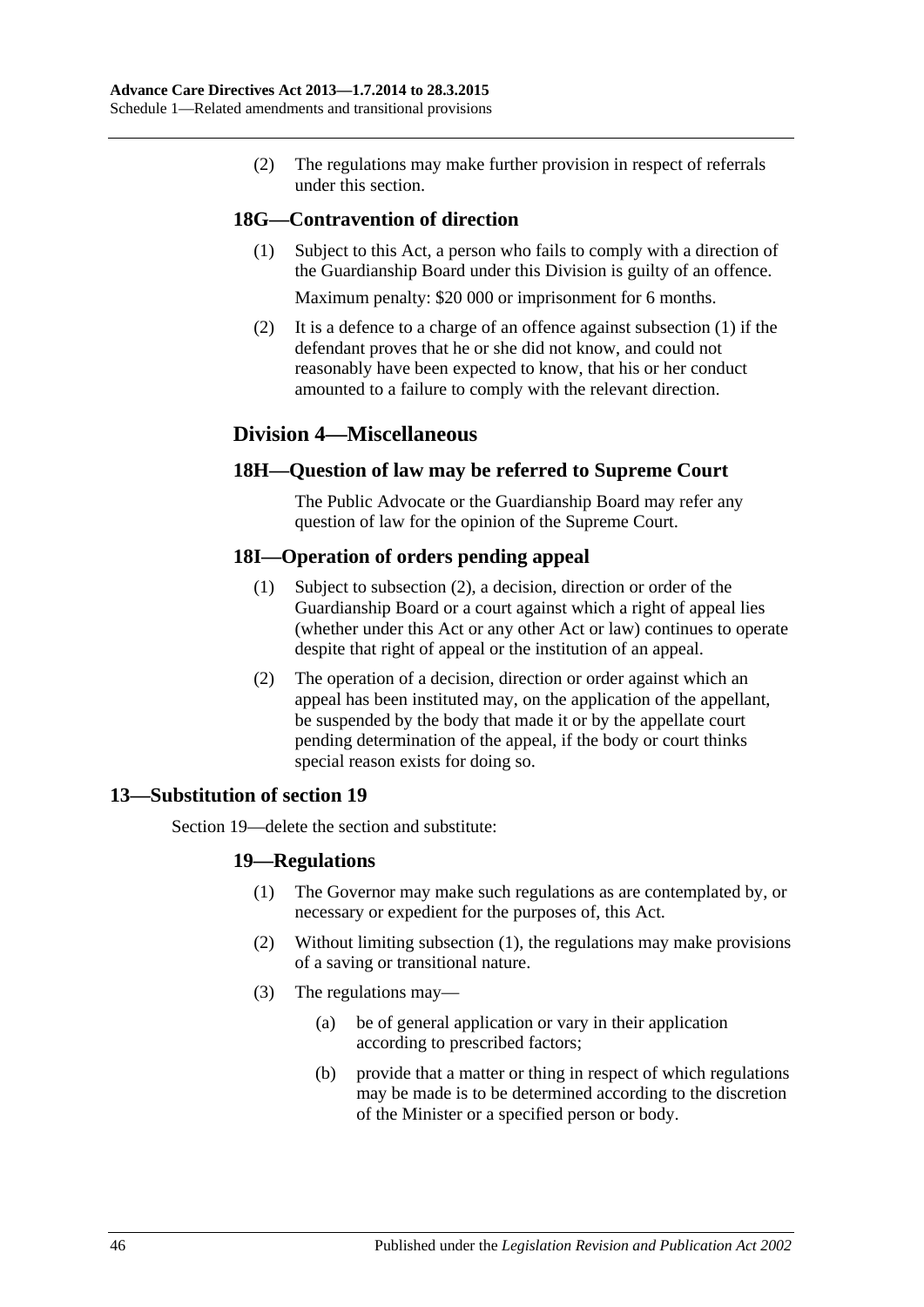# **Part 3—Amendment of** *Coroners Act 2003*

# <span id="page-46-0"></span>**14—Amendment of section 3—Interpretation**

Section 3(1), definition of *reportable death*, (g)—after "*[Guardianship and](http://www.legislation.sa.gov.au/index.aspx?action=legref&type=act&legtitle=Guardianship%20and%20Administration%20Act%201993)  [Administration Act](http://www.legislation.sa.gov.au/index.aspx?action=legref&type=act&legtitle=Guardianship%20and%20Administration%20Act%201993) 1993*" insert:

or Part 2A of the *[Consent to Medical Treatment and Palliative Care Act](http://www.legislation.sa.gov.au/index.aspx?action=legref&type=act&legtitle=Consent%20to%20Medical%20Treatment%20and%20Palliative%20Care%20Act%201995) 1995*

# **Part 4—Amendment of** *Fair Work Act 1994*

### <span id="page-46-1"></span>**15—Amendment of section 76—Negotiation of enterprise agreement**

Section 76(5a)(a)(iii)—delete subparagraph (iii) and substitute:

(iii) a substitute decision-maker under an advance care directive (within the meaning of the *[Advance Care Directives Act](http://www.legislation.sa.gov.au/index.aspx?action=legref&type=act&legtitle=Advance%20Care%20Directives%20Act%202013) 2013*) given by the employee (being a substitute decision-maker who is authorised to make decisions relating to the employee's employment); or

# **Part 5—Amendment of** *Guardianship and Administration Act 1993*

### <span id="page-46-2"></span>**16—Amendment of section 3—Interpretation**

(1) Section 3(1)—after the definition of *administrator* insert:

*advance care directive* means an advance care directive given under the *[Advance Care Directives Act](http://www.legislation.sa.gov.au/index.aspx?action=legref&type=act&legtitle=Advance%20Care%20Directives%20Act%202013) 2013* that is in force;

- (2) Section 3(1), definition of *authorised witness*—delete the definition
- (3) Section 3(1), definition of *enduring guardian*—delete the definition
- (4) Section 3(1), definition of *guardian appointed under this Act*—delete the definition
- (5) Section 3(1), definition of *medical agent*—delete the definition
- (6) Section 3(1), definition of *medical practitioner*—delete the definition and substitute:

*medical practitioner* means a person registered under the *Health Practitioner Regulation National Law* to practise in the medical profession (other than as a student);

(7) Section 3(1), definition of *medical treatment*—delete the definition and substitute:

*medical treatment* means the provision by a medical practitioner of physical, surgical or psychological therapy to a person (including the provision of such therapy for the purposes of preventing disease, restoring or replacing bodily function in the face of disease or injury or improving comfort and quality of life) and includes the prescription or supply of drugs;

(8) Section 3(1)—after the definition of *mentally incapacitated* insert:

*person responsible* for another person, means—

- (a) any of the following persons if he or she has a close and continuing relationship with the other person:
	- (i) a prescribed relative of the other person;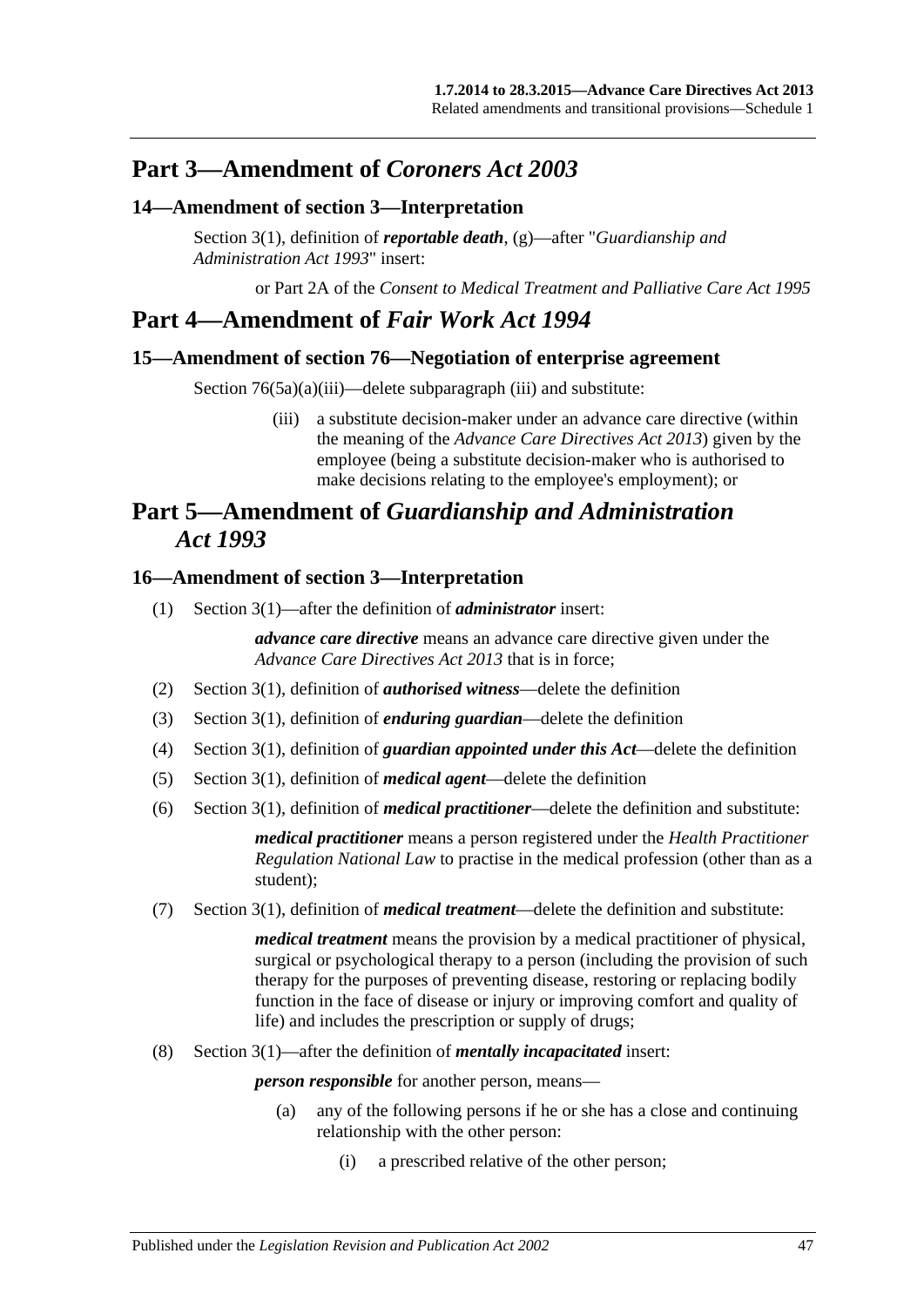- (ii) a parent of the other person (including an adoptive parent and a step-parent);
- (iii) if the other person is under 18 years of age—an adult who acts *in loco parentis* in relation to the other person;
- (iv) an adult friend of the other person; or
- (b) an adult who is charged with overseeing the ongoing day-to-day supervision, care and well-being of the other person;

#### **Example—**

The director of nursing in an aged care facility would be such a person.

(9) Section 3(1)—after the definition of *person to whom the proceedings relate* insert:

*prescribed relative*—the following persons are prescribed relatives of a person:

- (a) a person who is legally married to the person;
- (b) an adult domestic partner of the person (within the meaning of the *[Family Relationships Act](http://www.legislation.sa.gov.au/index.aspx?action=legref&type=act&legtitle=Family%20Relationships%20Act%201975) 1975* and whether declared as such under that Act or not);
- (c) an adult related to the person by blood or marriage;
- (d) an adult related to the person by reason of adoption;
- (e) an adult of Aboriginal or Torres Strait Islander descent who is related to the person according to Aboriginal kinship rules or Torres Strait Islander kinship rules (as the case requires).
- (10) Section 3(1), definition of *relative*—delete the definition
- (11) Section 3(1)—after the definition of *sterilisation* insert:

*substitute decision-maker*, in respect of a person, means a substitute decision-maker appointed under an advance care directive given by the person under the *[Advance Care Directives Act](http://www.legislation.sa.gov.au/index.aspx?action=legref&type=act&legtitle=Advance%20Care%20Directives%20Act%202013) 2013* that is in force;

- (12) Section 3—after subsection (2) insert:
	- (3) For the purposes of this Act, the Board is entitled to presume that a person who purports to be in a close and continuing relationship with another person is in such a relationship unless the Board knew, or ought reasonably to have known, that the 2 persons were not in such a relationship.
	- (4) For the purposes of this Act, the Board is entitled to presume that a person who purports to have a particular relationship to another person (whether the relationship is based on affinity or consanguinity or otherwise) does have such a relationship unless the Board knew, or ought reasonably to have known, that the person did not have such a relationship to the other person.
	- (5) If a man and woman are married according to Aboriginal tradition, they will be regarded as legally married for the purposes of this Act.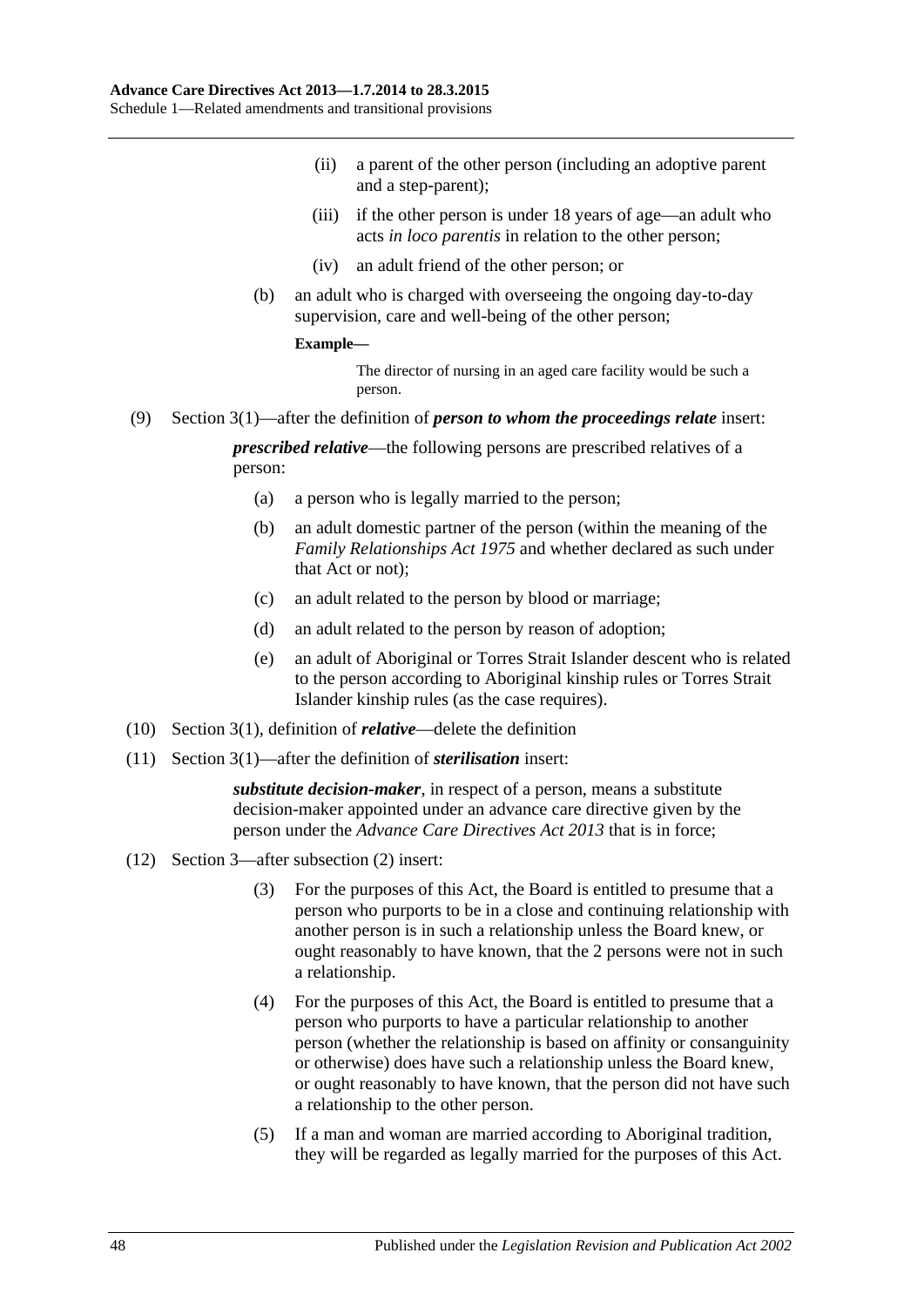### <span id="page-48-0"></span>**17—Amendment of section 5—Principles to be observed**

Section 5—delete "appointed under this Act"

### <span id="page-48-1"></span>**18—Repeal of Part 3**

Part 3—delete the Part

### <span id="page-48-2"></span>**19—Amendment of section 28—Investigations by Public Advocate**

Section 28(1)—delete ''directs after an application has been lodged with the Board for an order under this Part, investigate the affairs of the person the subject of the application" and substitute:

directs for the purposes of this Part, investigate the affairs of a person—

- (a) who is the subject of application for an order under this Part; or
- (b) who has had an advance care directive revoked by the Board under the *[Advance Care Directives Act](http://www.legislation.sa.gov.au/index.aspx?action=legref&type=act&legtitle=Advance%20Care%20Directives%20Act%202013) 2013*.

### <span id="page-48-3"></span>**20—Amendment of section 29—Guardianship orders**

(1) Section 29(1)—delete ", on an application made under this Division" and substitute:

(whether on an application made under this Division or on its own motion after revoking an advance care directive under the *[Advance Care Directives](http://www.legislation.sa.gov.au/index.aspx?action=legref&type=act&legtitle=Advance%20Care%20Directives%20Act%202013)  Act [2013](http://www.legislation.sa.gov.au/index.aspx?action=legref&type=act&legtitle=Advance%20Care%20Directives%20Act%202013)*)

- (2) Section 29(1)(b)—delete paragraph (b)
- (3) Section 29—after subsection (6) insert:
	- (7) A condition or limitation imposed under subsection (6) should, as far as is reasonably practicable, be consistent with the terms of any advance care directive that the protected person has given.

### <span id="page-48-5"></span><span id="page-48-4"></span>**21—Insertion of section 31A**

After section 31 insert:

### **31A—Guardian to give effect to advance care directive**

- (1) A person appointed as a guardian under this Part—
	- (a) must take reasonable steps to ascertain whether the protected person has given an advance care directive; and
	- (b) if the protected person has given an advance care directive—must, as far as may be reasonably practicable—
		- (i) give effect to any provision in the advance care directive; and
		- (ii) seek to avoid any outcome or intervention that the protected person would wish to be avoided (whether such wish is expressed or implied in the advance care directive).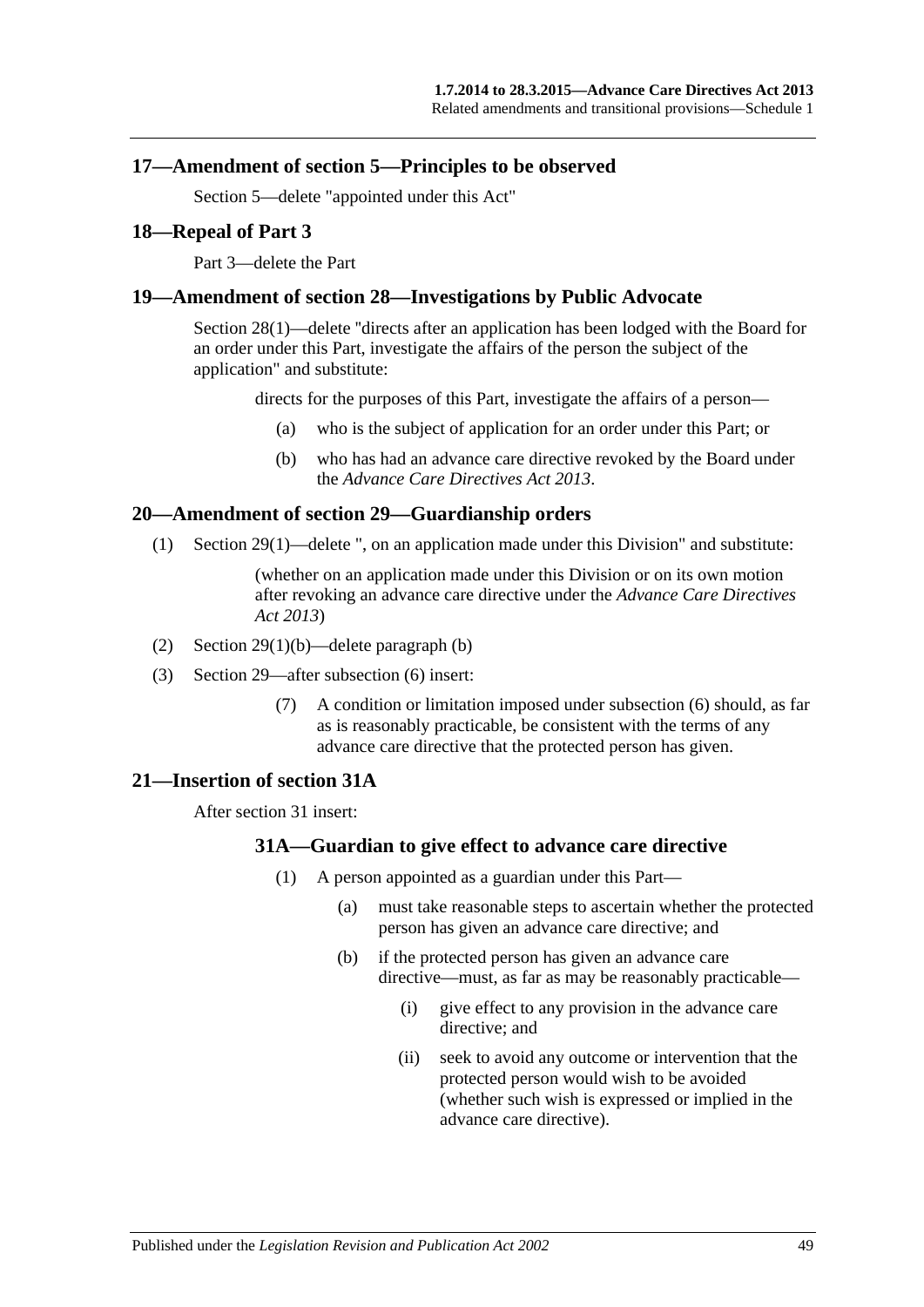- (2) For the purposes of [subsection](#page-48-5) (1), a reference to an advance care directive includes an advance care directive that was revoked by the Board under the *[Advance Care Directives Act](http://www.legislation.sa.gov.au/index.aspx?action=legref&type=act&legtitle=Advance%20Care%20Directives%20Act%202013) 2013* in proceedings that gave rise to the making of an order under this Division.
- (3) For the purposes of this section, a reference to a provision of an advance care directive includes a reference to a condition, instruction or direction of an advance care directive.

# <span id="page-49-0"></span>**22—Amendment of section 32—Special powers to place and detain certain persons**

- (1) Section 32—before subsection (1) insert:
	- (a1) This section applies to the following persons:
		- (a) a protected person;
		- (b) a person who has given an advance care directive under which at least 1 substitute decision-maker has been appointed.
- (2) Section 32(1)—delete "the guardian of a protected person" and substitute:

an appropriate authority in respect of a person to whom this section applies

- (3) Section 32(1)(a)—delete "protected"
- (4) Section  $32(1)(a)(ii)$ —delete "guardian" and substitute: appropriate authority
- (5) Section 32(1)(b)—delete "protected"
- (6) Section 32(1)(c)—delete "protected"
- (7) Section 32(2)—delete "protected"
- (8) Section 32(3)—delete "protected"
- (9) Section 32(4)—delete "protected" wherever occurring
- (10) Section 32(4)(a)—delete "guardian" wherever occurring and substitute in each case: appropriate authority
- (11) Section 32—after subsection (7) insert:
	- (8) In this section—

*appropriate authority*, in respect of a person, means—

- (a) if the person is a protected person—the guardian of the person; or
- (b) if the person is a person who has given an advance care directive under which a substitute decision-maker has been appointed—each substitute decision-maker appointed under the advance care directive.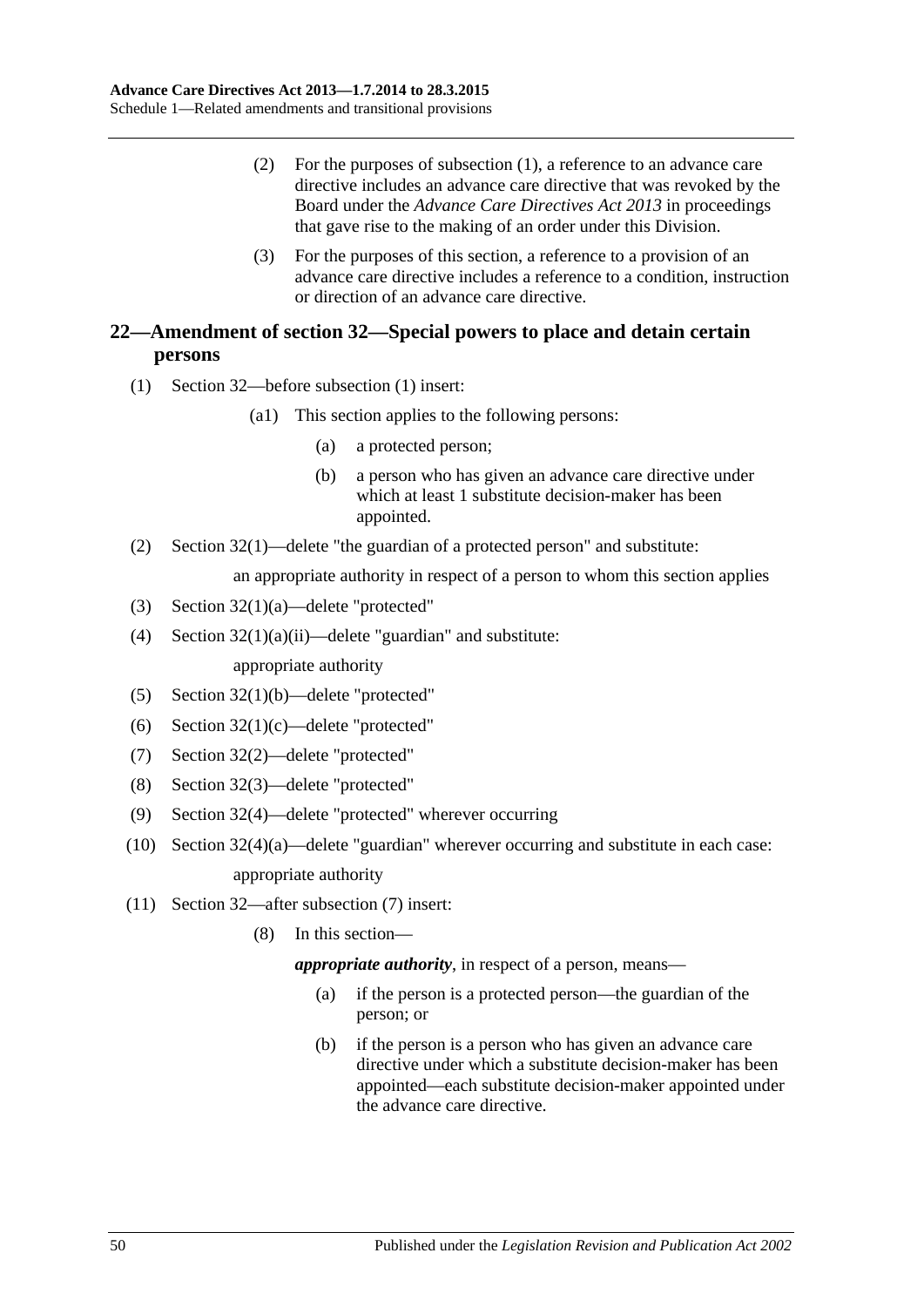### <span id="page-50-0"></span>**23—Amendment of section 33—Applications under this Division**

- (1) Section  $33(1)(c)$ —delete "relative, guardian or medical agent of" and substitute: guardian of, or substitute decision-maker for,
- (2) Section 33(1)—after paragraph (c) insert:

(ca) a person responsible for the person; or

### <span id="page-50-1"></span>**24—Amendment of section 37—Applications under this Division**

(1) Section 37(1)(c)—delete "relative, guardian appointed under this Act or medical agent of" and substitute:

guardian of, or substitute decision-maker for,

(2) Section 37(1)—after paragraph (c) insert:

(ca) a person responsible for the person; or

### <span id="page-50-2"></span>**25—Amendment of heading to Part 5**

Heading to Part 5—delete "medical and dental treatment" and substitute:

prescribed medical treatment

#### <span id="page-50-3"></span>**26—Repeal of sections 58, 59 and 60**

Sections 58, 59 and 60—delete the sections

# <span id="page-50-4"></span>**27—Amendment of section 61—Prescribed treatment not to be carried out without Board's consent**

(1) Section 61(1)—delete "to whom this Part applies" and substitute:

who, by reason of his or her mental incapacity, is incapable of giving effective consent (whether or not he or she is a protected person)

(2) Section 61(5)—delete "in relation to a person to whom this Part applies"

### <span id="page-50-5"></span>**28—Repeal of section 79**

Section 79—delete the section

#### <span id="page-50-6"></span>**29—Repeal of Schedule**

Schedule—delete the Schedule

# **Part 6—Amendment of** *Health and Community Services Complaints Act 2004*

#### <span id="page-50-7"></span>**30—Amendment of section 24—Who may complain**

- (1) Section 24(d)—delete "or an enduring guardian of the health or community service user"
- (2) Section 24—after paragraph (d) insert:

or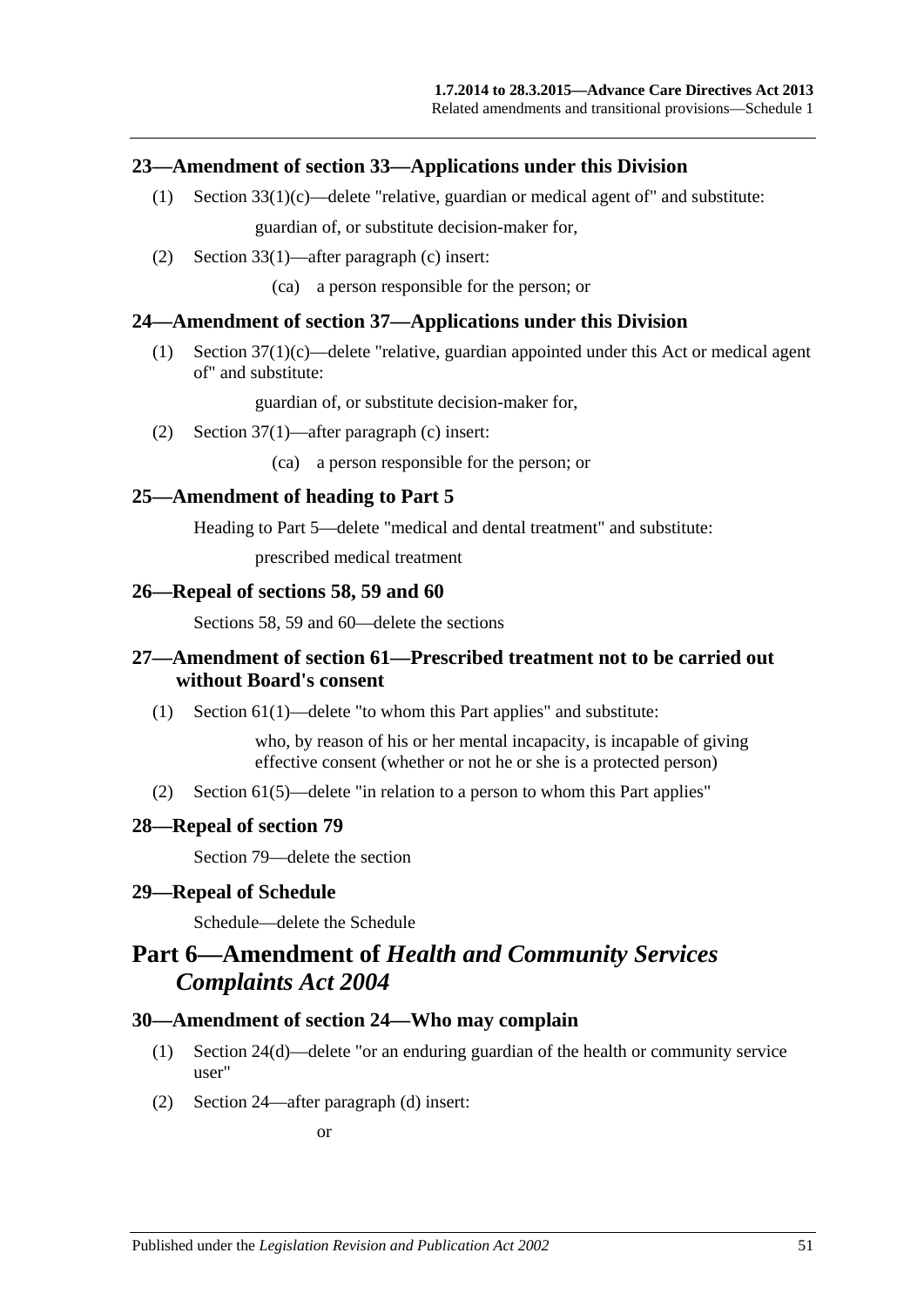(da) a substitute decision-maker appointed under an advance care directive (within the meaning of the *[Advance Care Directives](http://www.legislation.sa.gov.au/index.aspx?action=legref&type=act&legtitle=Advance%20Care%20Directives%20Act%202013)  Act [2013](http://www.legislation.sa.gov.au/index.aspx?action=legref&type=act&legtitle=Advance%20Care%20Directives%20Act%202013)*) given by the health or community service user; or

# **Part 7—Amendment of** *Wills Act 1936*

# <span id="page-51-0"></span>**31—Amendment of section 7—Will of person lacking testamentary capacity pursuant to permission of court**

Section 7(7)(e)—delete "or enduring guardian"

# **Part 8—Transitional provisions**

# <span id="page-51-1"></span>**32—Transitional provisions relating to anticipatory directions under** *Consent to Medical Treatment and Palliative Care Act 1995*

(1) A direction given by a person under section 7 of the *[Consent to Medical Treatment](http://www.legislation.sa.gov.au/index.aspx?action=legref&type=act&legtitle=Consent%20to%20Medical%20Treatment%20and%20Palliative%20Care%20Act%201995)  [and Palliative Care Act](http://www.legislation.sa.gov.au/index.aspx?action=legref&type=act&legtitle=Consent%20to%20Medical%20Treatment%20and%20Palliative%20Care%20Act%201995) 1995* that is in force immediately before the commencement of [clause](#page-34-3) 7 of this Schedule will, on the commencement of that clause, be taken to be an advance care directive given in accordance with this Act.

**Note—**

See also [clause](#page-54-0) 36.

- <span id="page-51-2"></span>(2) A provision of such a direction of a kind contemplated by [section](#page-5-2) 6 or [12\(1\)](#page-10-2) of this Act will be taken to be void and of no effect.
- <span id="page-51-3"></span>(3) An advance care directive contemplated by this clause—
	- (a) will be taken to have been given by the person who gave the direction; and
	- (b) will be taken to contain such provisions as may be necessary to give effect to the direction (but no other provision); and
	- (c) will be taken to contain a provision limiting the circumstances in which the advance care directive has effect to the circumstances contemplated by section 7(1) of the *[Consent to Medical Treatment and Palliative Care](http://www.legislation.sa.gov.au/index.aspx?action=legref&type=act&legtitle=Consent%20to%20Medical%20Treatment%20and%20Palliative%20Care%20Act%201995)  Act [1995](http://www.legislation.sa.gov.au/index.aspx?action=legref&type=act&legtitle=Consent%20to%20Medical%20Treatment%20and%20Palliative%20Care%20Act%201995)* (as in force immediately before the commencement of [clause](#page-34-3) 7 of this Schedule).

**Note—**

Those circumstances are limited to where the person is in the terminal phase of a terminal illness, or in a persistent vegetative state, and is incapable of making decisions about medical treatment when the question of administering the treatment arises.

- <span id="page-51-4"></span>(4) Any relevant condition or limitation contained in the direction will be taken to apply to an advance care directive contemplated by this section.
- (5) The prescribed form by which the direction under section 7 of the *[Consent to Medical](http://www.legislation.sa.gov.au/index.aspx?action=legref&type=act&legtitle=Consent%20to%20Medical%20Treatment%20and%20Palliative%20Care%20Act%201995)  [Treatment and Palliative Care Act](http://www.legislation.sa.gov.au/index.aspx?action=legref&type=act&legtitle=Consent%20to%20Medical%20Treatment%20and%20Palliative%20Care%20Act%201995) 1995* was given will, for all purposes, be taken to be an advance care directive form.
- (6) A reference in any instrument or document to a direction under section 7 of the *[Consent to Medical Treatment and Palliative Care Act](http://www.legislation.sa.gov.au/index.aspx?action=legref&type=act&legtitle=Consent%20to%20Medical%20Treatment%20and%20Palliative%20Care%20Act%201995) 1995* (however described) will be taken to be a reference to the advance care directive contemplated by this clause.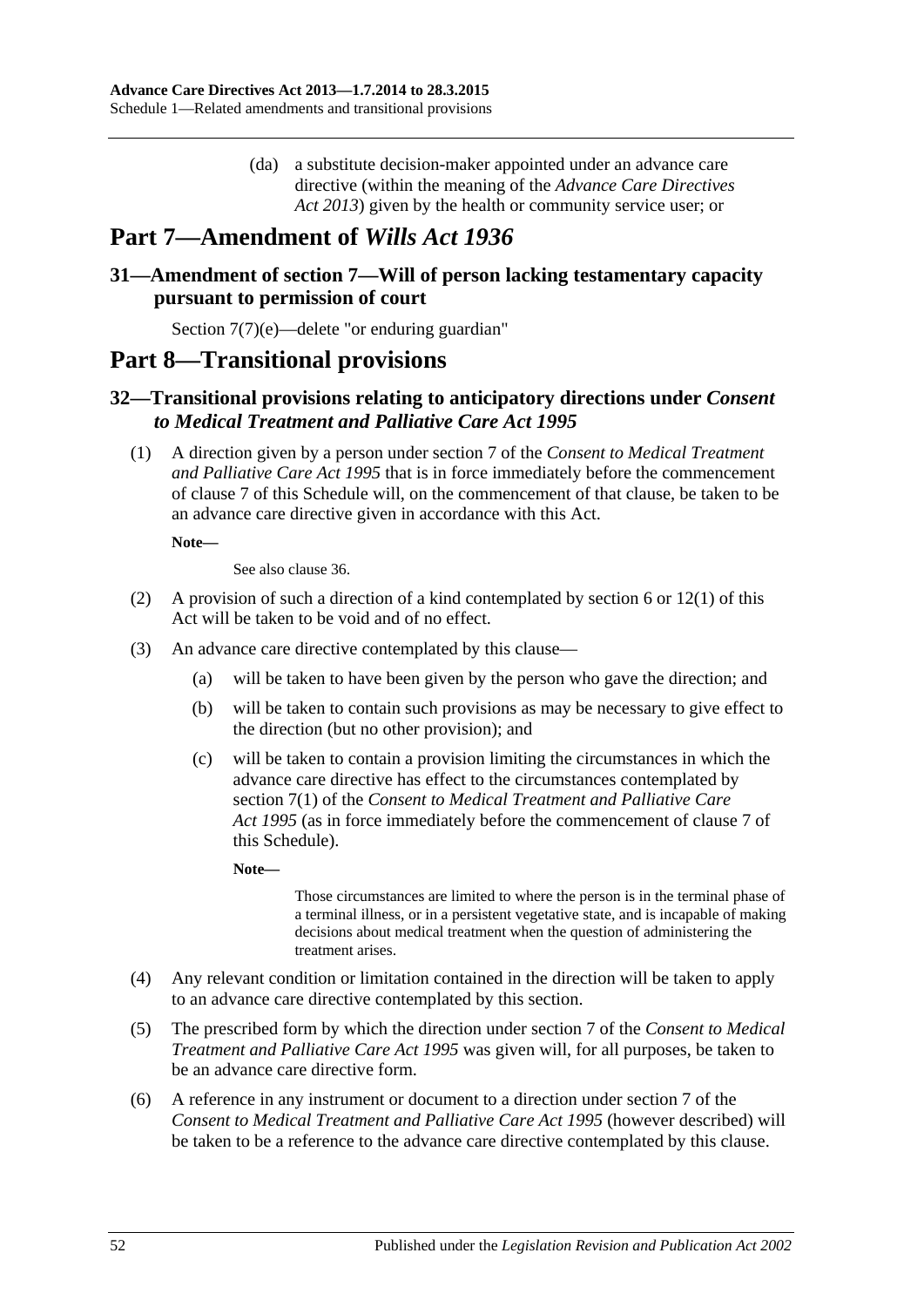# <span id="page-52-0"></span>**33—Transitional provisions relating to medical agents under** *Consent to Medical Treatment and Palliative Care Act 1995*

(1) A medical power of attorney appointing an agent under section 8 of the *[Consent to](http://www.legislation.sa.gov.au/index.aspx?action=legref&type=act&legtitle=Consent%20to%20Medical%20Treatment%20and%20Palliative%20Care%20Act%201995)  [Medical Treatment and Palliative Care Act](http://www.legislation.sa.gov.au/index.aspx?action=legref&type=act&legtitle=Consent%20to%20Medical%20Treatment%20and%20Palliative%20Care%20Act%201995) 1995* that is in force immediately before the commencement of [clause](#page-34-3) 7 of this Schedule will, on the commencement of that clause, be taken to be an advance care directive given in accordance with this Act.

**Note—**

See also [clause](#page-54-0) 36.

- <span id="page-52-2"></span>(2) A provision of such a medical power of attorney of a kind contemplated by [section](#page-5-2) 6 or [12\(1\)](#page-10-2) of this Act will be taken to be void and of no effect.
- <span id="page-52-3"></span>(3) An advance care directive contemplated by this clause—
	- (a) will be taken to have been given by the person who gave the medical power of attorney; and
	- (b) will be taken to appoint each agent appointed by the medical power of attorney as a substitute decision-maker under the advance care directive; and
	- (c) will be taken to contain such provisions as may be necessary to enable each substitute decision-maker to make any decision he or she could have made as the person's agent (but no other provision).
- <span id="page-52-4"></span>(4) Any relevant condition or limitation contained in the medical power of attorney will be taken to apply to an advance care directive contemplated by this section.
- (5) The prescribed form by which the medical power of attorney was given will, for all purposes, be taken to be an advance care directive form.
- (6) A reference in any instrument or document to a medical power of attorney or agent under section 8 of the *[Consent to Medical Treatment and Palliative Care Act](http://www.legislation.sa.gov.au/index.aspx?action=legref&type=act&legtitle=Consent%20to%20Medical%20Treatment%20and%20Palliative%20Care%20Act%201995) 1995* (however described) will be taken to be a reference to the advance care directive or substitute decision-maker contemplated by this clause (as the case requires).

# <span id="page-52-1"></span>**34—Transitional provisions relating to other instruments continued under**  *Consent to Medical Treatment and Palliative Care Act 1995*

(1) A direction or enduring power of attorney continued in force pursuant to Schedule 3 of the *[Consent to Medical Treatment and Palliative Care Act](http://www.legislation.sa.gov.au/index.aspx?action=legref&type=act&legtitle=Consent%20to%20Medical%20Treatment%20and%20Palliative%20Care%20Act%201995) 1995* and that is in force immediately before the commencement of this clause will, on the commencement of Part 2 of this Schedule, be taken to be an advance care directive given in accordance with this Act.

**Note—**

See also [clause](#page-54-0) 36.

- <span id="page-52-5"></span>(2) A provision of such a direction or enduring power of attorney of a kind contemplated by [section](#page-5-2) 6 or [12\(1\)](#page-10-2) of this Act will be taken to be void and of no effect.
- <span id="page-52-6"></span>(3) An advance care directive contemplated by this clause—
	- (a) will be taken to have been given by the person who gave the direction or enduring power of attorney (as the case requires); and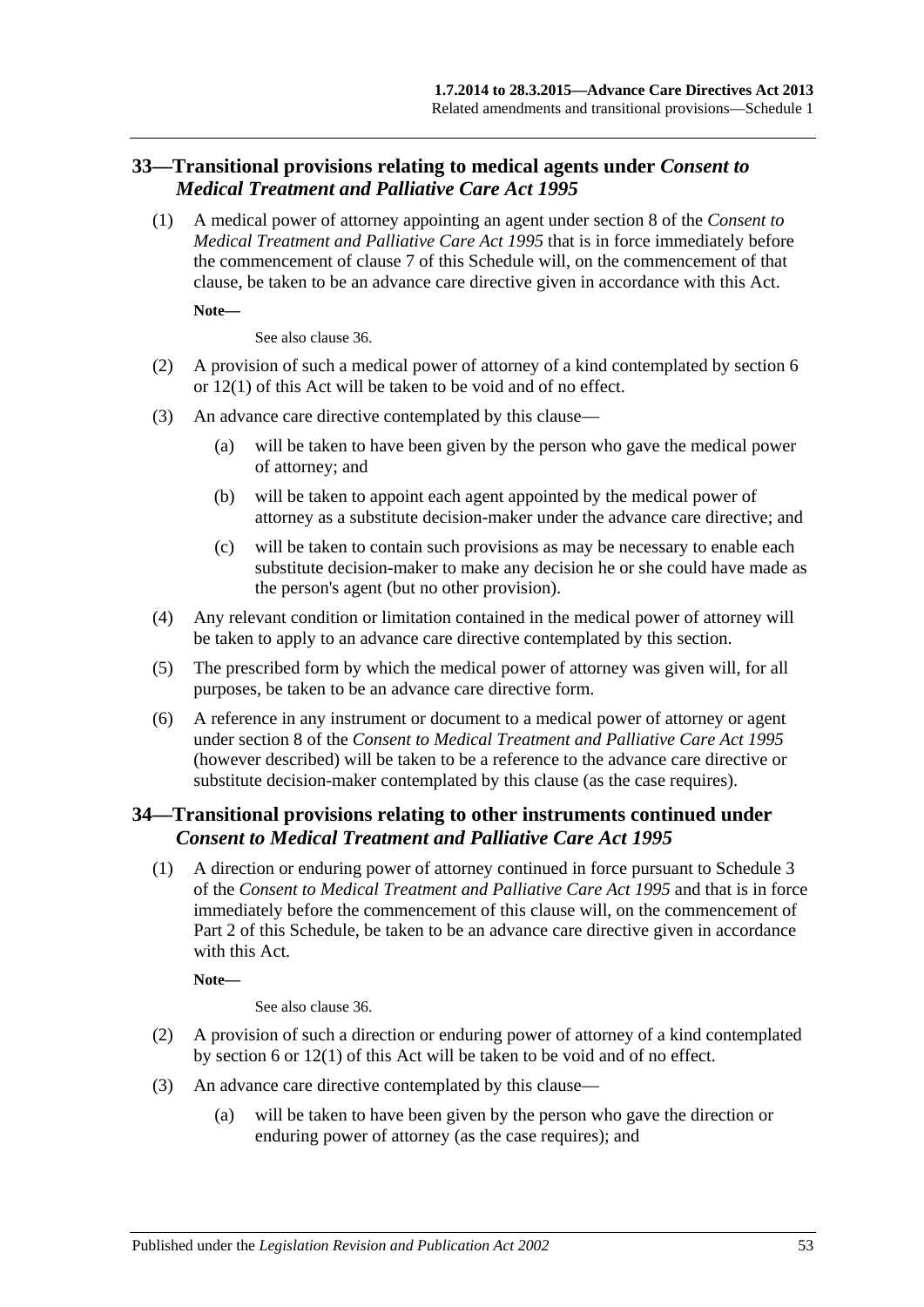- (b) in the case of an advance care directive related to a direction—will be taken to contain such provisions as may be necessary to give effect to the direction (but no other provision); and
- (c) in the case of an advance care directive related to an enduring power of attorney—will be taken to appoint each agent appointed by the enduring power of attorney as a substitute decision-maker under the advance care directive; and
- (d) will be taken to contain such provisions as may be necessary to enable each substitute decision-maker to make any decision he or she could have made as the person's agent under the enduring power of attorney (but no other provision).
- <span id="page-53-1"></span>(4) Any condition or limitation contained in the direction or enduring power of attorney (as the case requires) will be taken to apply to an advance care directive contemplated by this section.
- (5) Any instrument by which the direction or enduring power of attorney was given will, for all purposes, be taken to be an advance care directive form.
- (6) A reference in any instrument or document to a direction or enduring power of attorney to which this clause relates (however described) will be taken to be a reference to the advance care directive contemplated by this clause.

# <span id="page-53-0"></span>**35—Transitional provisions relating to enduring guardians under**  *Guardianship and Administration Act 1993*

(1) An instrument appointing an enduring guardian under section 25 of the *[Guardianship](http://www.legislation.sa.gov.au/index.aspx?action=legref&type=act&legtitle=Guardianship%20and%20Administration%20Act%201993)  [and Administration Act](http://www.legislation.sa.gov.au/index.aspx?action=legref&type=act&legtitle=Guardianship%20and%20Administration%20Act%201993) 1993* that is in force immediately before the commencement of [clause](#page-48-1) 18 of this Schedule will, on the commencement of that clause, be taken to be an advance care directive given in accordance with this Act.

### **Note—**

See also [clause](#page-54-0) 36.

- <span id="page-53-2"></span>(2) A provision of such an instrument appointing an enduring guardian of a kind contemplated by [section](#page-5-2) 6 or [12\(1\)](#page-10-2) of this Act will be taken to be void and of no effect.
- <span id="page-53-3"></span>(3) An advance care directive contemplated by this clause—
	- (a) will be taken to have been given by the person who appointed the enduring guardian; and
	- (b) will be taken to appoint each enduring guardian appointed by the instrument as a substitute decision-maker under the advance care directive; and
	- (c) will be taken to contain such provisions as may be necessary to enable each substitute decision-maker to make any decision he or she could have made as the person's enduring guardian (but no other provision).
- <span id="page-53-4"></span>(4) Any condition or limitation contained in the instrument appointing the enduring guardian will be taken to apply to an advance care directive contemplated by this section.
- (5) The instrument by which the enduring guardian was appointed will, for all purposes, be taken to be an advance care directive form.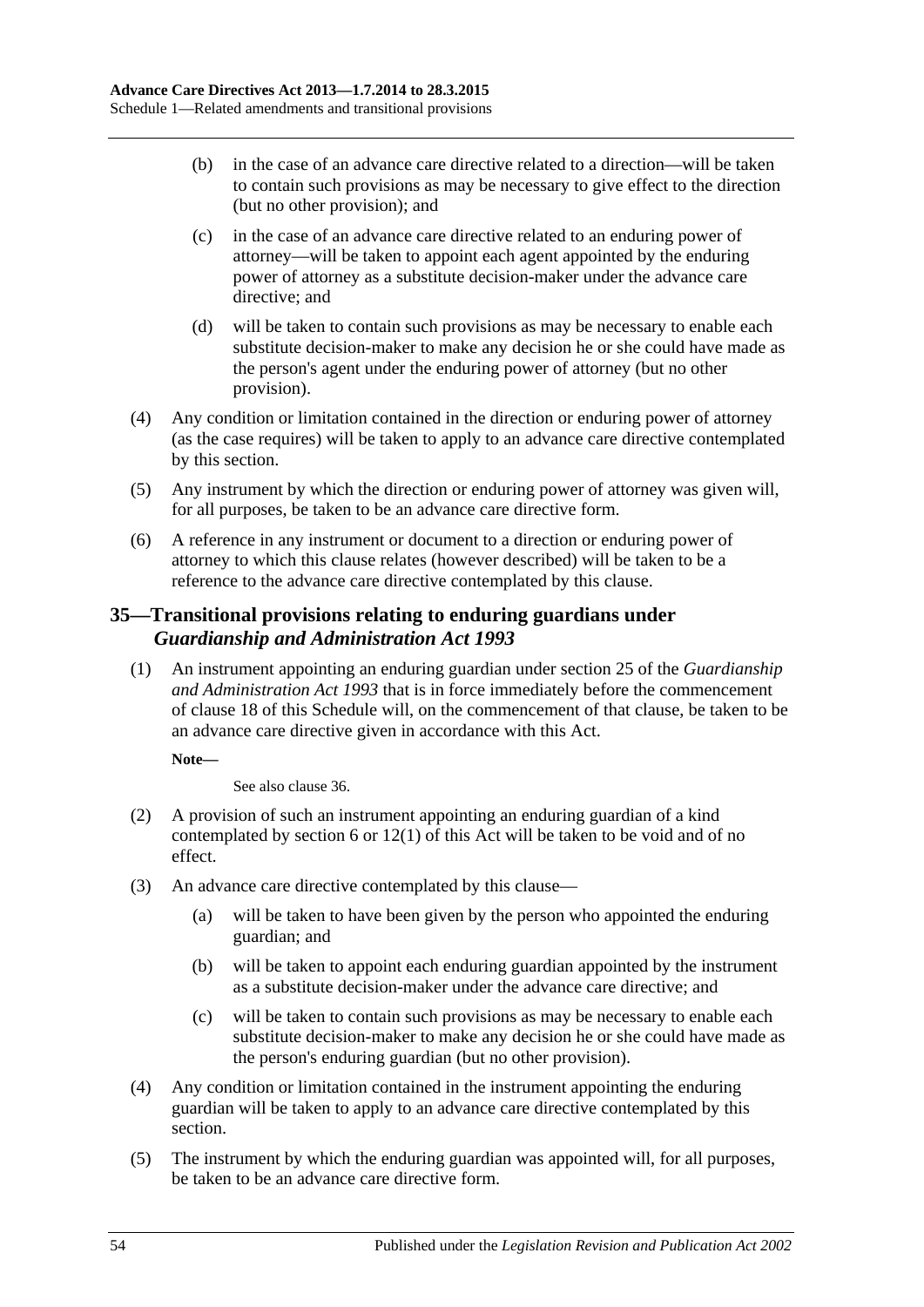(6) A reference in any instrument or document to an enduring guardian appointed under section 25 of the *[Guardianship and Administration Act](http://www.legislation.sa.gov.au/index.aspx?action=legref&type=act&legtitle=Guardianship%20and%20Administration%20Act%201993) 1993* (however described) will be taken to be a reference to the advance care directive contemplated by this clause.

# <span id="page-54-0"></span>**36—Only 1 advance care directive to be created**

- (1) If 2 or more of [clauses](#page-51-1) 32, [33,](#page-52-0) [34](#page-52-1) or [35](#page-53-0) apply in respect of a particular person, the person will, for the purposes of this or any other Act, be taken to have given 1 advance care directive containing, or subject to, the relevant provisions (in addition to any other applicable provisions under this Act).
- (2) In this clause—

#### *relevant provisions* means—

- (a) if [clause](#page-51-1) 32 applies in respect of the person[—clause](#page-51-2) 32(2), [\(3\)](#page-51-3) and [\(4\);](#page-51-4) and
- (b) if [clause](#page-52-0) 33 applies in respect of the person[—clause](#page-52-2) 33(2), [\(3\)](#page-52-3) and [\(4\);](#page-52-4) and
- (c) if [clause](#page-52-1) 34 applies in respect of the person[—clause](#page-52-5) 34(2), [\(3\)](#page-52-6) and [\(4\);](#page-53-1) and
- (d) if [clause](#page-53-0) 35 applies in respect of the person[—clause](#page-53-2) 35(2), [\(3\)](#page-53-3) and [\(4\).](#page-53-4)

#### <span id="page-54-1"></span>**37—Disputes**

A dispute arising out of the operation of this Schedule will be taken to be a matter to which [Part](#page-21-4) 7 of this Act applies.